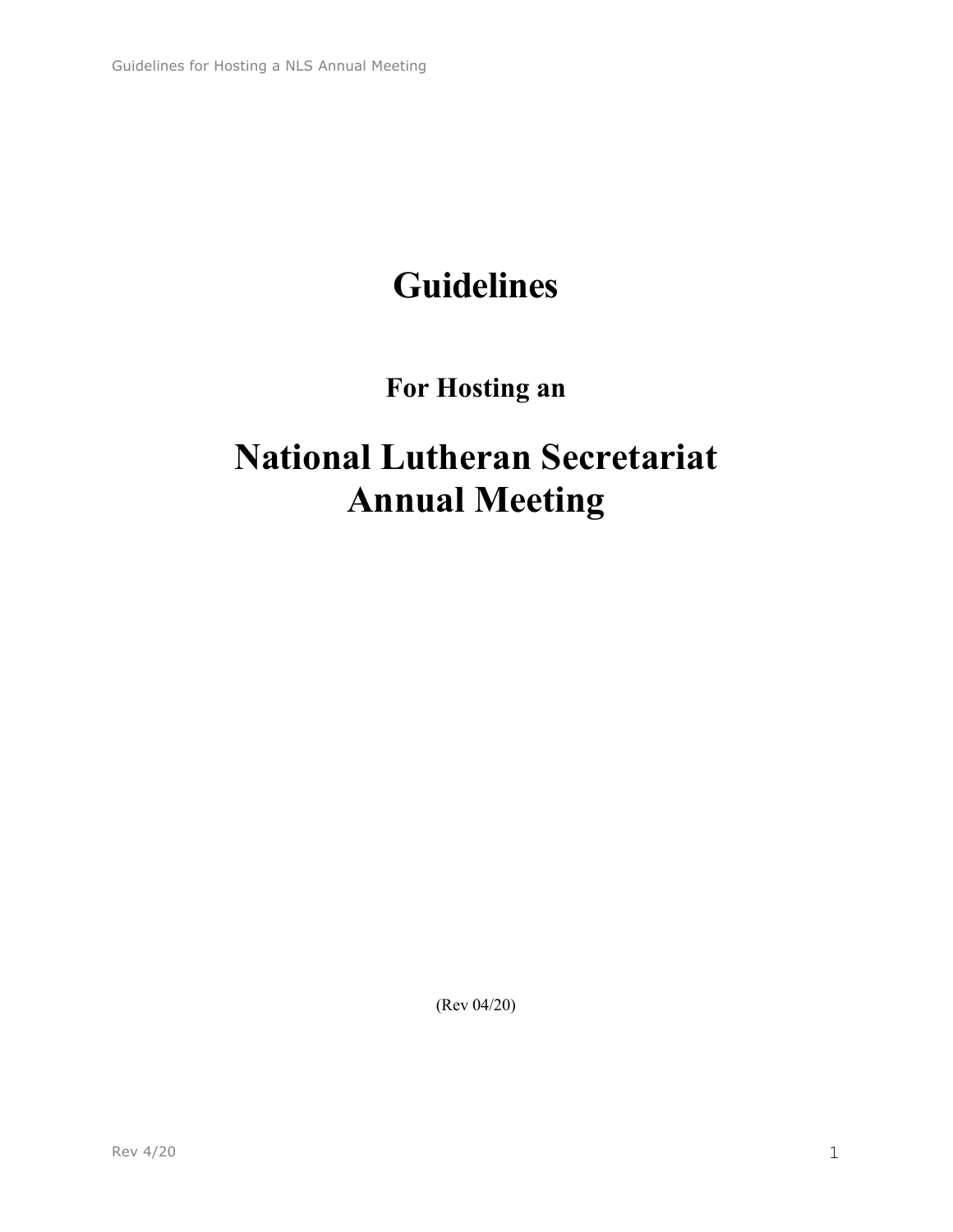# **Hosting Is Honorable Serving**

From the beginning the National Lutheran Secretariat met in order to be a resource to the ministry we now know as Via de Cristo. It met regularly to develop materials that carried a Lutheran perspective on a  $4<sup>th</sup>$  Day movement that is impacting churches around the world. In recent years its principle benefit has been to serve as a training/sharing ground where the ideals of the movement are encouraged and ideas discussed.

The opportunity to serve as host to this meeting was almost always perceived as an honor. In the beginning the host community would house delegates in the homes of local cursillistas. It was a lot of work, but the hosts considered it an honor in the same vain as putting on a weekend. The effort was for Christ and the sacrifice was gladly made for the Lord and fellow Christians.

As the ministry grew it became more practical to keep everyone together on a common "campus." Rather than participants spreading out, to local homes in the evening they were able to stay close, enjoy fellowship, and/or meet later into the evening. Morning activities could begin earlier with stronger attendance. Some intimate times with the local communities were lost but more was gained by continuing the use of camps or university settings.

Over time attendance has risen to 200 plus and hosting, while still an honor, has become exponentially more work. It is so much more than picking a few people up at the airport, providing them with a place to meet, something to eat, and a bed. The costs for hosting have risen to the point that fundraising and extensive arrangements are necessary. While continued growth is desirable a dangerous loss of focus is ever present. The danger can be expressed in the words "we" are doing this for "them," the "we" being local Secretariats and the "them" being the National Lutheran Secretariat. The amount of money involved is sizable and the question inevitably arises, is this "our" money or "their" money? When the meeting has completed, do we ship the money we worked for on to them (or the next host secretariat) or do we "get to keep it for our community?" (We did the legwork, should we not get the reward?) It is a perfectly natural question.

The answer to the question should be equally natural or perhaps better said spiritual. "Our money" is in fact Christ's money. It was raised for Christ's ministry. In fact, "Christ enabled us to raise it for His ministry." All of our secretariats support the ministry in one way or another, as they are able. When sponsoring a national meeting "we" is actually defined as all of us in the Via de Cristo. Individuals must guard against a parochial attitude that shrinks "we" to single Secretariat sized dimensions. Fund raising at this level is done with the intension of the National body as being the recipient. While it is easy to imagine what a secretariat might do if any "extra funds" are retained; Christ enabled the dollars to be raised for the good of the larger movement and we, being the entire Via de Cristo (local and national) rejoice.

It becomes the National Lutheran Secretariat's responsibility to determine how best to invest those funds in Christ's mission. This is why the host document now declares that once all true expenses are paid, the excess is returned to the National Board for disposition. There are other expenses that the Board incurs, which the host committee never sees. There are Secretariats that are unable to attend due to lack of funds for one reason or another that would be able to attend with "scholarships" available and there have been times when a host committee has been in need of supplemental funds. While we never want a Hosting body to lose money, we also do not want to encourage them to be so focused on the dollars that they miss out on the blessings of community building that hosting makes possible.

There are indeed many temptations that the evil one can use to tempt us away from Christ's mission. We must be ever vigilant to not be lured down natural paths that become divisive to our ministry as a whole. We are honored to welcome Christ's representatives wherever we hold national meetings, and we rejoice in whatever honors are given any of us to serve.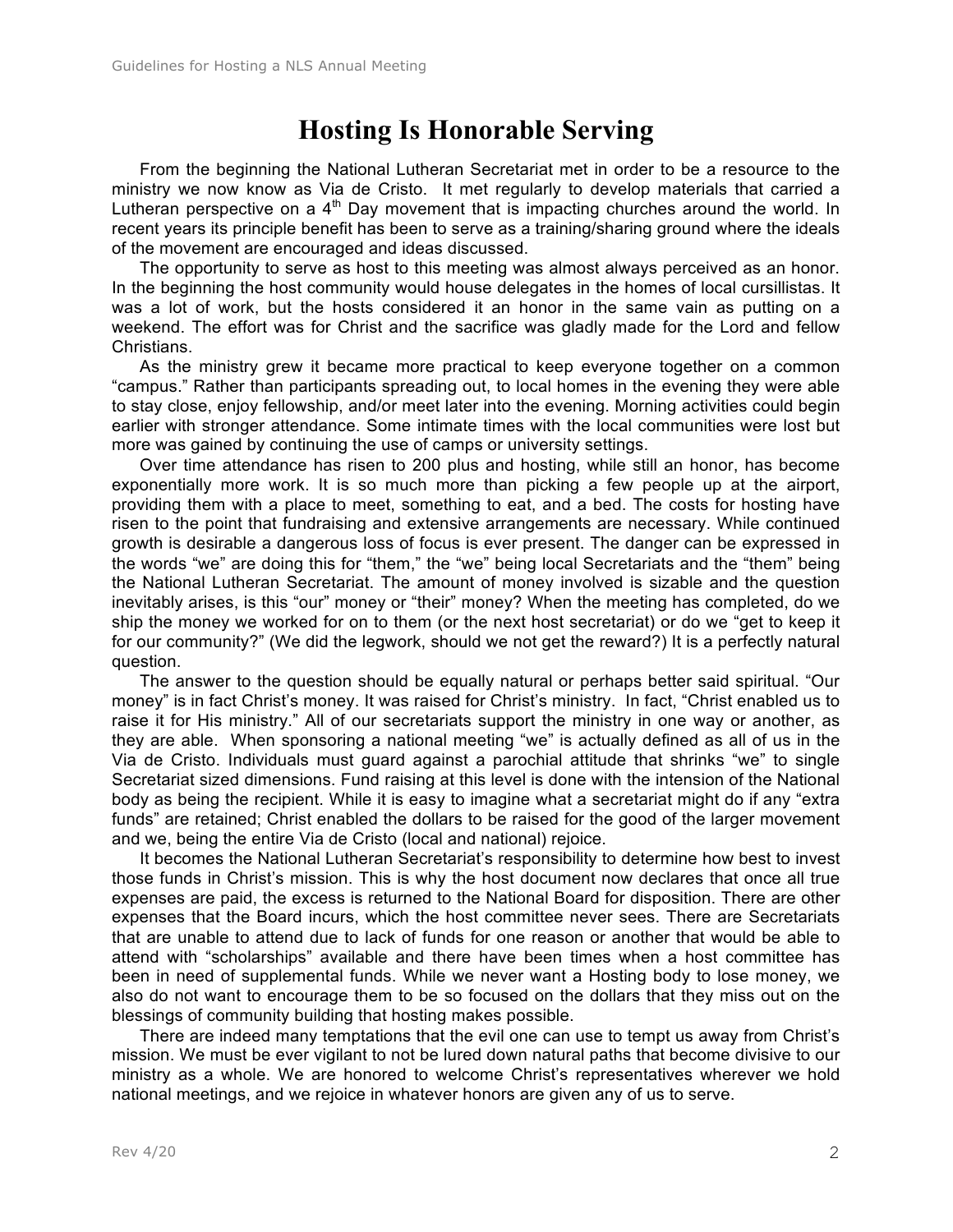# **Table of Contents**

| Preface: "Hosting is Honorable Serving"          |                                                                     | pg. $2$ |  |
|--------------------------------------------------|---------------------------------------------------------------------|---------|--|
| Introduction                                     |                                                                     | pg. 4   |  |
| How to Bid                                       |                                                                     | pg. 5   |  |
|                                                  | Covenant Between NLS Executive Board and the Local Host Secretariat |         |  |
| <b>Executive Board Responsibilities</b>          |                                                                     | pg. $8$ |  |
| Host Secretariat Responsibilities                |                                                                     | pg. 10  |  |
| Time Line - Details                              |                                                                     | pg. 12  |  |
| What happens at a mid-year meeting?              |                                                                     | pg. 21  |  |
| Host Committee Personnel Needed                  |                                                                     | pg.24   |  |
| Personnel Job Responsibilities                   |                                                                     | pg. 27  |  |
| <b>Final Touches</b>                             |                                                                     | pg. 43  |  |
| Ministry vs. Job                                 |                                                                     | pg. 44  |  |
| Glossary of abbreviations used in this document: |                                                                     |         |  |
| <b>NLS</b>                                       | National Lutheran Secretariat                                       |         |  |
| <b>NLSAM</b>                                     | <b>NLS Annual Meeting</b>                                           |         |  |
| HC                                               | <b>Host Committee</b>                                               |         |  |
| <b>NLSEB</b>                                     | <b>NLS Executive Board</b>                                          |         |  |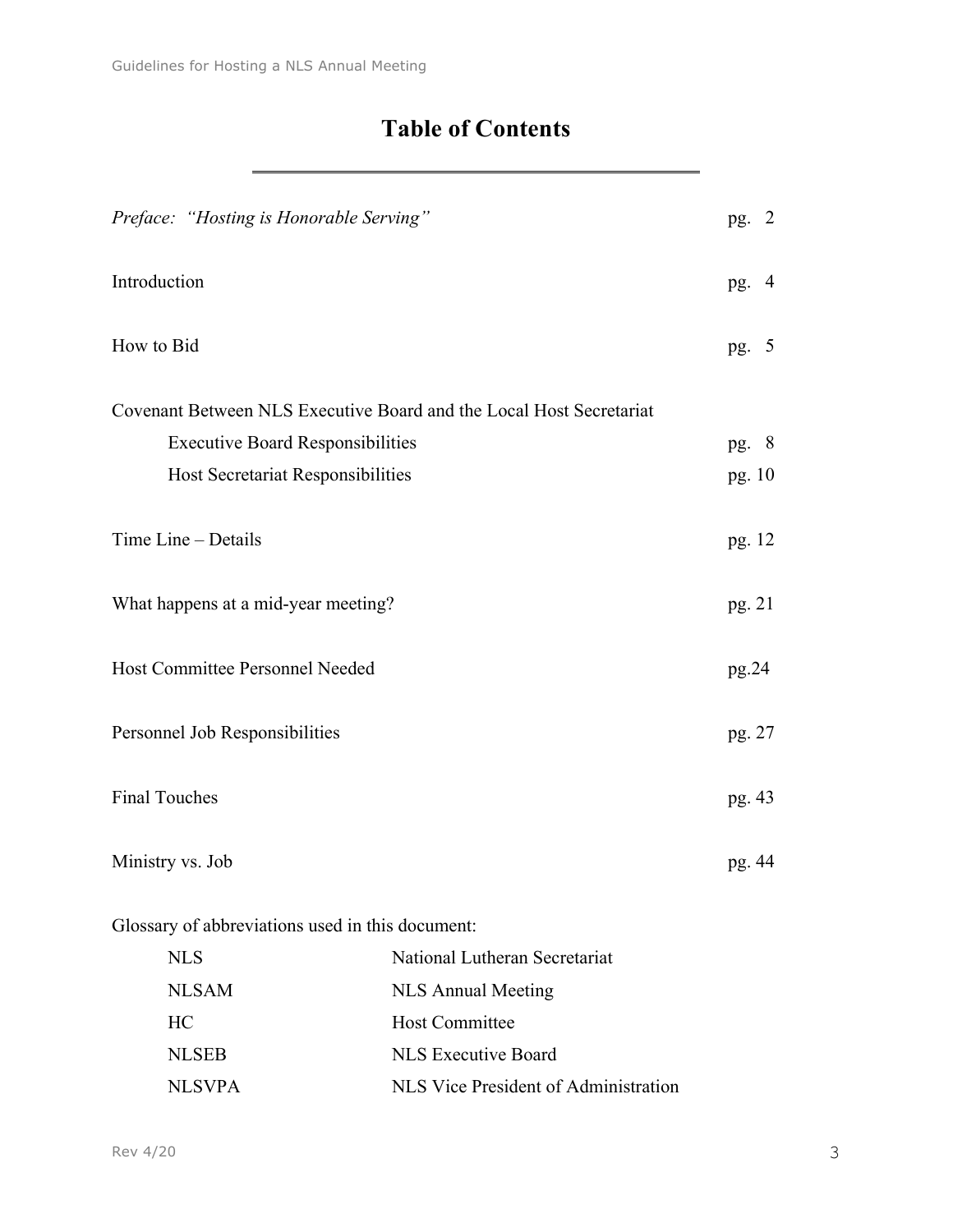# National Lutheran Secretariat (NLS) Introduction to Hosting

"The purpose of the NLS is to foster and encourage renewal in the Christian faith in the Lutheran Church and in the larger world community by presenting the fullness of Christ's ministry by both the laity and clergy. The NLS aims at bringing Christians to a fuller personal knowledge of and a relationship with the Lord Jesus Christ and a deeper level of commitment to Him and to spreading His word."<sup>1</sup>

"The NLS shall be the means by which many Via de Cristo communities may be represented on Via de Cristo matters of national interest and the means by which the NLS can effectively communicate with other structures within the Lutheran Church and other organized bodies."<sup>2</sup>

The purpose of the National Lutheran Secretariat Annual Meeting (NLSAM) is four-fold:

- 1. It is a gathering of delegates from all member secretariats to conduct the necessary business of the NLS.
- 2. It is to learn and share. This may be accomplished through forums, workshops, seminars, small groups and/or guest speakers, discussing how other secretariats are successfully carrying out the Via de Cristo Mission.
- 3. It is to hold true to and teach the rudiments of our movement, the basic fundamentals, while visioning for the future as we change and grow, while maintaining continuity.
- 4. It assists the hosting secretariat in furthering its own movement and developing its' leadership in a non monetary way.

In order for the NLSAM to be a success, many people need to be involved, each with their own tasks to complete, constantly and consistently with an attitude of servanthood. It is a mutual effort of two groups:

- 1. **The NLS Executive Board (NLSEB)** with the NLS Vice President of Administration (NLSVPA) as the liaison.
	- a. NLSEB executive board members consist of: President, Spiritual Director, VP of Administration, VP of Outreach, Secretary, Treasurer
- 2. **The Host Committee (HC)** of the Hosting Secretariat with HC Chairperson(s) as the liaison.
	- a. Host Committees consist of Chairperson(s) and Assistant(s), Spiritual Director(s), Treasurer, Secretary, Registration, Housing, Food, Facilities, Communications, Hospitality, Transportation, Palanca, Music, Public Relations / Fund Raising

If the two groups, open to the Holy Spirit, do their homework well, and communicate well, they will be "Partners in Success", conducting a successful NLSAM.

*Footnotes 1 & 2 are excerpts from the Constitution of the National Lutheran Secretariat Preamble.*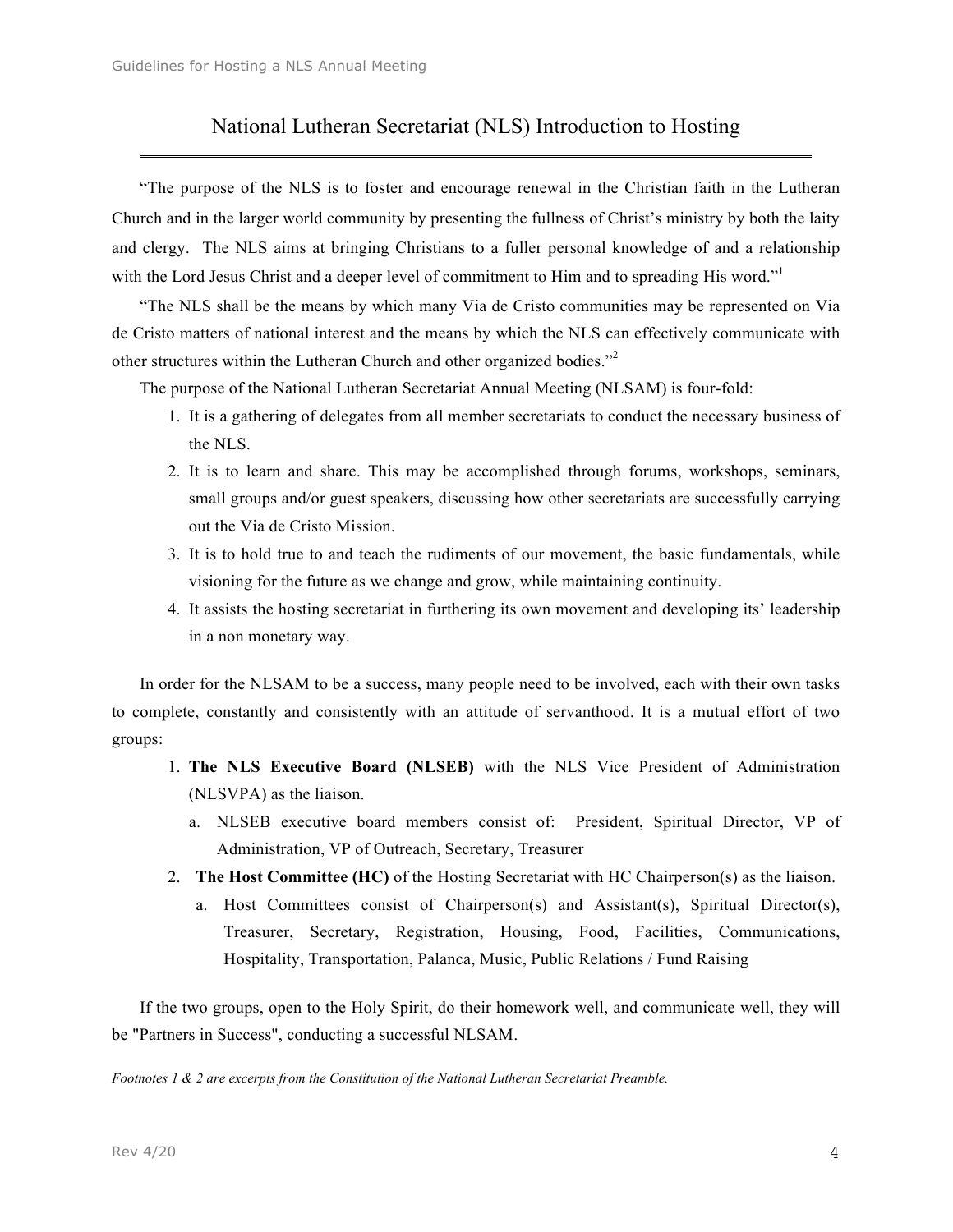# **How to Bid**

# *Sequence of Events:*

- $\triangleright$  A solicitation of some kind will take place approximately 2-3 years before a Secretariat is asked to host. This may come by way of the Connexiones or individual appeal, initiated by the NLSEB.
- $\triangleright$  Request formal approval from your local Secretariat.
- $\triangleright$  Contact NLSEB with letter of intent to host NLSAM. Your verbal and written intent are the assurance & contract for securing the event in your community.
- Ø Organize a preliminary budget, use past host reports, HC Treasurer, NLSVPA, & NLS Treasurer
- $\triangleright$  Your Secretariat should have a 501(C)(3)-tax exempt identification number.
- $\triangleright$  Designate chair/co-chair for HC.
- $\triangleright$  Contact sites for availability. NLSAM always begins on the fourth Thursday in July with the NLSEB arriving around noon on Wednesday. (Some delegates and visitors arrive early, depending on travel arrangements – decide how to handle this early).
- $\triangleright$  Formulate some type of presentation for NLSAM two years prior to event to be given one year prior.. A video of the area is nice (not required), but keep the presentation costs minimal and presentation simple/modest. Brochures of the site and maybe something from the local chamber of commerce are all that is needed. Remember we are trying to cut out fluff on weekends and at our NLSAM
- $\triangleright$  Send a delegation and encourage host chair(s) to attend at least one NLSAM for observation and so they can be a part of the NLS committee-Hosting an NLSAM.
- $\triangleright$  Know that you will need to host the NLSEB for a mid-year meeting in November prior to NLSAM to be hosted. Preliminary numbers should be available in order to set fees and finalize forms at that time.

# **Before you bid make sure the following can be accommodated.**

# *Facility Requirements after 2004 have been to average 200 attendees:*

- Ø General Assembly Room Seating for at least 200. Please have at least 95 seats for delegates with tables and chairs.
- Ø Worship Space

Seating 225 – 250. Invite local churches, Via de Cristo community, Synod leaders, Bishops, etc.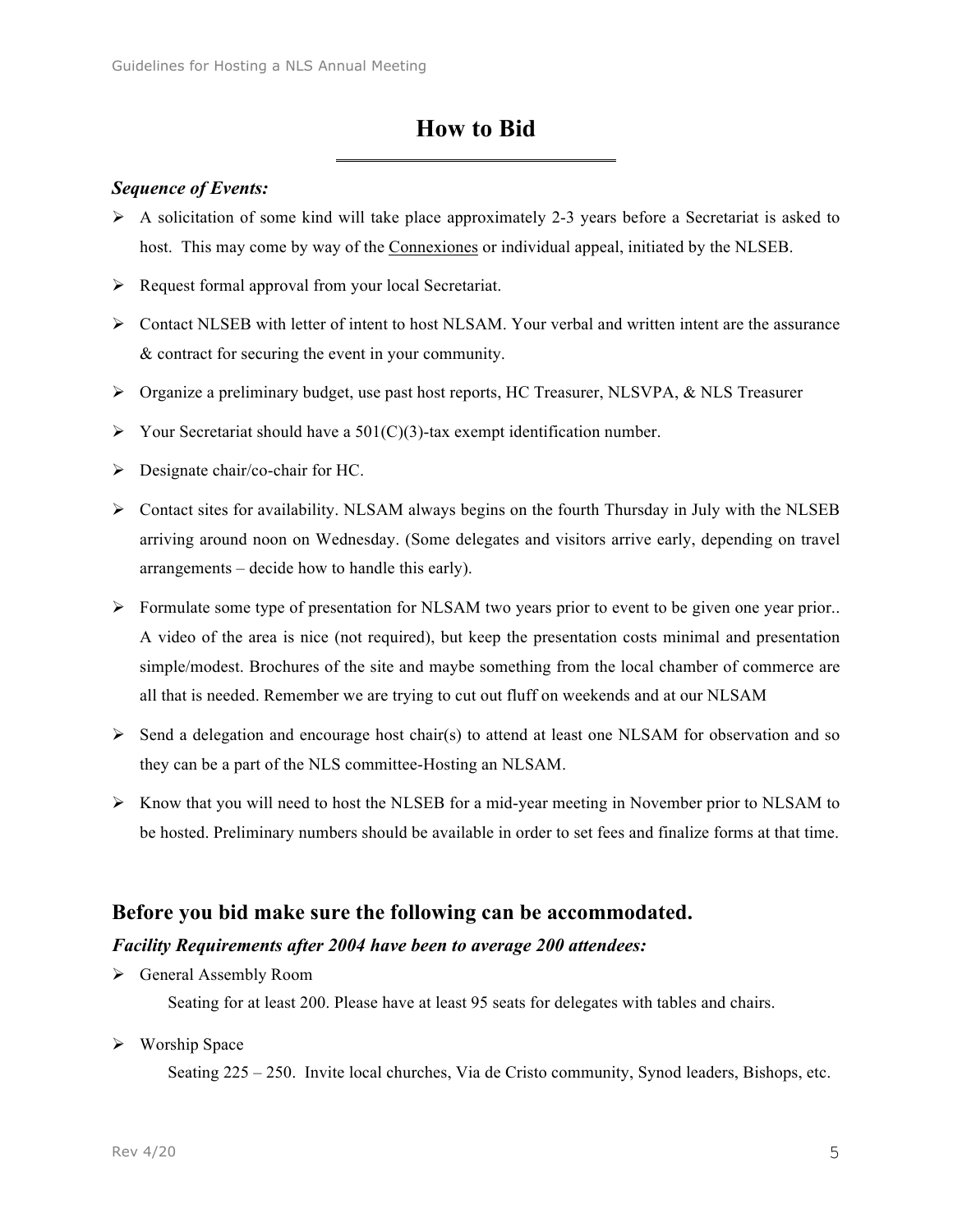- $\triangleright$  Committee Rooms (10-12) Seating for 15 in several rooms and up to 30 in a few rooms (preferably with tables).
- $\triangleright$  Region to Region Meeting Rooms (7) Seating for rooms vary from  $10 - 25$
- $\triangleright$  Dining Hall Seating for at least 200-225.
- $\triangleright$  Computer/Copy Center the office for the weekend.

Several workstations with computer hook ups and Wi-Fi and at least one high speed/double sided copier to be on site. This space will act as communications/information center. This space is not for the newsletter editor. The newsletter works better with a separate area.

- $\triangleright$  Seminar/Forum Rooms Depending on the agenda, set up by the board, up to 5 different rooms may be used for seminars and forums. These rooms need to hold approximately 50 people each.
- $\triangleright$  Sleeping rooms or Dorms

Accommodations for all attendees and HC (One-fourth of participant's traditionally request single rooms.) Do your best to coordinate married couples rooming together.

# *Funding: Knowing how to generate funds can help you decide to bid*

- $\triangleright$  Since no travel expenses are incurred by the hosting secretariat to send lay and clergy representatives to NLSAM, those dollars your Secretariat might spend, can help offset host costs.
- Ø Solicit "green" Palanca from host community through local newsletters, Ultreyas, VdC functions.
- $\triangleright$  Other sources for funding are: Thrivent for Lutherans (you may be eligible for local, regional and other forms of support in more than one calendar year), church endowment funds, other Secretariats making donations, holding fundraisers, etc. Start early and ask often.
- $\triangleright$  Work with another Secretariat and share the event. Be creative and don't underestimate any opportunity to help keep the registration fee at a minimum encouraging greater participation.
- $\triangleright$  Suggest business owners or individuals underwrite specific costs, i.e.: bottled water, paper, communion elements, a meal for the NLSEB, etc.
- $\triangleright$  Once the registration fee is approved by the Executive Board at the mid-year meeting, NLS treasury pays for the NLSEB registration and travel to the NLSAM. (HC: Don't forget to bill the NLSEB for the extra housing and meals on Wednesday and breakfast on Thursday that is not part of everyone else's registration fee.)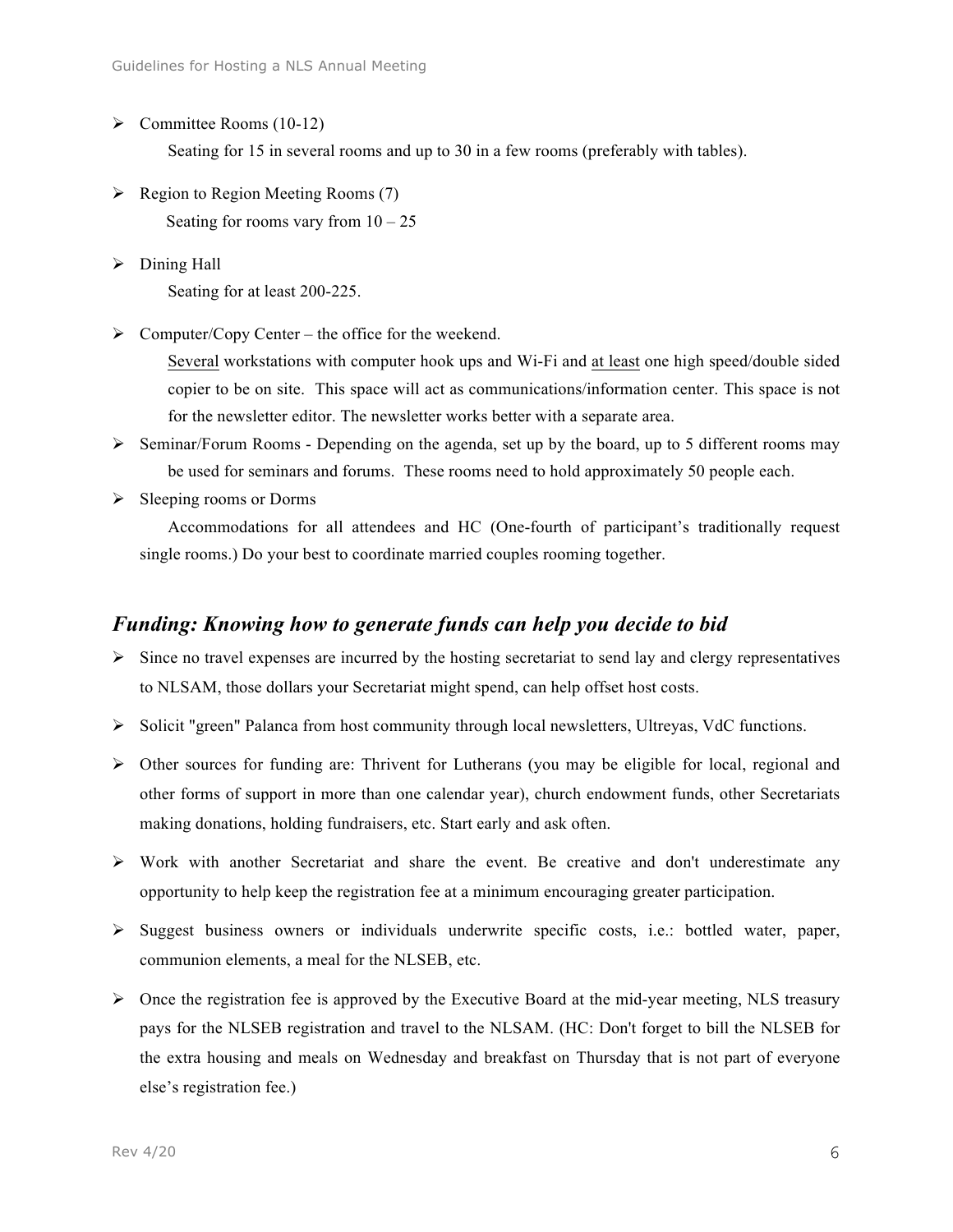- $\triangleright$  The NLSEB registration fees should help offset any initial start up costs. The HC and NLSEB will share expenses of speakers. Host Committee budget pays for the registrations of speakers, *if requested* by the speaker(s). The NLS pays for travel expenses of Keynote speaker & other presenters, *if requested*.
- $\triangleright$  The NLS will pay round trip air travel, economy coach, or the equivalent cost in driving mileage when requested. We will pay no more than a driving mileage rate of .25 per mile. The cost of food and hotel expenses while in transit will not be paid by the NLS for anyone's travel.
- $\triangleright$  Those requesting compensation must submit a reimbursement request & receipts to NLS Treasurer.

## **All excess money is to be turned over to the NLSEB for discretionary use towards NLS.**

- $\triangleright$  It is the NLSEB's hope that any extra money received from the NLSEB prior to and / or excess funds generated from the NLSAM, will be turned in to the NLSEB within 90 days of the current NLSAM closing. The NLSEB is able to then provide the necessary start up amounts for the next Host Committee, provide struggling Secretariats and new Secretariats with scholarships to attend the next NLSAM, discount or forgive dues, cover expenses over and above what was expected, not covered by any other means, that the board faces. (This is what is meant by discretionary)
- $\triangleright$  The host committee is acting as a "pay it forward" knowing that the dollars they are good stewards of will help in some way the efforts of other people involved. This is NOT money making venture. This will affect everyone's  $501(c)(3)$  status.
- $\triangleright$  Any offering taken during worship at the NLSAM is to be turned over to the NLS treasury for outreach activity. Special offerings may be collected, if pre-approved by NLSEB.
- $\triangleright$  There is a line item in the NLS budget for mid-year expenses up to \$1,500.00. Please contact the NLSEB Treasurer if this is to be used. This is used to help offset mid-year expenses and must be requested by the HC, payable to the HC upon request, with receipts. No individual will be reimbursed for expenses. Please understand this is not a pre-paid item.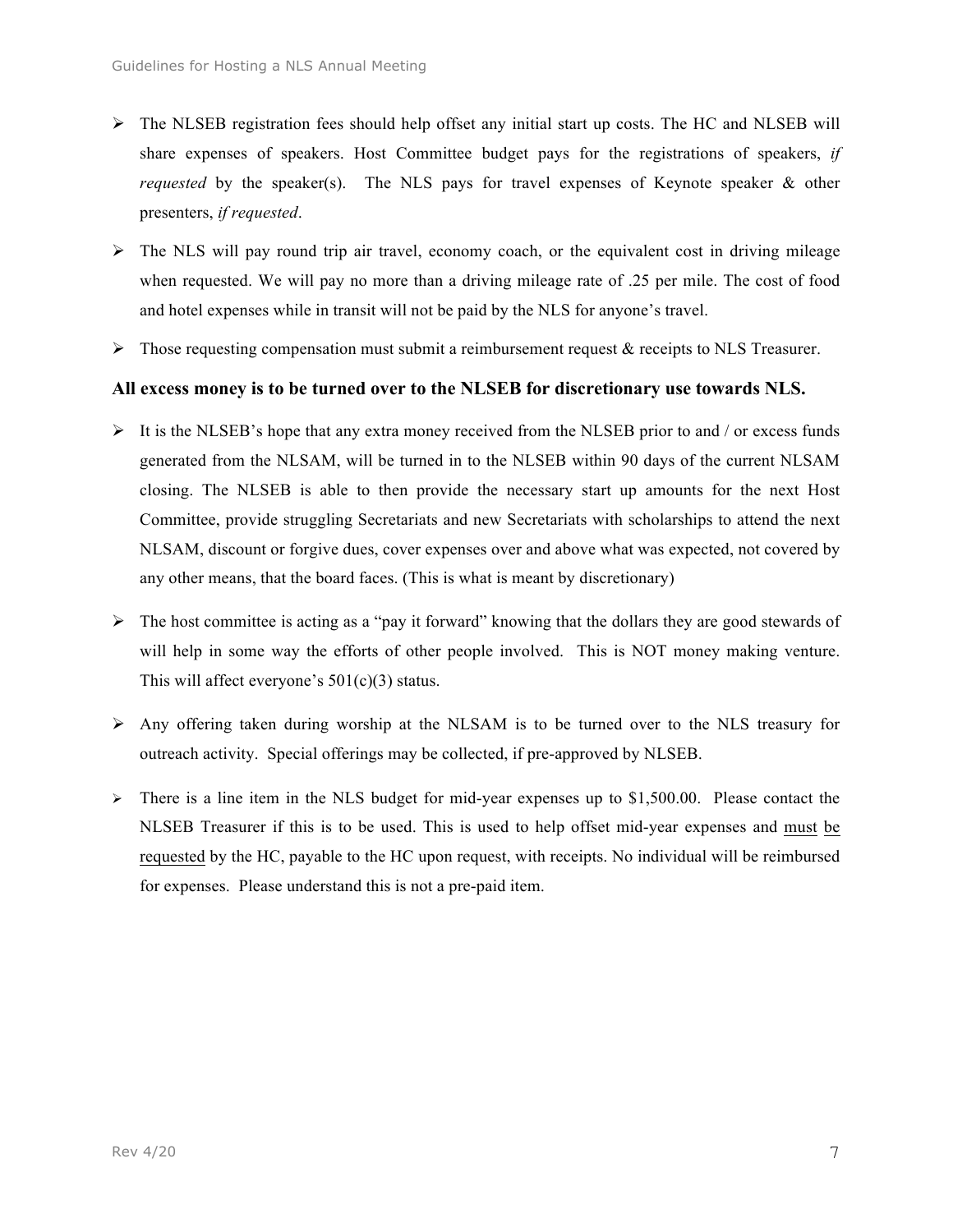# Covenant Between

# N.L.S. Executive Board and the Local Host Secretariat

# *Who does what, when and where?*

# **Executive Board Responsibilities**

- 1. To set the date of the NLSAM on the fourth Thursday, of July each year with the NLSEB meeting to begin on Wednesday afternoon. NLSVPA and newsletter chair may arrive on Tuesday.
- 2. To solicit bids from member Secretariats for future hosting of the NLSAM (2 years in advance, if possible) with the entire National Lutheran Secretariat body of delegates making the final decision if there is more than one Secretariat bidding or there is a discrepancy of any kind.
- 3. To provide each HC with a detailed explanation of its responsibilities, (Guidelines for Hosting a NLS Annual Meeting).
- 4. The NLSVPA is responsible for working closely with the HC to answer any questions, to help make financial or logistical decisions.
- 5. To provide the HC with the schedule for the NLSAM to include the following:
	- a. Times allowed for all meals.
	- b. Time and length of all worship services.
	- c. Schedule for all business meetings, committee meetings, forums, workshops/seminars, small groups and elections.
	- d. Time allowed for any social event requested by the HC.
	- e. Time and space needed for the NLSEB to meet separately prior to the beginning of the NLSAM (this is normally Wednesday through Sunday afternoon).
	- f. Time and space needed for forums, workshops, seminars, small groups and/or guest speakers.
	- g. Subject matter and number of all forums, workshops, seminars and/or guest speakers.
	- h. The names of NLS committees that will be meeting, the chairpersons (if known), size and agenda for each NLS committee.
- 6. To provide the HC with space requirements needed to include the following:
	- a. Size needed for large general business sessions and the preferred arrangement of table and chairs in the room to separate delegates from visitors.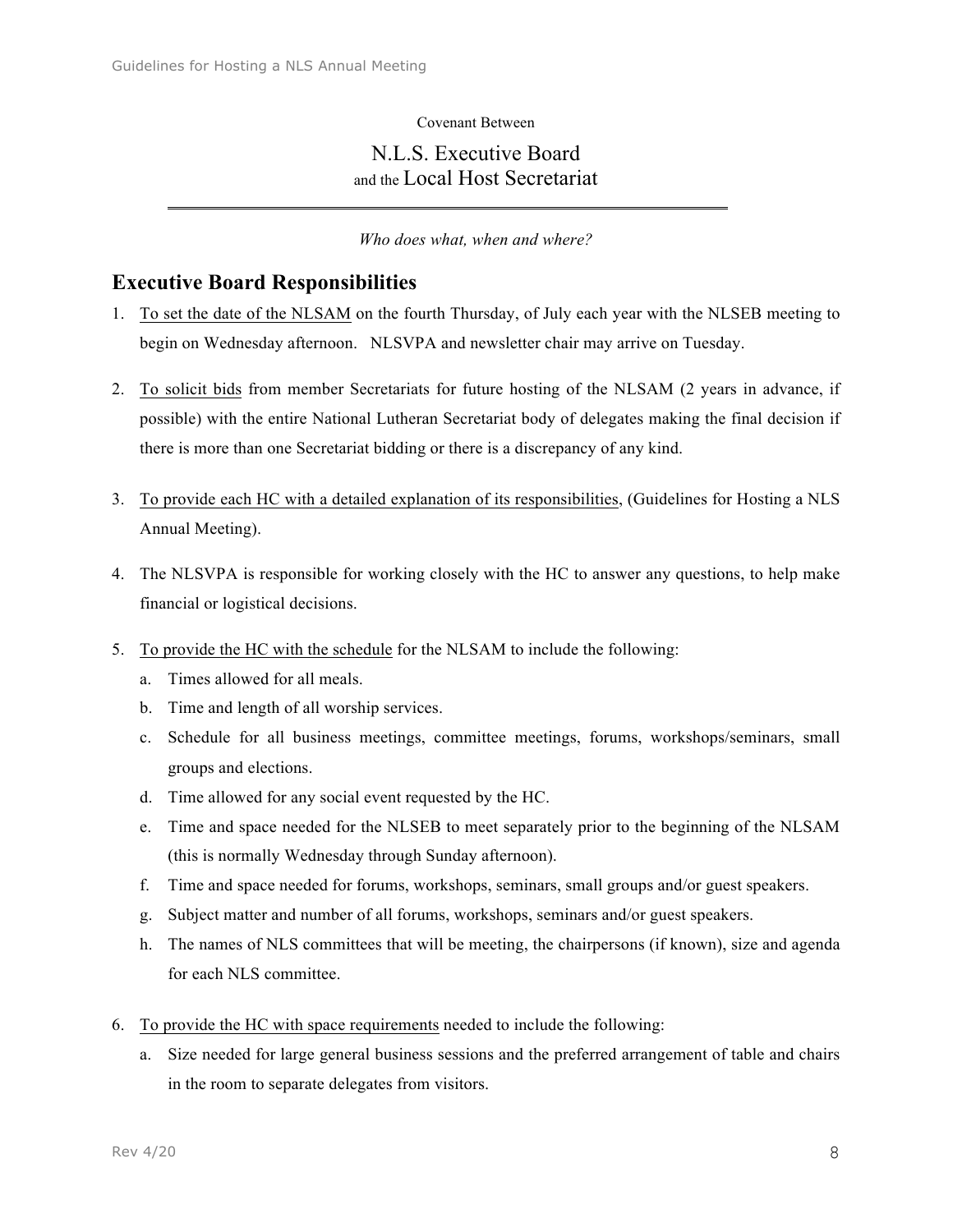- b. Number of rooms needed for NLS committee meetings.
- c. Worship area, forum and seminar space needed.
- d. Registration space all day Thursday  $(8:30 \text{ a.m.} 5:00 \text{ p.m.})$  and a hospitality area(s) or room(s) for all attendees.
- e. A dining/serving area that can accommodate our group efficiently with minimal interference for other groups on campus, areas for special speakers or business meetings that run over, as needed.
- f. "Information Management Office" for publication and copy needs, preferably with separate areas for the newsletter and on-line computer capabilities for attendees to check email.
- g. Other special space needs as requested by the NLSEB.
- 7. To give the HC an estimate of the number of participants expected.
	- a. NLS Secretary can provide the HC with a maximum number of possible delegates; based upon the number of member secretariats and how many delegates each one was entitled to at the previous NLSAM.
	- b. NLSVPA will provide the HC with the number of forums, speakers, committees, etc. By the end of the mid-year meeting, if at all possible.
- 8. To reimburse all NLSEB officers for "travel expenses" to the NLSAM and the mid-year board meeting. The NLSEB can decide, on a case-by-case basis, to cover the expenses of special guests up to the maximum allowed by the budget, for the NLSAM, developed by the HC and approved by the NLSEB. Travel expenses are defined by the following: The NLS will pay round trip air travel, economy coach, or the equivalent cost in driving mileage. We will pay no more than a driving mileage rate of .25 cents per mile. The cost of food and hotel expenses while in transit will not be paid by the NLS.
- 9. To approve the registration fee based on the approved NLSAM Budget.
- 10. To approve the registration information, schedule for mailing dates and registration deadlines with input from the HC.

**To summarize**: The executive board will solicit hosts for the annual meeting, provide guidelines, set up the basic agenda for the three days with business agendas, topics for speakers, request space for and make decisions with the HC in regard to rooms and housing, approve fees, expenditures, themes and deadlines. The NLS Treasury pays for the NLSEB registration and travel to the NLSAM, the travel expenses of board members to the mid-year meeting and the travel expenses for speakers, if requested by the speakers.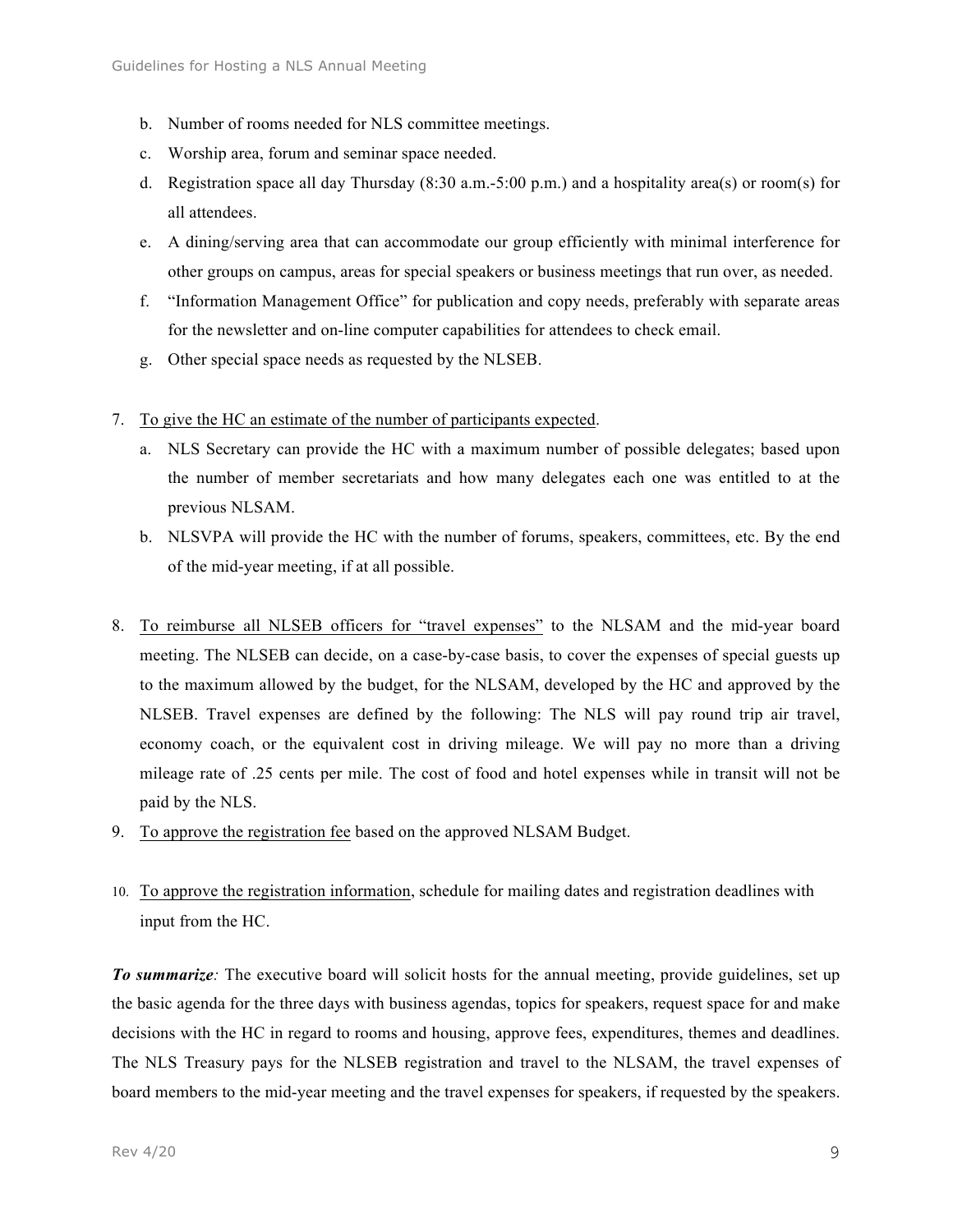(See Item 8 above) NLS Treasurer will issue a check to the HC for registering the NLSEB for the NLSAM *after* the registration fee has been set at the mid-year meeting. The NLS treasurer will issue a check to help offset mid-year costs, if requested by the HC, in the amount of no more than \$1,500 based on receipts turned into the NLSEB, payable to the HC.

# **Host Secretariat Responsibilities**

- 1. To obtain a contract from a facility or facilities that can provide housing and meals for our NLSAM. (Current capacity needs at least 225) one year prior to hosting.
	- a. This contract will undoubtedly require a liability insurance policy for the specified time period. The HC must obtain this policy because different states have different requirements.
	- b. When the contract is being negotiated please remember the NLSEB arrives early, and must be included, as well as any other people the host committee or NLSEB requests early arrivals for.
- 2. To provide housing as follows with consideration for handicap or disabled persons:
	- a. The executive board for four nights, Wednesday night through Saturday night, since they are required to arrive on Wednesday for a board meeting.
	- b. The official delegates to the NLSAM for up to three nights, Thursday through Saturday. The HC is not responsible for providing housing for delegates who arrive sooner than Thursday or stay longer than Sunday, and the registration forms should convey this information to the delegates or guests so they can make other arrangements before and/or after the NLSAM.
	- c. To determine how much housing is needed (check attendance from last two years) and attempt to adjust for new and visiting secretariats. (Check with VP Outreach and Secretary NLSEB)
	- d. Special guests as approved by the NLSEB (expenses for these guests may be divided between NLSEB and HC) as determined at the mid-year meeting.
	- e. Any other attendees (visitors from the secretariats, spouses, and local secretariat members). The HC has the responsibility to inform the NLSEB of the maximum number that can be housed in the host facility. If the maximum is reached NLSEB  $&$  HC will assess the situation.
- 3. Provide meals for all attendees beginning Thursday lunch through Sunday breakfast at NLSAM
	- a. Additional meals may be offered by the HC for early arrivals at an additional cost.
	- b. Wednesday lunch and dinner for NLSEB must be arranged at the mid-year meeting. Community, paid for by the board or additional cost to HC, may bring in these meals.
- 4. To provide space for the annual meeting based on requirements from the NLSEB, no later than four weeks after the conclusion of the mid-year meeting.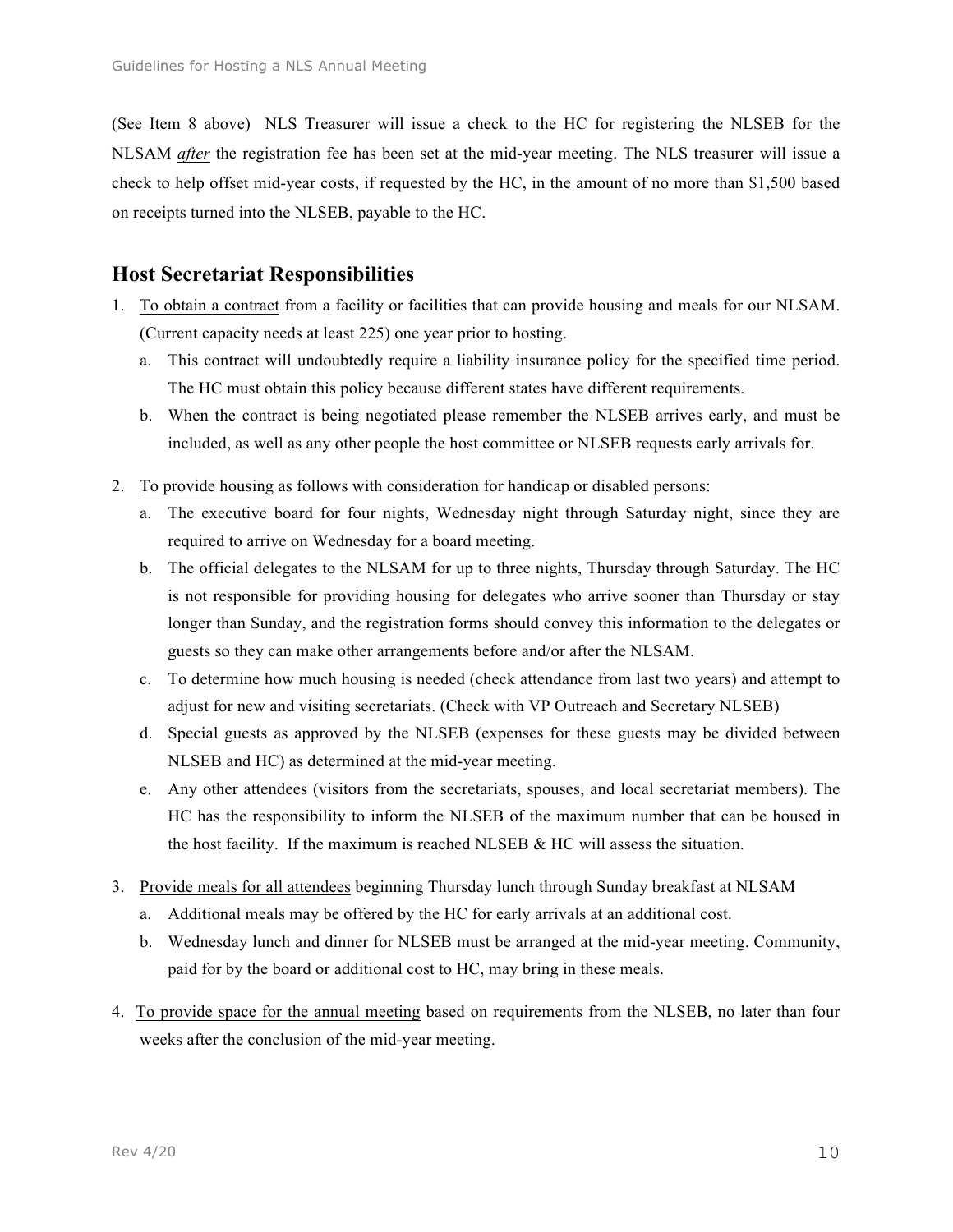- 5. To host the mid-year NLSEB meeting and meet with the NLSEB to tour the facilities and finalize plans. This will give the NLSEB the opportunity to recommend adjustments that may be needed in using the facilities.
	- a. To provide food, housing and airport pick-up and drop-off transportation for NLSEB during midyear meeting.
	- b. To provide a location for the NLSEB to meet Friday, Saturday and possibly Sunday.
	- c. To gather, as many committee members as are in place or considering the task, with the NLSEB to introduce ourselves, build the team, encourage one another, basic discussions, to pray, brainstorm, have  $\overline{O} \& \overline{O}$  A time and a tour of the facility –preferably on Sat of the mid year meeting and to provide the NLSEB with a list of chairs in place.
- 6. To provide equipment as needed during the NLSAM, which includes the following:
	- a. A quality high-speed duplex copier (can copy on both sides and handle thousands of copies made from Wednesday at 1:00pm through Sunday). About four to five cases of paper will be needed. A copier must be accessible 24-hours a day, on site is best. (More than one makes it easier)
	- b. Computers and printers as requested by the NLSEB. Lap tops work great.
	- c. Adequate number of tables and/or chairs for all meetings, forums and worship
	- d. Pads and pencils or pens for the attendees' use, check with Thrivent or local vendors for promotional items.
	- e. Light weight poster board and markers to make Palanca posters attendees can sign for upcoming weekends no larger than 22x18inches for each of our VdC communities.
	- f. A quality public address system to be used in the large meeting rooms. A video taping system and high quality tapes or DVDs for each forum, seminar, workshop and keynote speaker. *Please:* No flash pictures will be allowed during worship services.
	- g. AV equipment, Power Point or video capability available for use throughout the NLSAM. Work with NLSVPA to determine speaker needs.
	- h. Local secretariat songbooks for use at various times during the NLSAM. All music provided must adhere to copyright laws (CCLI). A song/worship book may be created for this purpose following your local guidelines. If songs are projected, then all complied CCLI copyright laws must be visible on screen.
	- i. Communion supplies for use at the Communion services.
	- j. An assortment of personal products for participants who may have forgotten something.
	- k. An ample supply of three ring binders for schedules, maps, reports etc. for each attendee if requested during the registration process. Online digital binder will be the HC responsibility. Work with the NLSVPA for the online template.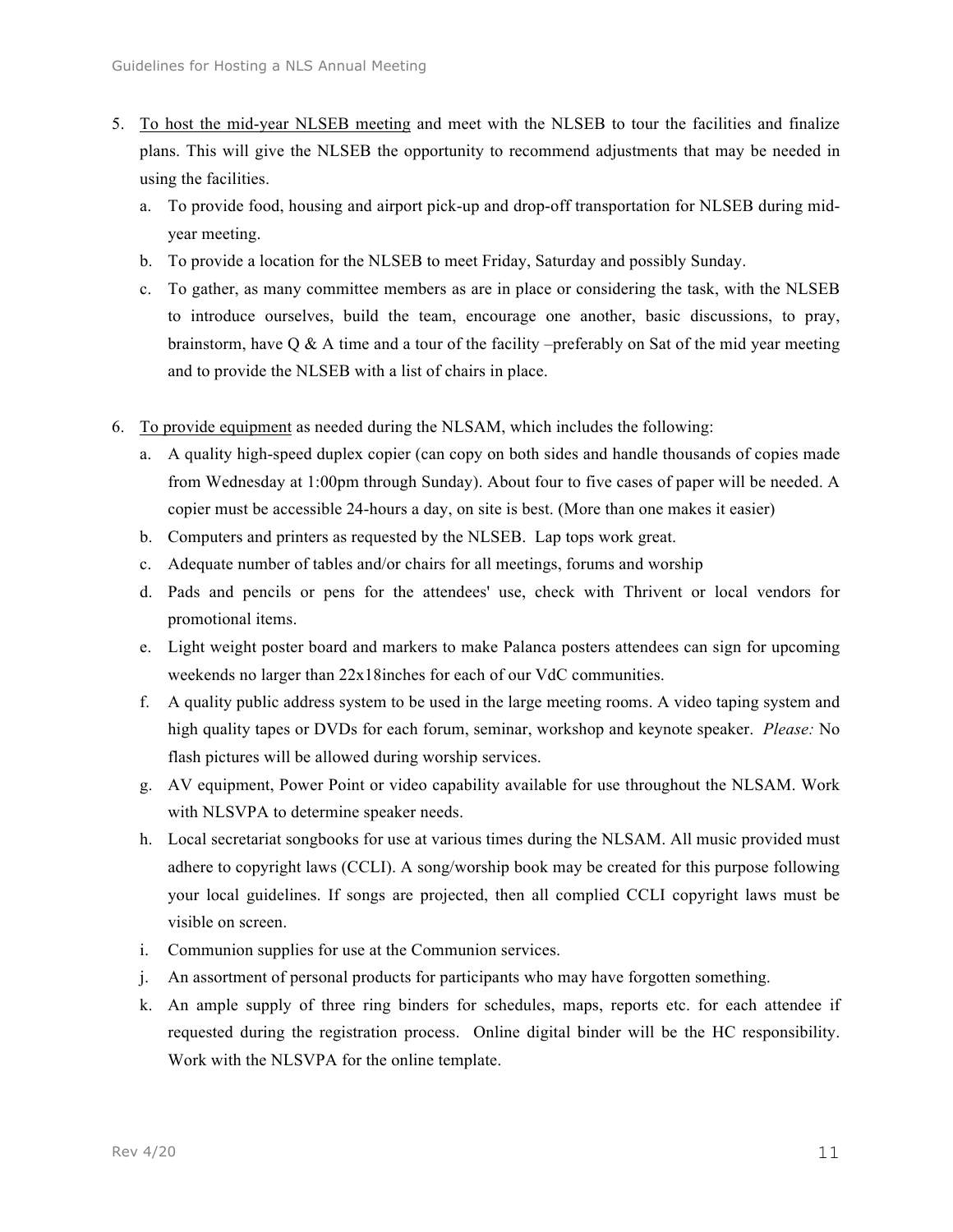- l. Folders can be an option for misc. information, worship services, area attractions, etc. These may be available through community organizations.
- m. Office supplies, such as three-hole punch, staplers and staple removers, paper cutter, etc.
- 7. To handle all funds received from registrations and fund raising in a financially responsible way with accurate bookkeeping and timely deposits. Cover all costs related to the NLSAM. If there is money left over, please send it to the NLSEB Treasurer. This is not money making venture. (See preface $\circledcirc$ )
- 8. To provide transportation to and from the nearest airport for all attendees flying in on Wednesday or Thursday, and back out on Saturday, Sunday.
- 9. To provide maps and other literature for attendees who are driving, in plenty of time for them to call and ask questions or to have in case they are planning to take a vacation before the meeting.

*To Summarize*: The host committee will act as Servant Leaders in every way for the mid-year and annual meetings. Attending to the needs of the body by providing food, housing, transportation, etc. with consideration for handicapped/disabled people. Communication is essential along with matching personnel with the tasks to be done. Expenses can be recouped through registration fees, grants, fund raising and donations. When the budgeting, location, and extras are realistic, success can be expected. There is a stipend of \$1,500 for mid-year expenses that must be requested, if desired, to offset actual expenses. Receipts must be turned in. This money will be paid to the HC, not to any individual.

# Time Table

The following is a general guideline for establishing deadline dates for the National Lutheran Secretariat Annual Meeting (NLSAM). Use this timetable for setting up a tickler file with deadline dates and review the dates with the NLS VP of Administration (NLSVPA). If something hasn't happened by the deadline dates, the Host Committee (HC) needs to communicate with the NLS Executive Board (NLSEB).

| $2 - 3$ Yrs | Article in Conexiones soliciting host bids if none have been procured or an | <b>NLS</b> |
|-------------|-----------------------------------------------------------------------------|------------|
| prior       | invitation at an NLSAM. Formal acceptance must take place at NLSAM.         | VPA        |

2 1/4 Yrs prior Letter of intent wishing to host sent to NLSEB. Select General Chair. Suggest tentative reservation of facility site. Secure  $501(c)(3)$  tax-exempt identification number. Begin looking for an event insurance policy. HC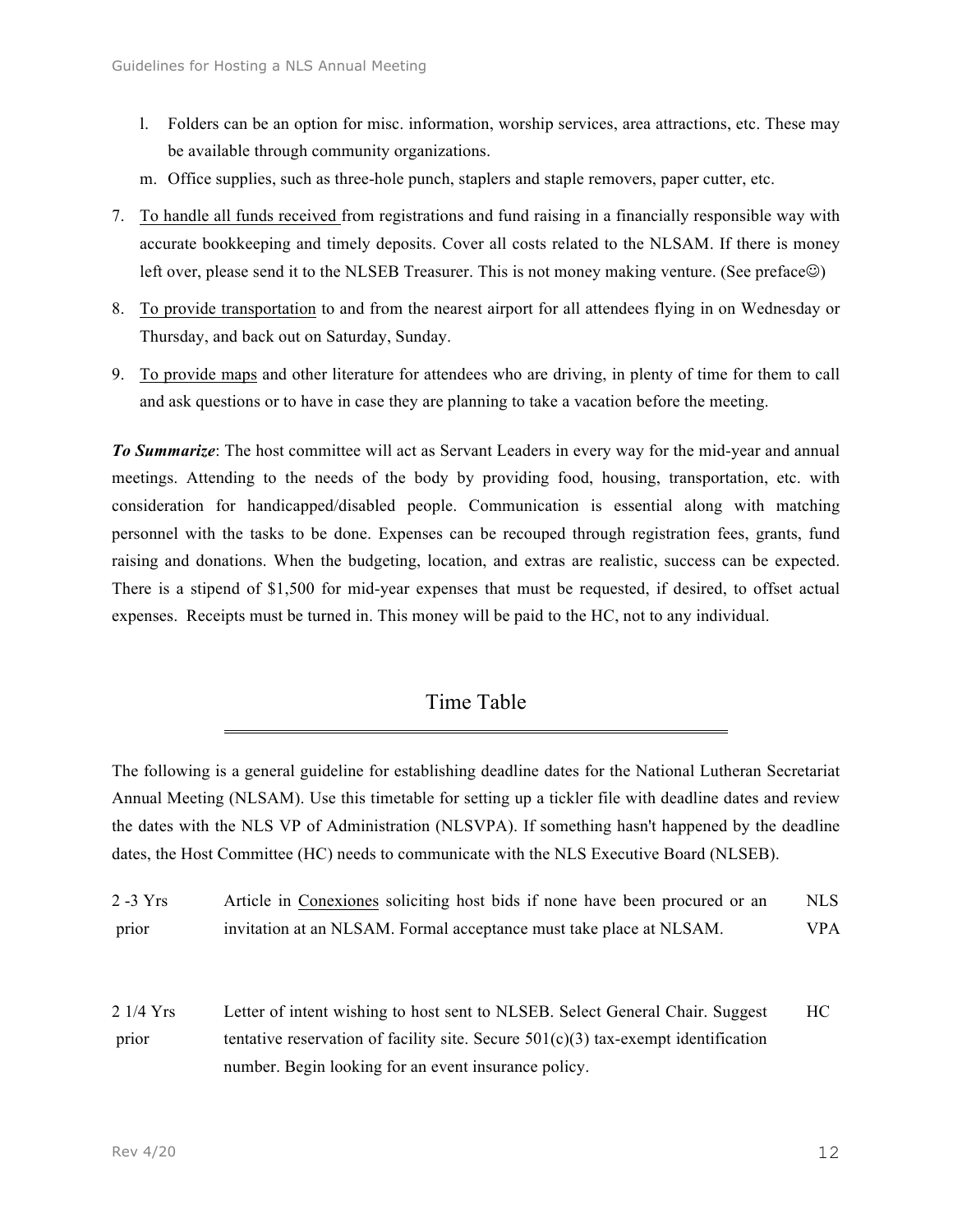- 2 Yrs prior Bid for site presentation at NLSAM. All bid presentations should be kept simple / modest. HC General Chair should attend NLSAM. HC
- 2 Yrs prior After bid accepted, formalize facility site reservation and begin to work out contract details. HC
- 2 Yrs prior Establish a person to keep minutes/recaps of all meetings. Copy the HC members and local secretariat chair. Also, include NLSVPA on all meeting minutes, correspondence (e.g. formalized contracts with site). Make sure NLSVPA receives your local newsletter. HC
- 2 Yrs prior Inform hosting community, via local newsletter, bid has been accepted and note dates of NLSAM asking them for prayers, financial support and their participation. Details to follow. HC
- 2 Yrs prior Propose to NLSEB the attendance of HC General Chair at upcoming NLS mid-year meeting, if this is possible for chair. HC
- 1 1/2 Yrs prior Provide preliminary budget to NLSEB for this year's mid-year meeting. Request from NLSVPA prior year's actual budget information, actual number attended at last NLSAM, from final HC report. Request from NLS Secretary estimate of the number of participants expected. NLS Secretary can provide the HC with a maximum number of possible delegates; based upon the number of member secretariats and how many delegates each one was entitled to at the previous NLSAM. (Prior information is the best basis to set budget and adjust for unique site information and possible attendees because of location.) HC NLSVPA NLS Secretary

1 1/2 Yrs prior Recruit HC chairs and encourage attendance for as many as can possibly make it to at the next NLSAM. Funding of this needs to be considered also. HC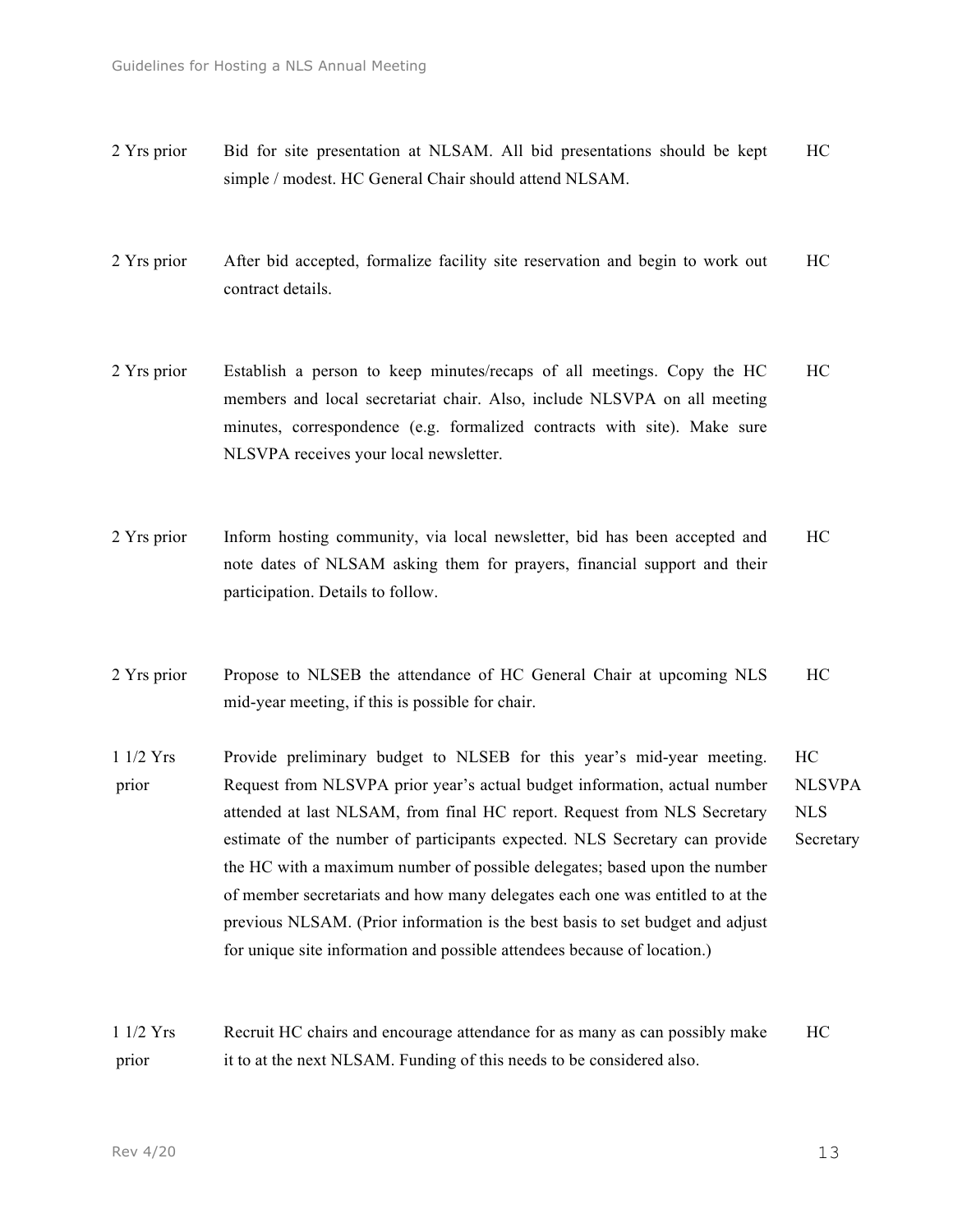| $11/2$ Yrs<br>prior | It's time to request funds from benevolent organizations, i.e.: Thrivent,<br>matching funds where people in your community work, grants, businesses, or<br>any other funding opportunities local and regional. Begin fundraisers.                                                                                                                                                                                             | HC                               |
|---------------------|-------------------------------------------------------------------------------------------------------------------------------------------------------------------------------------------------------------------------------------------------------------------------------------------------------------------------------------------------------------------------------------------------------------------------------|----------------------------------|
| 1 Yr prior          | Fine tune budget and submit to NLSEB prior to the NLSAM. This will help<br>determine possible registration fees. "Extra" money from the current meeting<br>may help your preliminary numbers, if the need arises. When it is extra, the<br>desire is that you will return it when you have returned a profit                                                                                                                  | HC<br><b>NLS</b><br><b>TREAS</b> |
| 1 Yr prior          | Extend invitation to NLS participants for next year's meeting at general<br>assembly. HC give presentation to the assembly.                                                                                                                                                                                                                                                                                                   | HC                               |
| 1 Yr prior          | Attend NLS committee meetings/seminars for Hosting NLSAM.                                                                                                                                                                                                                                                                                                                                                                     | HC                               |
| 1 Yr prior          | Meet with newly elected NLSEB on Sunday to determine mid-year meeting<br>dates. Consider theme/focus for the next NLSAM. Do not hand out any forms<br>for the next meeting until registration fees and forms have been approved.                                                                                                                                                                                              | HC                               |
| 1 Yr prior          | Prepare article for Conexiones inviting all NLS communities to attend next<br>NLSAM. Submit to NLS Editor by August 15 deadline. Submit article as<br>computer text on disk or via Email.                                                                                                                                                                                                                                     | HC                               |
| 11 months<br>prior  | Recruit additional HC members.                                                                                                                                                                                                                                                                                                                                                                                                | HC                               |
| Aug<br>11mo prior   | Reserve a room at the NLSAM facility for mid-year meeting (using the date<br>set at recent NLSAM). Housing for NLSEB (6-8 people, check with NLSVPA)<br>can be in host homes to help save dollars. Do a walk-through with HC General<br>Chair and HC Co-Chairs to determine facility room/equipment usage and put<br>in writing. Any changes from this should be in writing. Plan to present to<br>NLSVPA at midyear meeting. | HC                               |
| Nov<br>8 mo prior   | Host mid-year meeting, HC chairs plan to meet with NLSEB and do NLSAM<br>site walk-through. The contact person for site facility (i.e. campus, church,                                                                                                                                                                                                                                                                        | HC<br><b>NLSEB</b>               |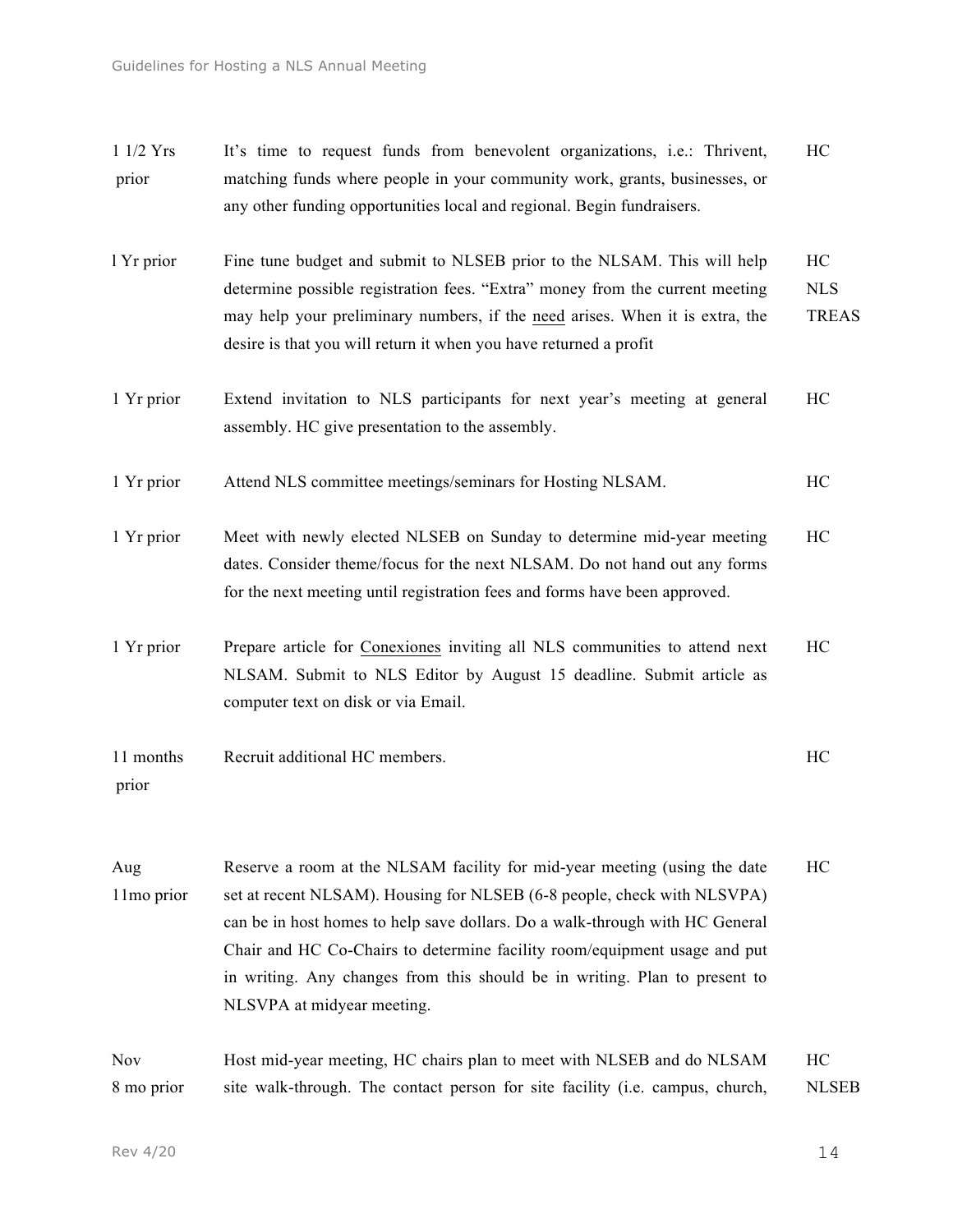etc.) needs to attend walk-through. NLSEB must have initial written contract with facility site no later than mid-year meeting. Finalized by the first of the year.

Nov 8 mo prior Set registration fees. NLS will advance NLSEB's registration fees at mid-year meeting as "up front" money to help with early expenses. NLSEB authorizes activities, fees, vendors, themes, forum topics, and seminars, registration forms. NLSEB will seek out speakers for next year. NLSEB sets the agenda and tentative schedule. NLSEB selects NLS committees/chairs and items to be discussed by these committees. This information will be part of Conexiones and the letters of invitation sent by HC and NLSEB. HC NLSEB

Nov 15 8 mo prior Submit article to Conexiones for Nov 15 deadline. Include information about scholarship money being available to secretariats if financial assistance is needed. Also, encourage those who can, to contribute to the scholarship fund. Consider who might address the NLSAM from the hosting site in July. HC NLSEB

Dec 7 mo prior HC General Chair sets date for first monthly meeting in Jan. Regular meetings are now important to generate enthusiasm and visibility. HC

Dec 7 mo prior Check your funding. Solicit funds from other Secretariats, graciously. Submit article to Conexiones for Jan 15th deadline with positive promotional spirit. HC

Jan 1st Letters of invitation sent to: Forum Speakers, NLS Committee Chairs, SD's of NLS local Secretariats, Bishops. Send with these letters: registration forms, Annual Meeting, Forum and Seminar Tentative Schedule. Request labels from NLS Database Coordinator for SD's and Bishops. NLSEB

Jan HC General Chair convenes first monthly meeting. - HC General Chair explains to entire HC what an annual meeting is, what happens at an annual meeting, & what the NLS does. Re-read "Hosting is Honorable Serving" to the host committee. HC

Set consistent monthly meeting times by group consensus.

Stress servanthood as foundation and role of HC in relationship to NLS.

- While it is important for hosting Secretariat to be able to express the "flavor" of the local movement, please do so in moderation, remembering this is the official annual business meeting of the NLS.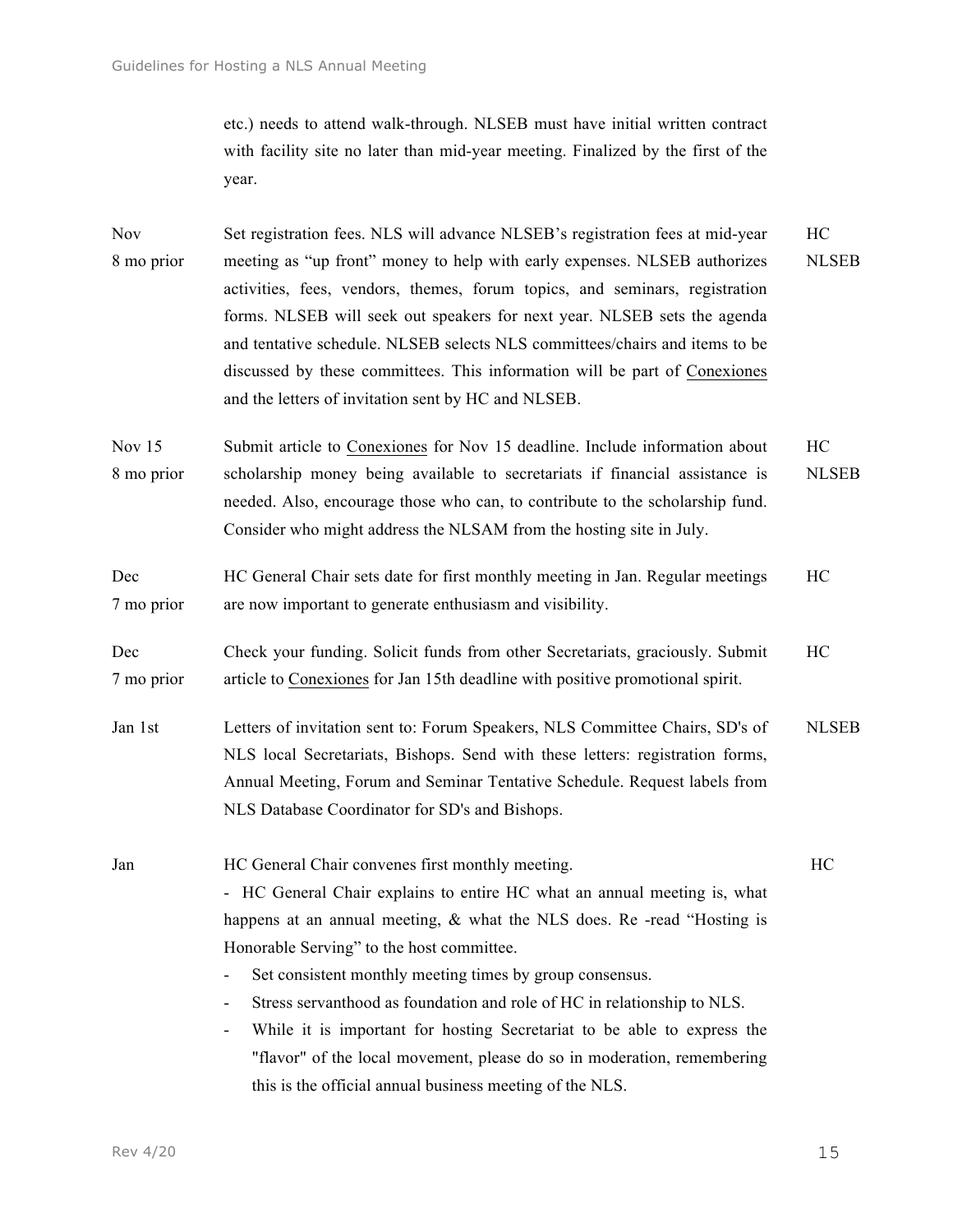- Setup devotion schedule for monthly meetings. Pray together, pray often.
- Work on team building, spending time on introductions.
- Hand out HC budgets, stressing the importance of stewardship and of keeping all receipts for potential audit. Submit receipts, even if someone wants to "gift" an item, then note it in the HC treasurer's report by committee as a contribution. This helps when we compare reports from year to year. Please remember, this is not a profit-making venture, if there is money left over, it is passed on. We are a  $501(c)$  (3)
- Jan Secure liability insurance coverage for event (NLSAM) in an amount of at least \$1 million, or whatever the facility requires. HC
- Jan Regularly announce the upcoming NLSAM at each community event. Give status of palanca opportunities (prayer, volunteer opportunities, food and financial contributions). HC
- Jan Request an official list of all NLS secretariats from NLS Secretary. HC NLS Sec.
- Jan Draft the following letters and have them approved by NLSVPA: HC
	- Official letter of invitation for NLSAM. This letter is sent to the list of people who attended last year's NLSAM. Include dates for the meeting, dates for registration deadlines, information about the site and surrounding area, any restrictions limitations to the site, special activities, issues that may be coming up for discussion, and what positions are up for election. Registration fee includes meals and housing from Thursday lunch until Sunday breakfast, any other meals or housing will be additional fees. Include attachments with letter: registration forms; Forum and Seminar Tentative Schedule—subject to information being available. NLS VPA
		- Tentative "draft" agenda for July should go to the newsletter from VPA
		- Registration confirmation letter to be mailed after registration form is received. Include in the letter: emergency phone #'s at NLSAM site, name, address, and phone #'s of contact persons if they have questions or concerns, information regarding key deposits, extras to bring (i.e. bedding, fans, money if needed). If this is their first time send two letters.
		- A "first-timers" letter, drafted by VPA, sent out by HC in May. Similar to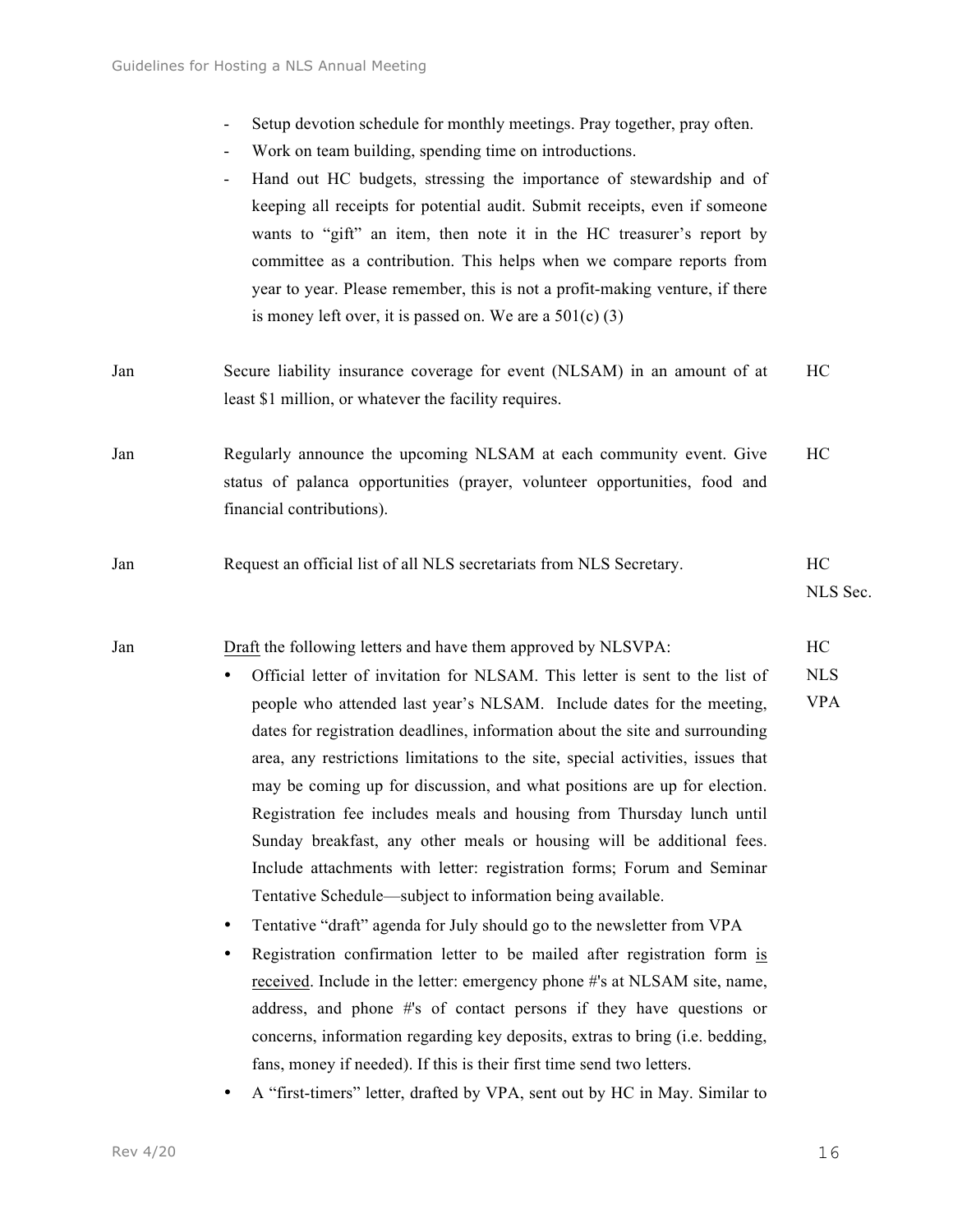the confirmation letter but with extra effort to explain how the annual meeting takes place. What to expect, what to bring, encouragement to get involved and awareness of the orientation meeting just for them.

- Transportation confirmation letter to be mailed after transportation form is received. Include again emergency phone #'s at NLSAM site, phone #'s to use if flight information changes, what to look for and where to meet at airport or NLSAM site. For those driving include a map to NLSAM site.
- Have a way to track these lists (excel works well) and give a copy to the NLSVPA of letters sent. This can be done via email.
- Jan 15th Mail letter of invitation for NLSAM and attachments to: last year's attendees. Official Secretariat addresses, NLS representatives. Request mailing labels from NLS Editor or Database Coordinator, asking them to exclude duplicates. Keep a copy of photo labels used. HC NLS Editor
- Feb HC monthly meeting topics might include: the individual reports by all HC chairs concerning status of their committee responsibilities (registrations received, treasurer's report etc.). HC chairs need to be working out details of each function, remembering to keep "fluff" to a minimum. Is funding on target? HC
- Feb Develop letter to host community requesting their volunteer services. Include: schedules, forms, a list of volunteer opportunities, request a monetary taxdeductible contribution, and a Day Registration. HC
- Mar HC monthly meeting updates. Monitor registrations, contributions and volunteer responses. Keep asking questions. **VPA possible visitation.**  HC
- Mar Work through logistics of facilities; talk about needs or questions that need to be answered during April walk-through, (when rooms are accessible, who has keys, special security information, limitations/restrictions.) Setup walk-through date for April. Confirm someone from the site facility to address the NLSAM. HC
- Mar Submit positive, up beat article to Conexiones for April 15 deadline. HC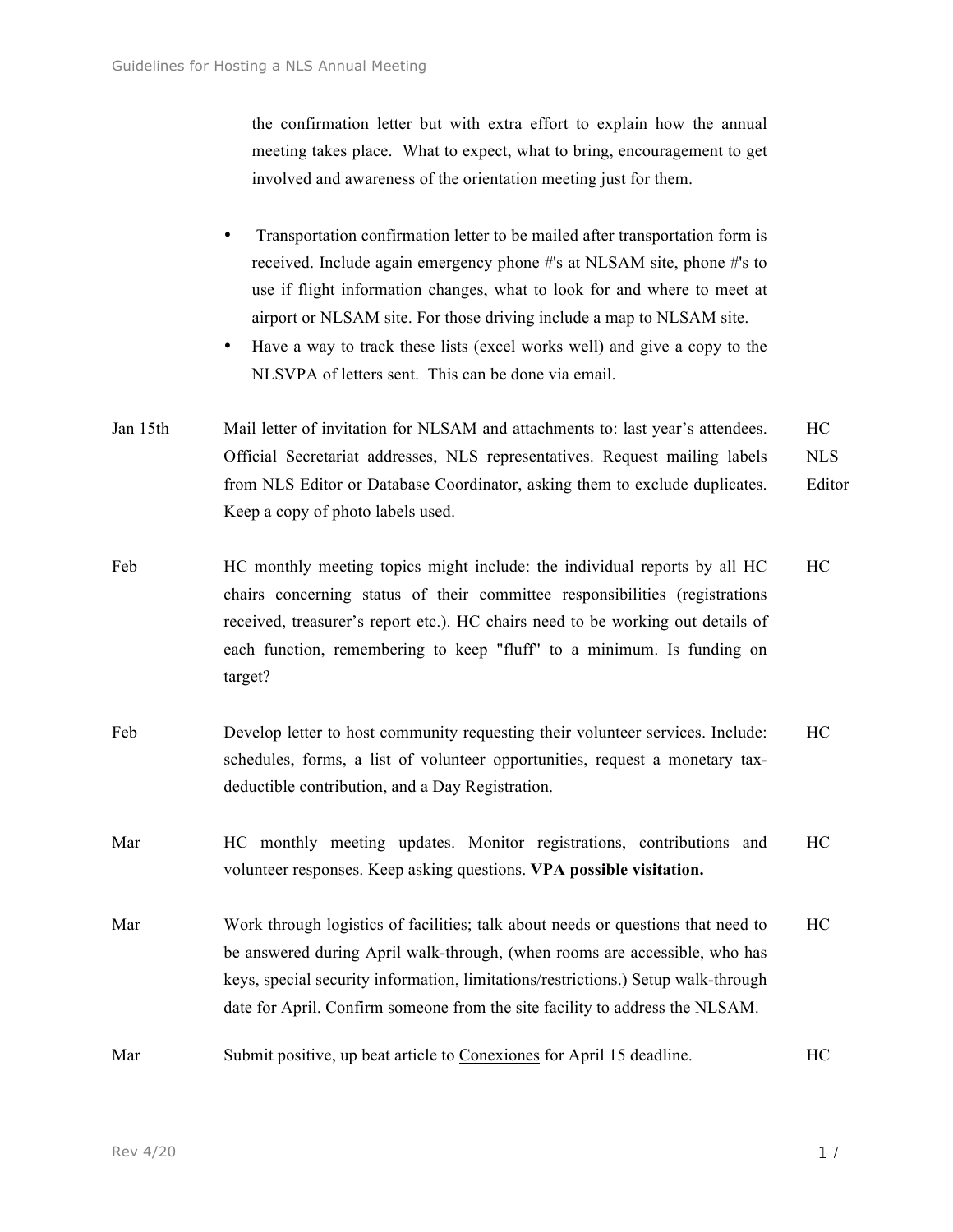| April    | Walk-through with all HC chairs and members to fine-tune logistics. Ask lots<br>of questions. Don't assume anything. Take good notes, be sure to document<br>any changes from original agreements with facility site. Keep NLSVPA<br>updated. Be patient the registrations will come in!                                                      | HC                             |
|----------|-----------------------------------------------------------------------------------------------------------------------------------------------------------------------------------------------------------------------------------------------------------------------------------------------------------------------------------------------|--------------------------------|
| April    | HC monthly meeting updates. Check your funding.                                                                                                                                                                                                                                                                                               | HC                             |
| April    | Continue to publicize in local newsletter. Get an article to NLS Editor. Send a<br>copy of all registrations to date, to the NLSVPA.                                                                                                                                                                                                          | HC                             |
| April 15 | Prepare a detailed tentative schedule, including when and where activities will<br>be held. List rooms--chairs, tables, copiers, computers, and tentative<br>equipment needs (AV equip, taping, flip charts, overhead). Including setup and<br>tear down times of rooms. Create Newsletter article.                                           | <b>NLS</b><br><b>VPA</b>       |
| May      | Send the letter for first time participants giving them some insight as to what to<br>expect. Include glossary of terms from Fourth Day book in order for them to<br>familiarize themselves. Update NLSVPA of the number of registrants.                                                                                                      | <b>NLS</b><br><b>VPA</b><br>HC |
| May      | HC monthly meeting updates. HC shall provide NLSEB with weekly<br>summaries of registrations beginning no later than Memorial Day. Copies of<br>registrations should be forwarded to NLS Board President, Secretary and NLS<br>VPA? Or their equivalent possibly in an excel format.                                                          | HC                             |
| May      | Review details of tentative schedule for additional rooms/equipment needs.<br>Have speakers requested individualized needs? I.e. power point, handouts, A/V<br>equipment? If not, check with VPA.                                                                                                                                             | HC                             |
| May      | If "seminar selection" is included on the registration, re check size of meeting<br>rooms and get the information to the NLSVPA, promptly, for scheduling.<br>After assignment, VPA will need to notify registrar of the assignment, so<br>registrar can produce a report by NLS committee for ring binder. (If this<br>format is being used) | HC                             |
| June 1   | Collect items to go into the three ring binders or online format. Create<br>committee/seminar details; include details of their objectives. Mail HC the<br>assignments to go in the book, if using this method.                                                                                                                               | HC<br><b>VPA</b>               |
| June     | HC monthly meeting updates.                                                                                                                                                                                                                                                                                                                   | HC                             |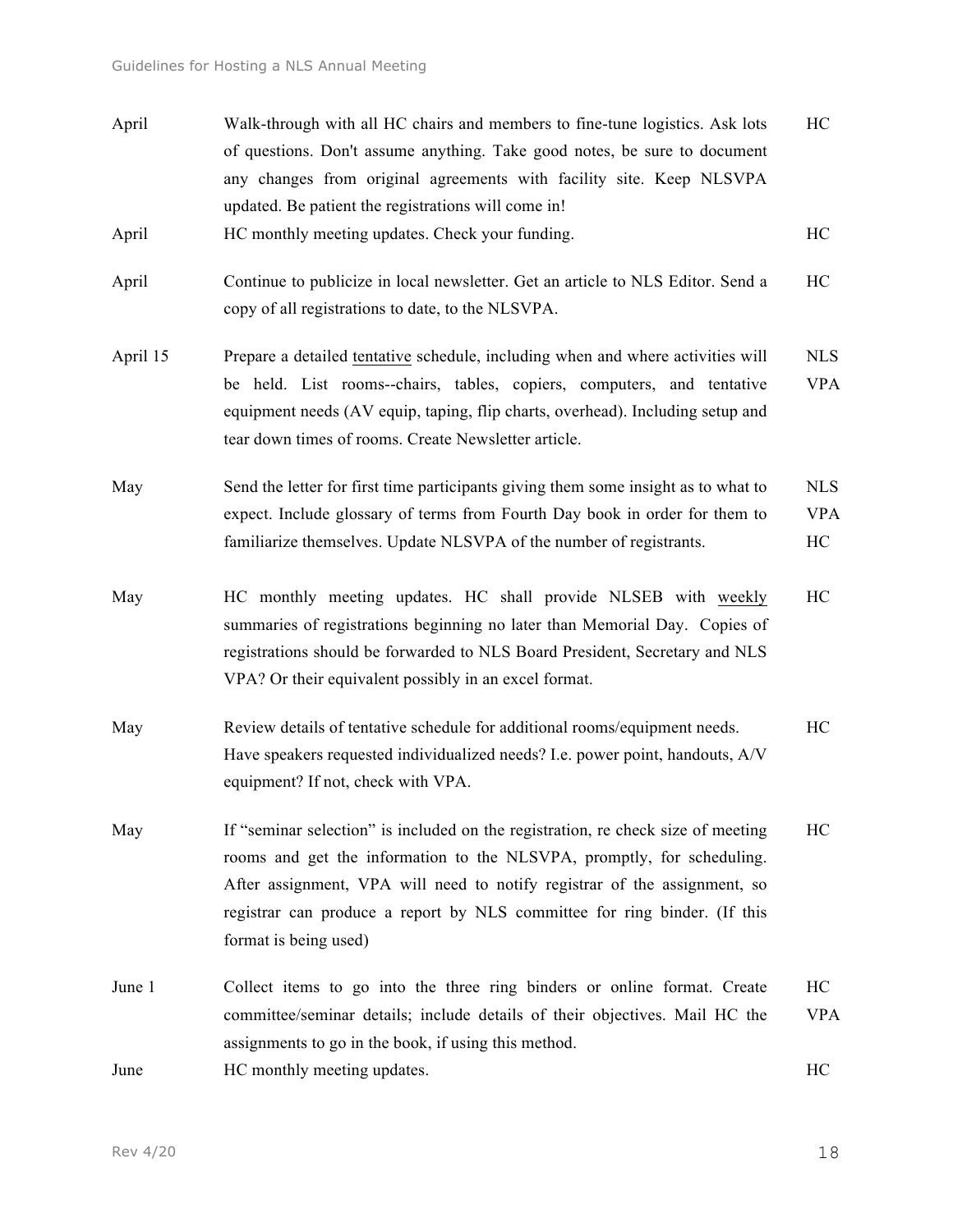| June                                    | Commissioning of entire HC team. Review the importance of servant hood and<br>attitude. The HC is the team, serving the NLSAM and not the guests.<br>Participants will receive priority over seminar assignments and if room allows<br>HC members will be allowed to participate as much as their schedule allows. | HC                       |
|-----------------------------------------|--------------------------------------------------------------------------------------------------------------------------------------------------------------------------------------------------------------------------------------------------------------------------------------------------------------------|--------------------------|
| June 15                                 | Begin Setting Table of Contents for three ring binder book of annual reports.<br>Request all reports from NLSEB. Set deadline date for any items to be<br>included in the book. Suggest July $1st$ .                                                                                                               | <b>NLS</b><br><b>VPA</b> |
| June<br>15<br>$\blacksquare$<br>July 15 | Registrations received after this date may not be guaranteed of rooms, food or<br>transportation. (People will still be invited, but may have to be responsible for<br>their own motel reservations, transportation arrangements and food. They<br>should still let the HC know they are coming.) SET A DEADLINE.  | HC<br><b>NLSEB</b>       |
| July 1st                                | NLSEB mails masters of reports including a NLSAM agenda to HC to be<br>photo copied and included in three ring binders or digital format.                                                                                                                                                                          | HC                       |
| July 1st                                | Have ready a letter of welcome that goes in the three ring binders.                                                                                                                                                                                                                                                | HC                       |
| July 1st                                | Prepare a map of the facility with all the rooms for the binders. Note what will<br>be held in the buildings/rooms and if possible, when. This also goes into the<br>three ring binders.                                                                                                                           | HC                       |
| July 1st                                | Day registrations and transportation forms due. If they have not been received,<br>begin calling for details.                                                                                                                                                                                                      | HC                       |
| July 1st                                | Transportation works with Registration to verify and co-ordinate arrivals and<br>departures. Be aware of orientation and start times.                                                                                                                                                                              | HC                       |
|                                         | Facility meal coordinator works with registration to calculate numbers of<br>meals required per mealtime. Give estimate to site food preparation people.                                                                                                                                                           | HC                       |
|                                         | Prepare article for the daily Conexiones that will come out on Thursday AM. If<br>possible send to NLS Editor prior to the meeting.                                                                                                                                                                                | HC                       |
| Wed before<br><b>NLSAM July</b>         | Pick up NLSEB at airport and deliver them to the site.                                                                                                                                                                                                                                                             | HC                       |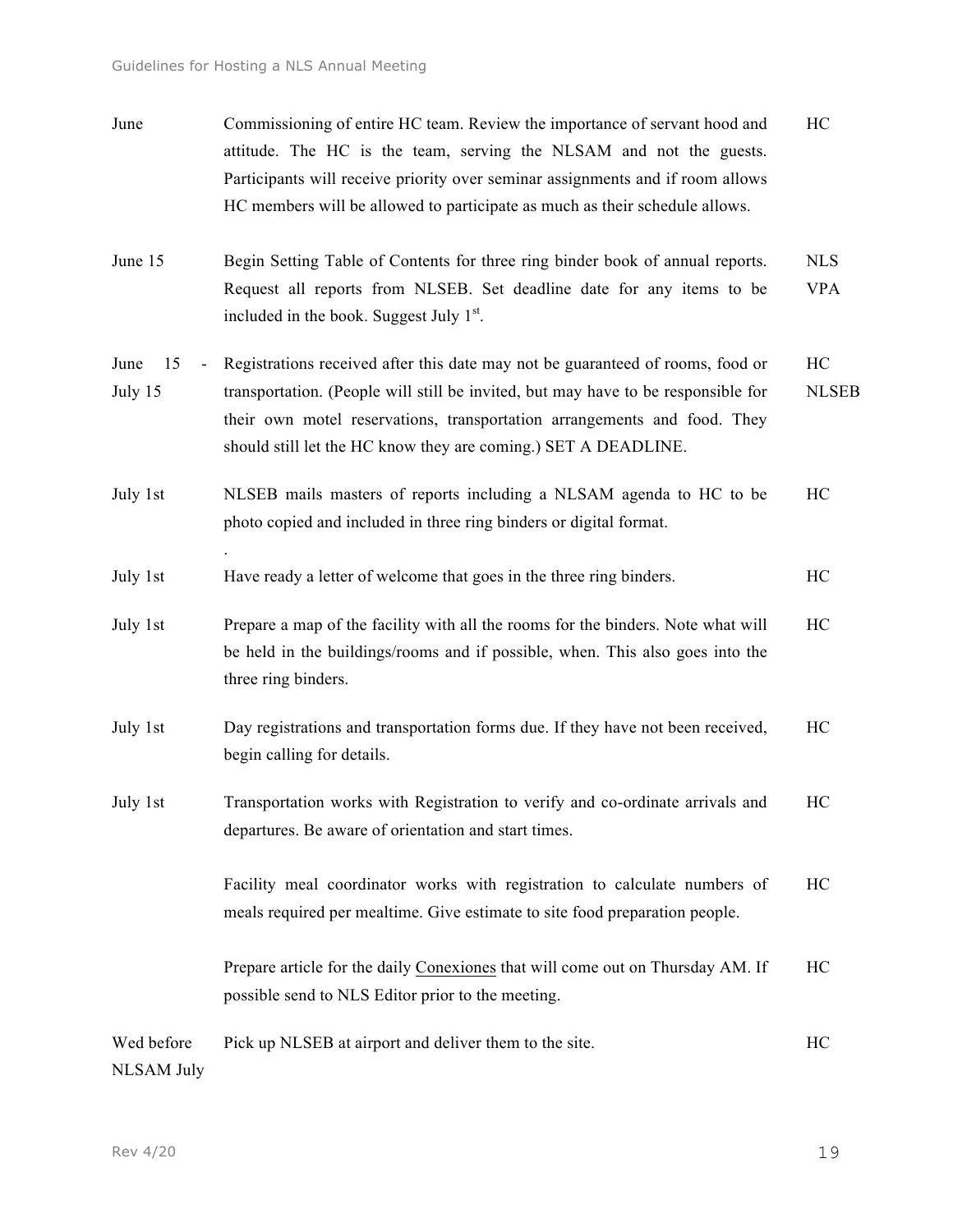Walk-through facility with facility contact person and NLSVPA. Reconfirm all rooms being used and setup. Now is the time to clear up any surprises of room changes. (Let's hope there are very few changes, but be prepared to make last minute adjustments.) HC VPA

Meet with the NLSEB to review schedule and talk through logistics of entire meeting. Review costs and be prepared to put in a final report shortly after the end of the weekend. Have a great time serving the Lord!!!! HC NLSEB

August Plan a wrap-up meeting to collect individual reports and evaluations from HC chairs/members. Send any outstanding evaluations to NLSVPA along with a copy of all reports, especially the final budget for future hosts. HC NLS VPA

Have a Thanksgiving service for the host community. "To God be the Glory."

*We find this last step to be the most difficult. It is a vital part of the ongoing process because next year there is another meeting! Your information is important to help us evaluate, plan and pass on the success we have had as we continue to grow. Please tell your committees that the hosting process is not over until this last meeting has been completed. Thank you for your service to our Lord in this endeavor.*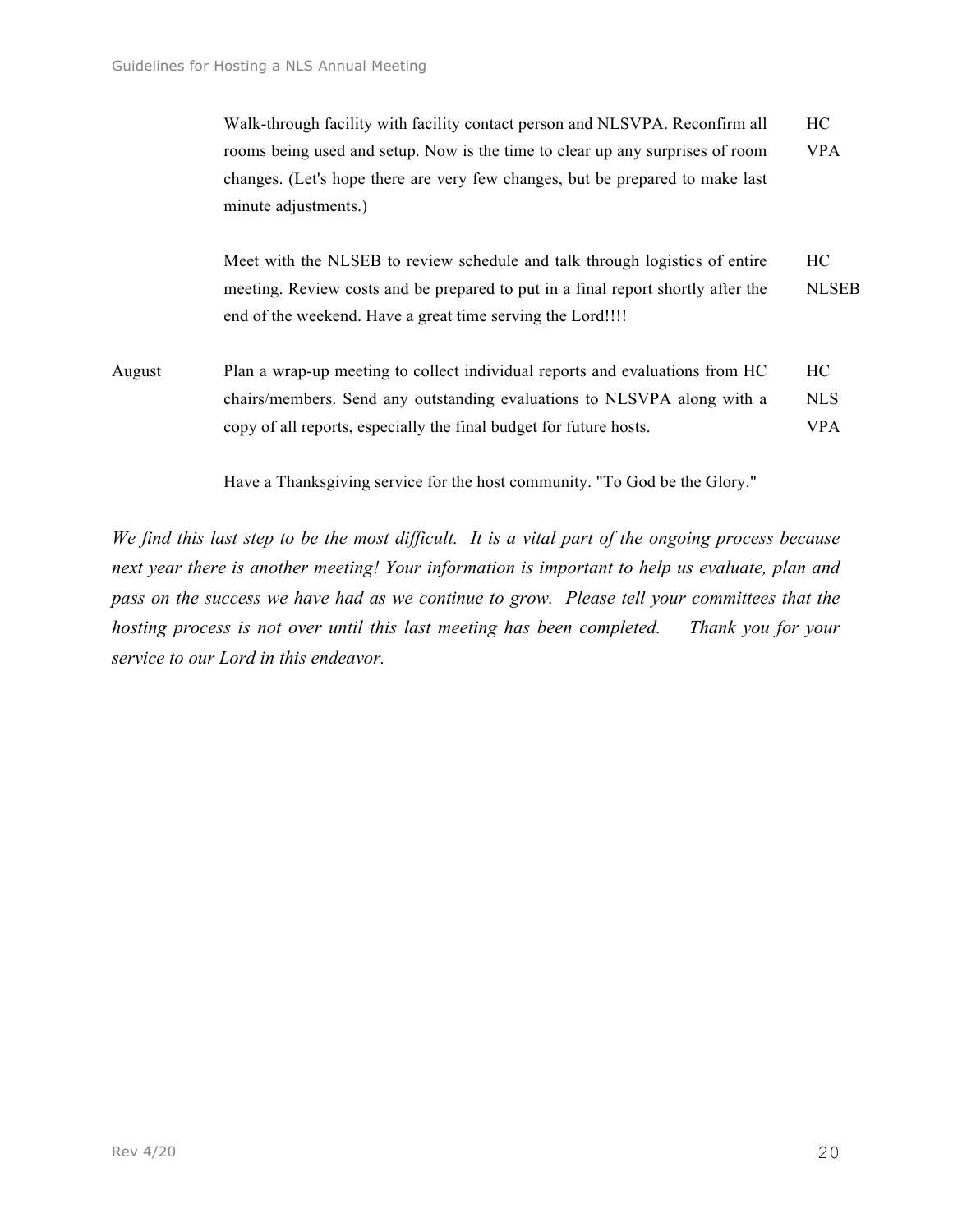# **What Happens at The Mid-Year Meeting?**

The Mid-year meeting at the hosting site is a great trial run for airport, food facilities and an opportunity to ask questions of NLSEB. Arrange for a meeting room at the host site. The executive board does not need to stay on site. Housing for NLSEB (seven or eight) can be in hosted homes with meetings in a church, to help save dollars or at a hotel that supplies a meeting room.

The NLSEB meets face to face at or near the host site. This is the only other hand on meeting the NLSEB will have during the year. This is done over a three-day weekend (Fri. – Sun.) during the month of November. Any other communication will be done via teleconferences, email, regular mail and individual telephone conversations. This is a critical "working" meeting for the NLSEB.

The NLSVPA will arrive one day early (Thurs.) to tour the site with a HC person, preferably the chair(s). This will give the NLSVPA a look at the facility. Then, along with the HC Chairperson(s) the NLSVPA will determine tentative room assignments, special needs and begin to address any concerns regarding the site. After assessing the site the NLSVPA will report all findings and make recommendations to the NLSEB the following day.

The rest of the NLSEB will arrive on Friday morning so the meeting may begin Friday afternoon. The NLSEB gathers together on Friday to review the annual meeting.

- $\triangleright$  Evaluations are analyzed
- $\triangleright$  Suggestions from the previous NLSAM host are discussed
- $\triangleright$  Minutes are reviewed and discussed
- $\triangleright$  Forums and seminars are created / discussed
- $\triangleright$  Possible speakers are identified and some requests are made (Suggestions may be solicited from the Host committee for possible speakers)
- $\triangleright$  Rough agendas and tentative schedules are set
- $\triangleright$  Themes are discussed and approved
- $\triangleright$  Registration forms are finalized, fees are approved

The full NLSEB needs to be housed on Friday  $\&$  Saturday evening. (Again, the NLSVPA needs to be housed for an extra evening on Thursday.) This can be done in local HC homes, an inexpensive hotel, a local church, or at the site itself. Consideration needs to be made for food, housing and local transportation. While it is the HC responsibility to make this meeting possible and must be included in the budget, it need not be a burden. Please know, this is an intense meeting for the NLSEB and some of the discussions do run late into the evening and begin again early in the morning.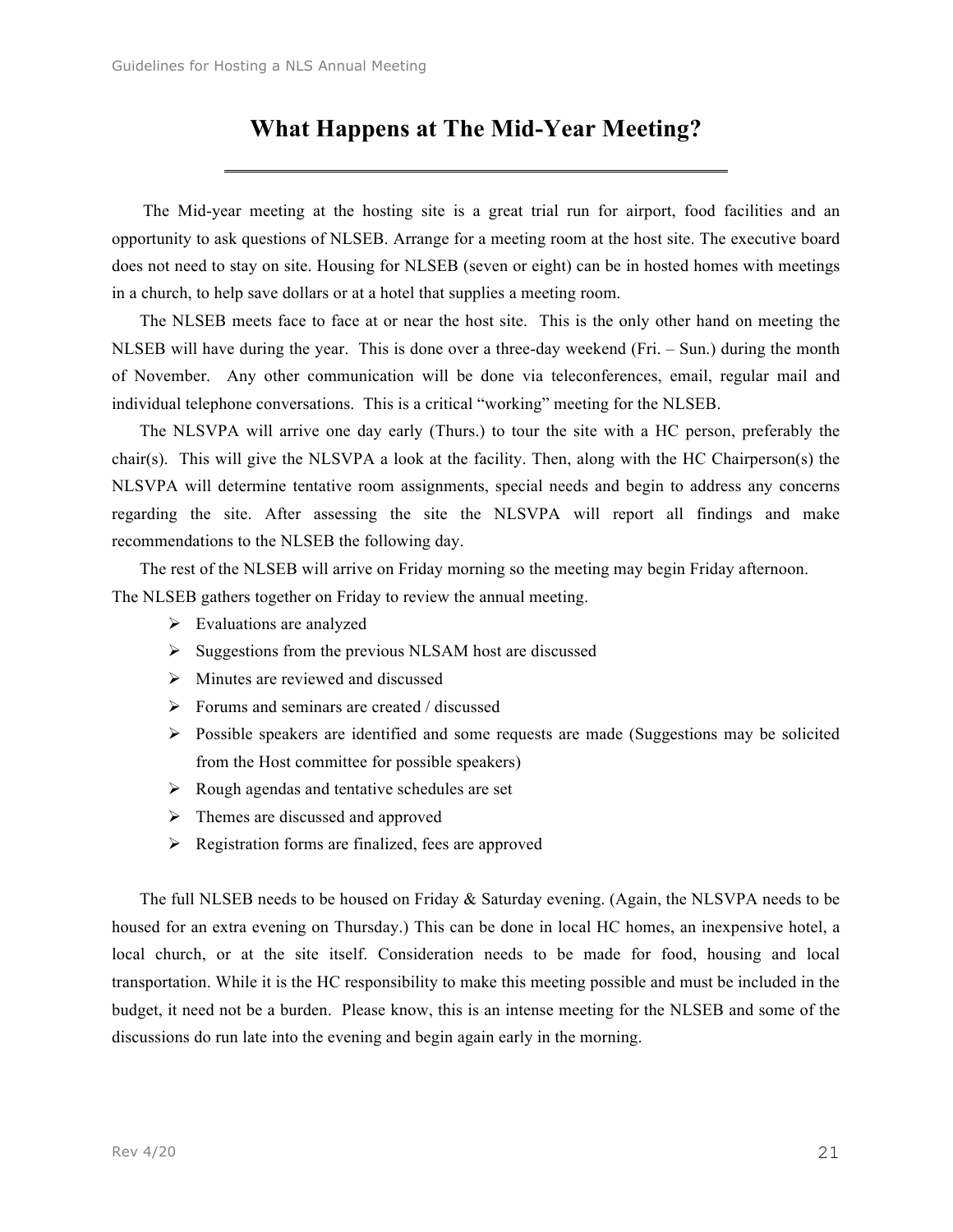- $\triangleright$  Transportation expenses to and from the mid-year meeting will be the responsibility of the NLS treasury not the HC. (See travel expenses definition at the end of this section) Transportation at the meeting is the HC responsibility.
- $\triangleright$  The HC Chair is the host for this mid-year meeting, Thursday thru Sunday. This will involve picking people up that arrive via air and arranging for transportation the entire weekend. The entire NLSEB, in attendance, must get from one place to another during the meeting, ie; from lodging to a meeting location, then to the site location, to dinner, back to the meeting location and finally back to lodging. The closer this all is to one another, the better.
- $\triangleright$  Food may be brought in to the NLSEB from the community, or the NLSEB can eat at local restaurants, the site or in someone's home – at the HC expense. Remember there is a line item in the national budget to reimburse the HC up to \$3,000 for these expenses.
- $\triangleright$  The simplest idea is an inexpensive hotel with a meeting room and continental breakfasts. The local community could serve dinner or have something delivered. Room rates can be based on double occupancy.
- $\triangleright$  Historically seven people from the board attend mid-year. The executive board: President, Spiritual Director, VP Administration, VP Outreach, Treasurer, Secretary and The Newsletter Editor. There have been occasions when others have also been requested to attend, i.e.: Website Coordinator, financial advisor. Typically, only the NLSVPA arrives on Thursday.

The NLSEB with the HC begin the fine-tuning for hosting the annual meeting.

- $\triangleright$  It is recommended that the HC set one of its initial committee meetings for the Saturday of this mid-year meeting and include a joint session with the NLSEB
- $\triangleright$  Introductions and getting acquainted begin the team building process
- $\triangleright$  Evaluations from the previous NLSAM are highlighted
- $\triangleright$  Reports/ budgets are shared from previous hosts
- $\triangleright$  A question and answer time is held to clarify what is expected
- Ø This is a good time to have the HC *also* tour the facility
- $\triangleright$  The theme, if there is to be one, is confirmed so that, if possible, the NLSEB can incorporate it into the keynote, forums, seminars and small group discussions
- $\triangleright$  Now is a good time to find someone from the facility to address (welcome?) the NLSAM to the facility, possibly giving a brief history and anything that they may feel is significant.

# **Mid-Year Recap**

# **THURSDAY**

- $\triangleright$  The NLSVPA arrives for a tour of the site with HC personnel Preliminary notes are taken
- $\triangleright$  HC will transport the NLSVPA as necessary
- $\triangleright$  The HC will provide accommodations for NLSVPA this evening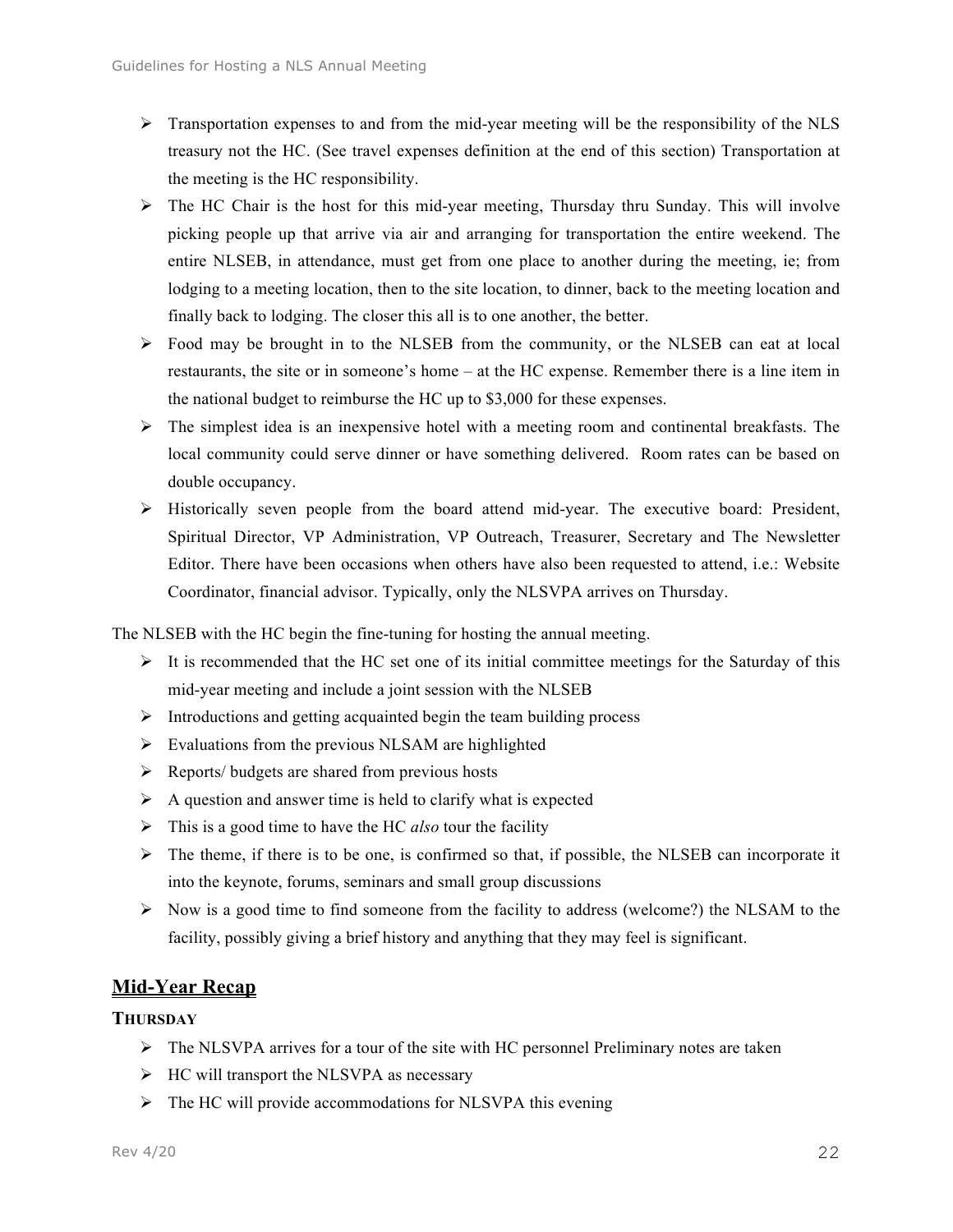# **FRIDAY**

- $\triangleright$  HC will transport the NLSVPA as necessary
- $\triangleright$  HC welcomes the rest of the NLSEB and provides appropriate transportation
- $\triangleright$  The HC will direct the entire NLSEB to their lodgings and meeting location.
- $\triangleright$  The meeting will commence with the NLSEB only
- $\triangleright$  Dinner will be provided by the HC
- $\triangleright$  The meeting will resume throughout the evening
- $\triangleright$  The HC will provide transportation, as needed, to lodgings for the night.

# **SATURDAY**

- $\geq$  7:30 a.m. HC will transport the NLSEB, as necessary, to breakfast, the location of the meeting and / or the site (HC will provide breakfast if it is not provided where NLSEB is being housed.)
- $\geq 11:00$  a.m. HC to pre-arrange a tour of the site facilities ending with lunch on site, if possible.
- $\geq 1:00$  p.m. HC joins the NLSEB for discussions, we appreciate input from the committee, local personnel, but final decisions rest on the NLSEB. The HC are the serving team and the NLSEB likened to a rector.
- $\triangleright$  Immediately following these discussions the NLSEB will re-convene the mid-year meeting until satisfied with progress.
- $\triangleright$  Dinner will again be provided by the HC and the meeting will re-convene as necessary.
- $\triangleright$  Hopefully a tentative schedule has been drawn up and will be left with the host committee

# **SUNDAY**

- $\triangleright$  Breakfast provided by HC
- $\triangleright$  Unfinished business may continue before worship or be tabled to the afternoon.
- $\triangleright$  The NLSEB is always honored to worship with the HC at a member's church.
- $\triangleright$  The NLSEB will re-convene their meeting, if necessary, otherwise brunch or lunch is on individual basis, but again is appreciated, especially if we are still working.
- $\triangleright$  HC will take any NLSEB members to the airport as necessary; others will leave at NLSEB discretion on Sunday.

This schedule is adjustable, as necessary, for timetables and/or site requirements, with communication between the HC Chair and the NLSVPA

**Travel expenses** *to and from the mid-year site (not on site) will follow the standard guidelines for travel: The NLS will pay round trip air travel, economy coach, or the equivalent cost in driving mileage. We will pay no more than a driving mileage rate of .25 cents per mile. The cost of food and hotel expenses while in transit will not be paid by the NLS.*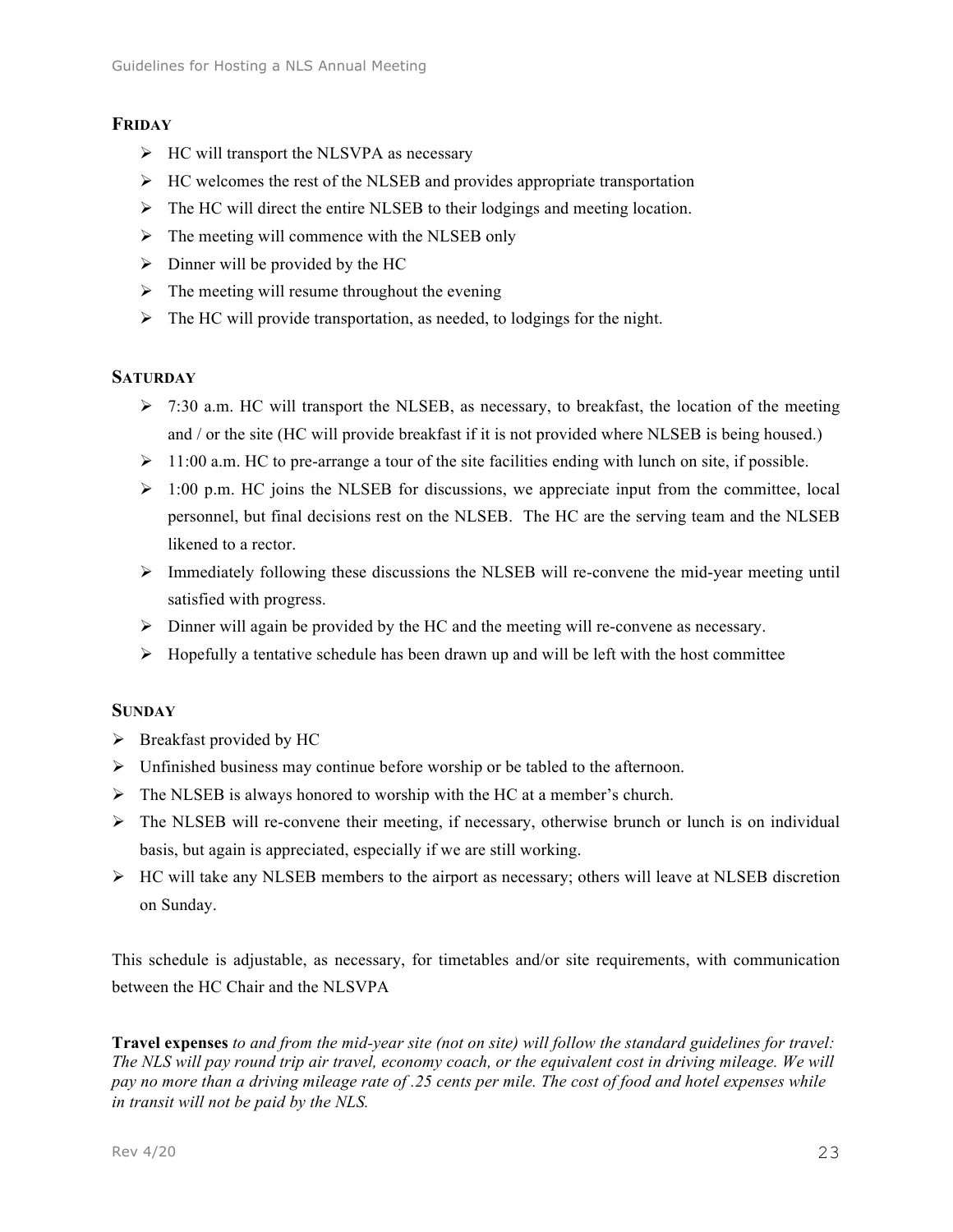# **Host Committee Personnel Needed**

The following is a list of general guidelines outlining personnel for some of the areas of responsibility for Host Committee (HC). In order for the National Lutheran Secretariat Annual Meeting (NLSAM) to be a success, a lot of different people need to do their jobs well and with an attitude of servanthood. (See John 13: 1-17)

# **General Chairperson**

1 in advance and during the process – it is works best to have one "go to" person

# **Assistant/Co-Chairpersons(s)**

1 or 2 in advance and during – someone who complements the general chairperson in abilities it is not recommended to have more than 2

# **Spiritual Director(s)**

2 or 3 in advance and during to coordinate worship services with lay people, the theme and NLS needs. It is best to have a lead person that will communicate with the NLS S.D.

# Worship Chairperson / Chapel Head

1 or 2 in advance and during

# Chapel Assistants

1 – 3 people on site to help with reading, communion, bulletins, etc.

# **Treasurer**

1 or 2 in advance and during – it is best to have more than one signer on the account

# **Secretary / Records Keeper**

1 or 2 in advance and during

# **Registration/ Housing**

1 or 2 as Chair(s) in advance and during (at least through Friday of NLSAM.)

4 to 6 at the time of the meeting to help with check in (Use of split shifts is recommended).

# **Meal Liaison**

1 or 2 as Chair(s) in advance and during

2 or 3 at meal times / split shifts.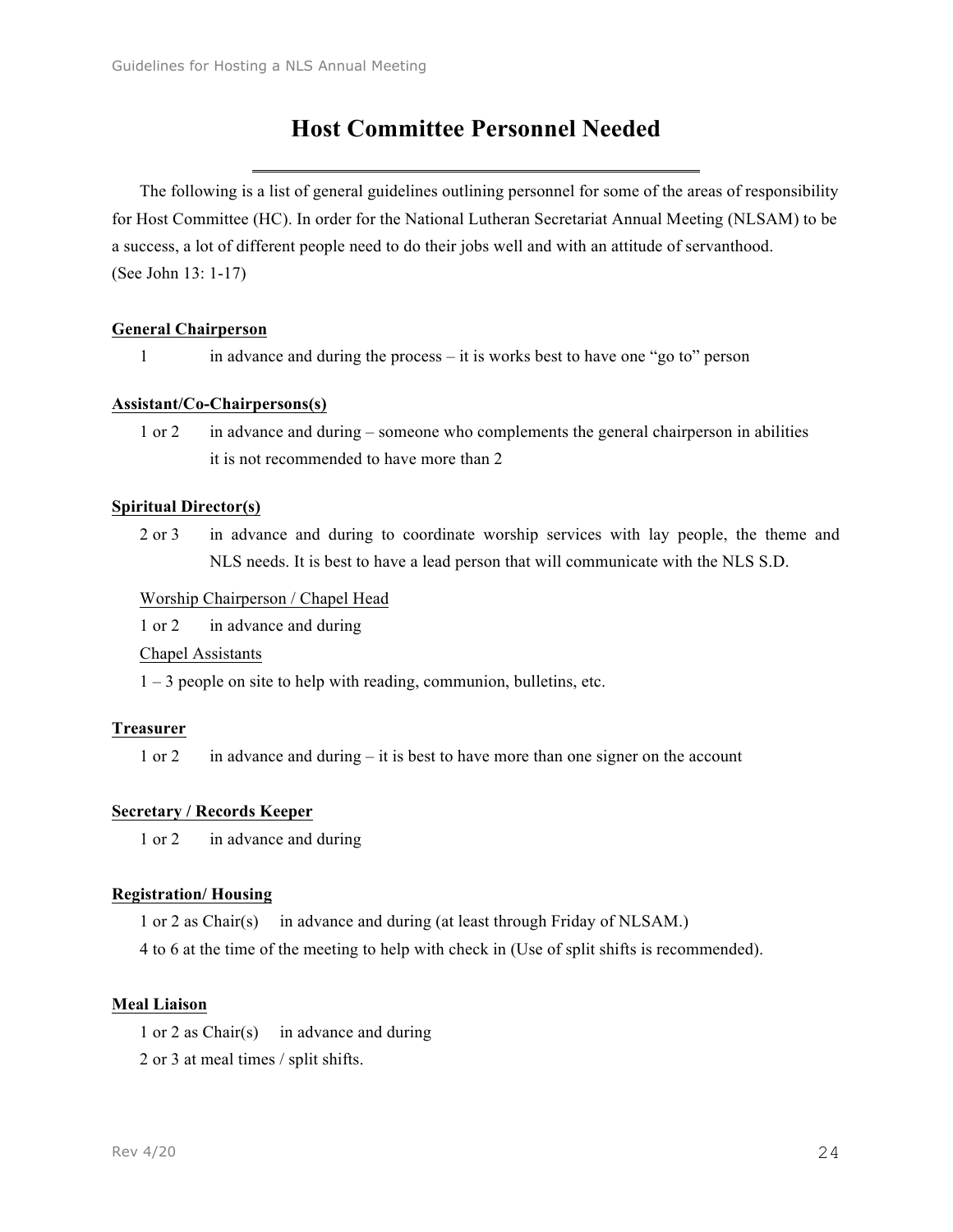#### **Facilities / Physical Arrangements**

1 or 2 as Chair(s) in advance and  $1 - 2$  extra during to help facilitate movement around campus

#### **Communications Audio/Visual Equipment**

1 or 2 as Chair(s) in advance and during to coordinate work flow

# Sound System / Audio Visual / Power point capabilities, microphone

1 main person with 3 or 4 local people / in shifts.

#### Information Management

1 or 2 as Chair(s) in advance and during to coordinate work flow

## Photocopying and office

2 or 3 in shifts (The bulk of reports to be copied one week in advance, if possible.) Coverage of this office is required throughout the day during the meeting. 4-6 people on Wednesday. Since the conference starts for host committee and NLS Board members on Wednesday. Last minute inserts for the notebook completion will occur at this time.

#### Computer operator(s)

1 in advance and 2 or 3 on-site during the meeting, to type reports &/or articles.

#### Newsletter Reporters

3 or 4 local people in shifts to work with the NLS Editor writing summary articles from all speakers and taking pictures for daily newsletter. Knowledge of digital camera a plus!

# **Hospitality (includes a welcoming committee)**

1-2 in advance and during.

#### Main Site/High Traffic Area

8-10 in shifts during registration, 3-4 in shifts to guide to meals, chapel, seminar sessions, business meetings, breaks and NLS committee work time.

#### Dorm

1-2 in shifts morning and evening

#### **Transportation**

1-2 Chair(s) in advance and during.

#### Airport

6-10 Depending on the number of vehicles used and airports to transport from. This is an area that can be overlooked by over confidence. It is better to be over prepared in this area.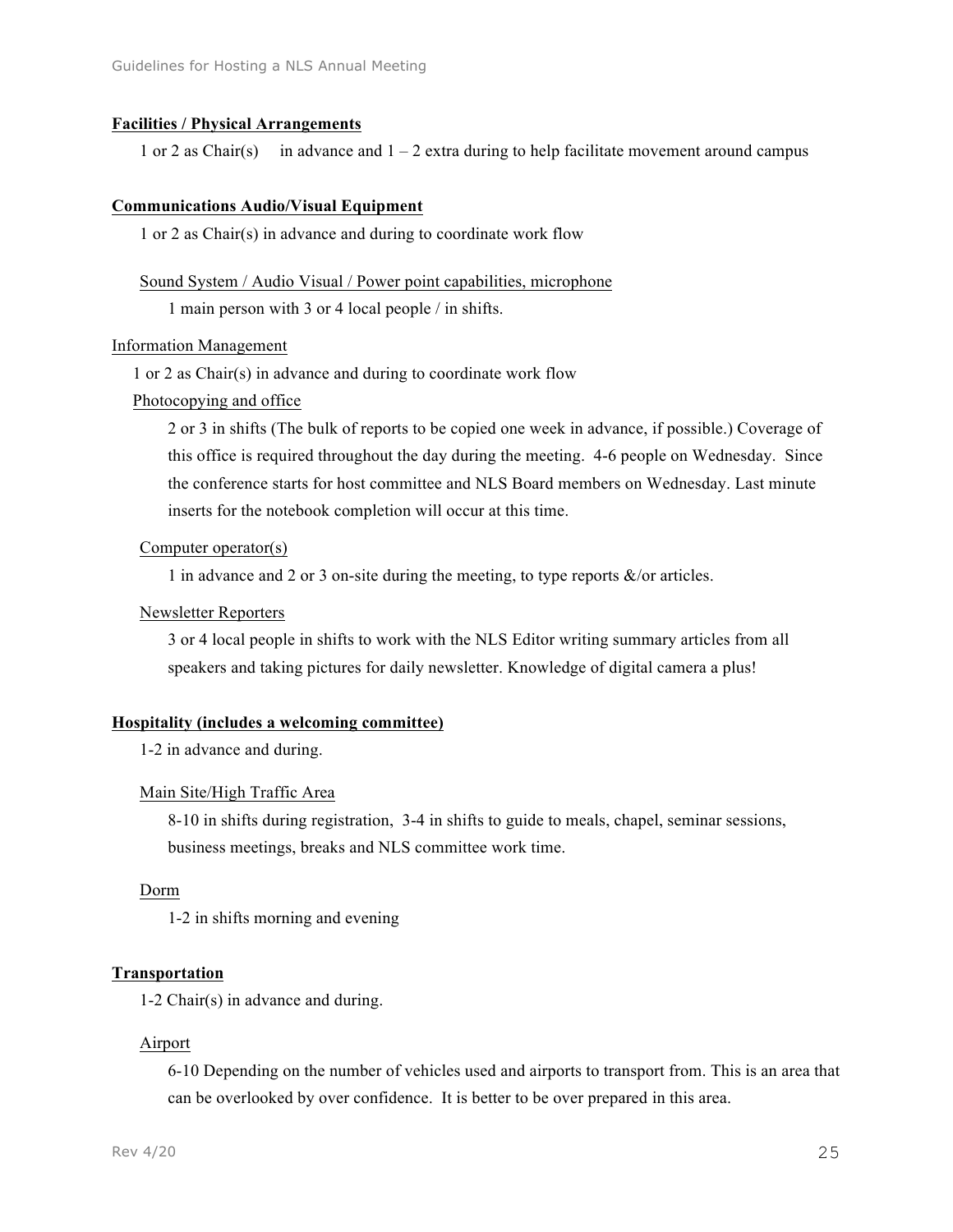On site Transportation

1-2 off peak

2-3 during peak

# **Music**

1-2 in advance and during-on call for transition times ie: before a business meeting or speaker begins At least 4-6 during worship

# **Palanca**

1-2 Chair(s) in advance and during.

3-4 at site to deliver / distribute gifts of love.

Banner(s) Each group of delegates is asked to bring their Secretariat's banner to be displayed. 1-2.

# Prayer Vigil group

1-2 persons in the chapel, all day, if possible, so attendees know it's available and staffed.

# Posters

1-2 people to create and have ready prior to the NLSAM along with a kneeler to invite attendees to pray

# **Public Relations/Fund Raising**

- 1-2 Chair(s) in advance doing fund raising activities *with a committee* of people The more the better to raise funds
- 1-2 On-site to let NLS President know if special guests have arrived or special events are taking place with the outside community.

Total = Approximately 30 minimum in advance.

Additional 30-45 on site. Some of the non-chair positions can be multitasked as there will be times of little background work to do.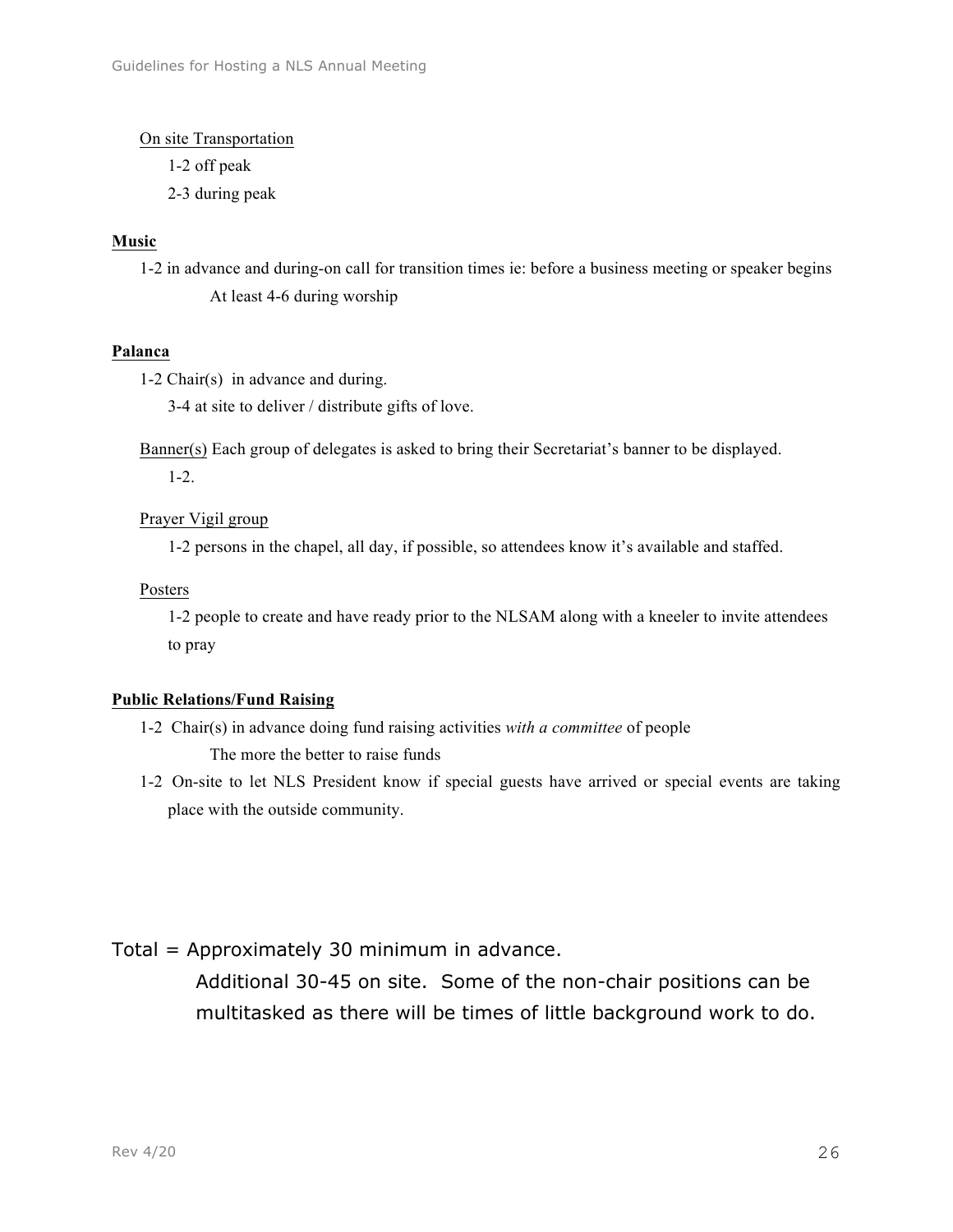# Personnel Responsibilities

Host Committee (HC) personnel will be working closely with NLS VP of Administration (NLSVPA) and other NLS Executive Board (NLSEB) members who are also volunteer servants. (See John 13: 1-17)

The main responsibility of the HC is to provide coordination and logistic support to the NLSEB. The NLSEB is responsible for the content, consistency and integrity. Specifically, the content, agenda, and speakers are planned by NLSEB. However, a local Bishop or church leader that would make an inspiring, enthusiastic Keynote would be a welcome suggestion!

Suggestion: Have all HC members subscribe to the Conexiones.

# **General Chairperson** Works with NLSEB and the facility

- $\triangleright$  God's in charge!!
- $\triangleright$  Try to coordinate, organize, troubleshoot and "shepherd the flock".
- Ø Communicate with NLSVPA first and then other NLSEB as necessary.
- $\triangleright$  Delegate responsibilities for individual committees to Co-Chair.
- $\triangleright$  Serve as liaison between HC and NLSEB.
- $\triangleright$  Establish a detailed budget for NLSEB that breaks down into individual committee budgets.
- $\triangleright$  Please follow through by completing the final reports after the NLSAM has taken place in a timely manner

# **Assistant / Co-Chairperson(s)**

- $\triangleright$  Responsible to the General Chairperson.
- $\triangleright$  Responsible for the HC under their guidance.
- $\triangleright$  Serve as liaisons between HC and General Chairperson.
- $\triangleright$  Delegate responsibilities to HC chairpersons.
- $\triangleright$  Help the Chair follow through, after the NLSAM is over, to get reports to the NLSVPA In absence of General Chairperson, the assistant would make decisions for their HC.

# **Spiritual Director(s)**

- $\triangleright$  Work closely with the NLS Spiritual Director, (and under his/her supervision) to help provide the daily worship services, meditations, commissioning of delegates and installation of officers.
- $\triangleright$  Recruit other Pastors from local community to assist in the services.
- $\triangleright$  Provide spiritual direction to entire HC during the planning stages and up through the meeting itself.
- $\triangleright$  Coordinate with General Chairperson the commissioning of the entire HC team in June.
- $\triangleright$  Work with Worship Chairperson/Chapel Head. (See next page)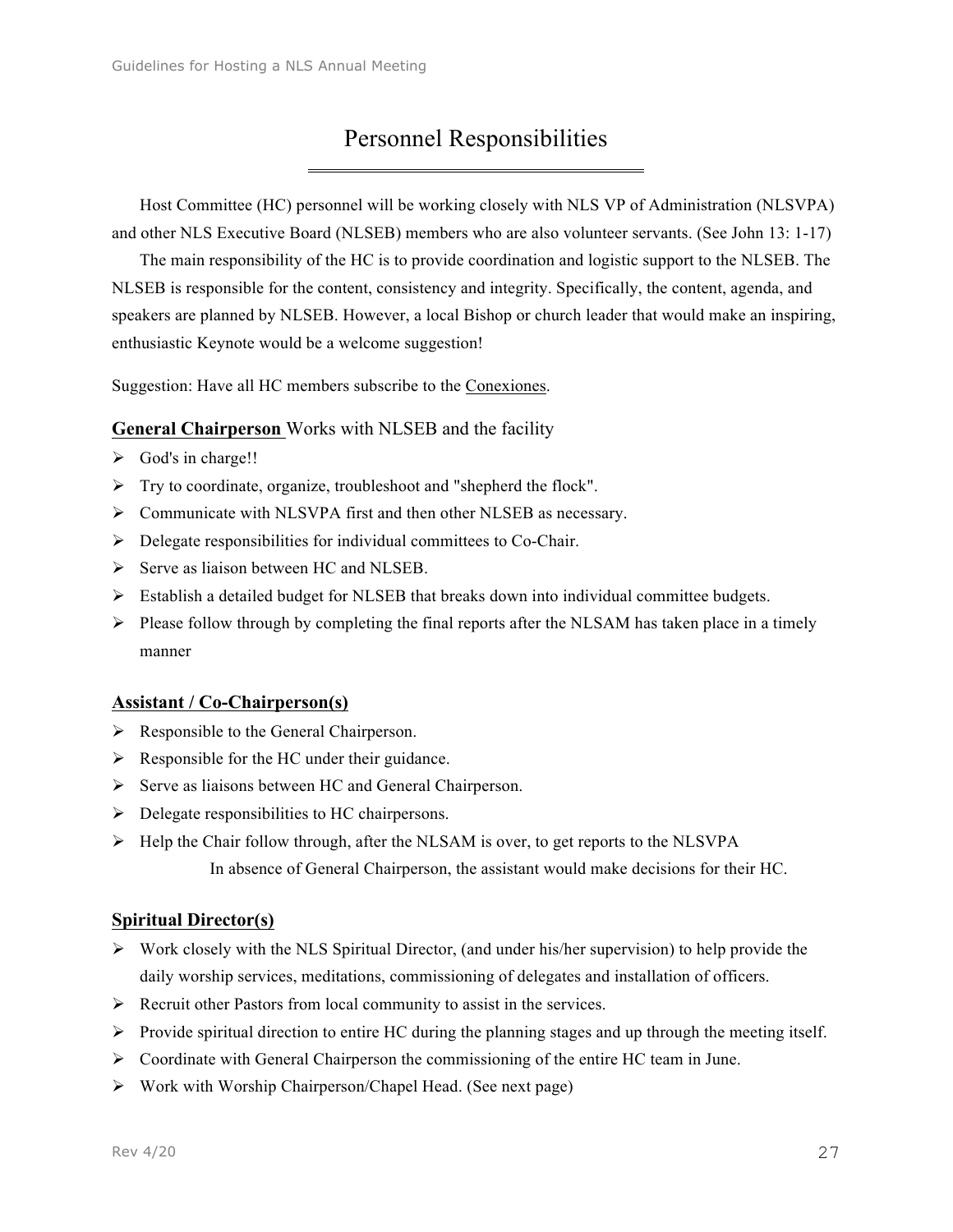# **Worship Chairperson/Chapel Head**

- Ø Work with NLS Spiritual Director and the local Spiritual Directors in recruitment of local Pastors and Lay leaders to help with the worship services. The NLS Spiritual Director will be setting the tone of the worship services or works with the local Host committee SD.
- $\triangleright$  Coordinate with the NLS Spiritual Director the local needs for clergy, hymnals, song books, acolytes, crucifers, communion bread, wine and grape juice. Have several stations for each communion service. Make sure the communicants know which chalice is wine (put ribbon on chalice). Have plenty of servers so that 2-4 stations can be used to help with the flow.
- $\triangleright$  Work with Spiritual Directors and Music to coordinate the assembly of the worship folder. Try to have all morning and evening services planned out and in one folder. If using different songbooks, hymnals, Bibles, strive to have all referenced clearly and readily available.
- $\triangleright$  Work with Facilities/Physical Arrangements to have worship area setup for services and then switched back for other uses if necessary.
- $\triangleright$  First service is on Thursday morning with NLSEB, early participants and HC. Encourage HC members to attend.
- $\triangleright$  Secure ushers and readers for each service.
- $\triangleright$  Offering plates will be needed for Saturday night. We collect one offering and it goes to the NLSAM outreach fund. Please make sure the NLS TREAS gets the offering.

# **Treasurer**

- $\triangleright$  Prepare budget summary projection for NLSEB according to timetable.
- $\triangleright$  Keep accurate records of all financial data:
- $\triangleright$  Deposit all registration checks in local bank account on a weekly basis at first then daily. NOTE: All secretariats should have their own  $501(C)(3)$  tax-exempt identification number. Work with the NLS Treasurer in order to secure one. Facility may require this in addition to special insurance.
- $\triangleright$  All individual contributions over \$250.00 will need a letter of receipt (acknowledgement), so the donor can claim it on their taxes.
- $\triangleright$  Offering at worship during NLSAM is to be turned over to the NLSEB.
- $\triangleright$  Disburse monies as needed to pay all expenses (receipts for expenses should be required). If someone wants to "gift" an item, then note it in the HC treasurer report, by committee, as a disbursement and a contribution. This helps when we compare reports from year to year.
- $\triangleright$  Setup detailed sub-account budgets for each HC in order to give full accounting of all income and expenses at conclusion of the NLSAM to the NLSEB.
- Ø Prepare final projection report with detail for NLSEB meeting on Wednesday prior to the NLSAM.
- Ø Prepare final report with detail for NLSEB as soon as possible after closing the books.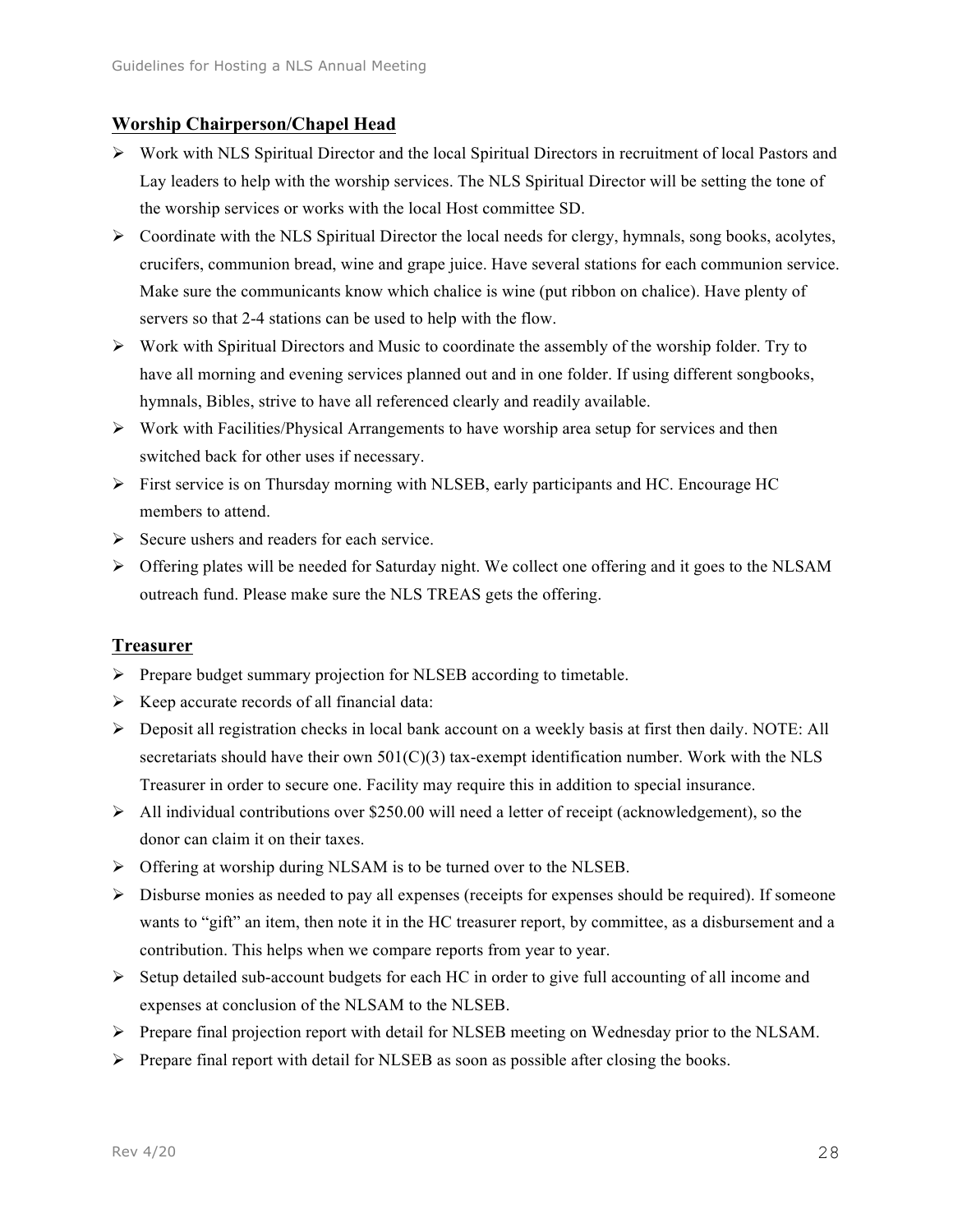$\triangleright$  Return any overages, after all expenses paid, to the NLSEB for discretionary use by the NLSEB (see page 7 for explanation of discretionary use)

## **Secretary**

- $\triangleright$  Recap all HC meetings and negotiations. Send out copies of minutes to all HC chairs prior to next monthly meeting, NLSVPA, and local secretariat chair.
- $\triangleright$  Assist General Chair and Assistant/Co-Chairs with any general correspondence.
- $\triangleright$  Help with follow through when NLSAM is over.

# **Registration**

- $\triangleright$  Handle registration forms, transportation forms, confirmation letters and first timer letters. Work with NLS Editor, the website coordinator and NLSVPA in designing and obtaining these items. Registration forms should be clear as to what the registration fee covers. Example meals and housing from Thursday lunch until Sunday breakfast are included in fee. Housing and meals on Wednesday and breakfast on Thursday would be an additional expense paid by registrant. Confirmation letter should be coordinated with other committees (Housing, Food, and Transportation).
- $\triangleright$  Email registration and transportation forms to NLSVPA for posting to the web site.
- $\triangleright$  Work closely with NLSVPA. You will receive the original registrations forms (forms should be date stamped in upper right corner with the date post marked and then sequentially numbered). Forms will be copied and then forwarded to the NLSVPA, NLS President, NLS Secretary. This is usually done monthly at first, then weekly, then on a daily basis, as you get closer to the deadlines. On July 1st, a report should be emailed to each of the NLSEB with updated data. Work closely with NLSEB to establish information needed. (Sort by secretariat, then participant name within secretariat. Include: secretariat, last name, first name, address, phone #'s and status i.e.: lay delegate, clergy delegate, visitor (visitors from the secretariats, spouses, and local secretariat members, and guest speakers who do not have official voting privileges). A speaker could also be a lay or clergy delegate.
- Ø Review information given on registration forms and request missing information. Follow up as soon as you receive registration form.
- $\triangleright$  Verify that the payment is correct for the number of nights lodging and the meals requested. A separate letter may need to be sent to clarify that the registration fee set is for Thursday noon meals through Sunday breakfast. If any additional meals or nights are noted they are extra and you need to request additional payment, in advance, if possible.
- $\triangleright$  Record on registration form, check # and amount of check and submit to HC Treasurer as received. HC Treasurer will be depositing on a weekly basis at first, then daily. Copy the checks and provide receipt of the checks to the HC Treasurer. If any changes such as cancellations or reduced day(s) stay cause a reimbursement, then a check will need to be written out by HC Treasurer.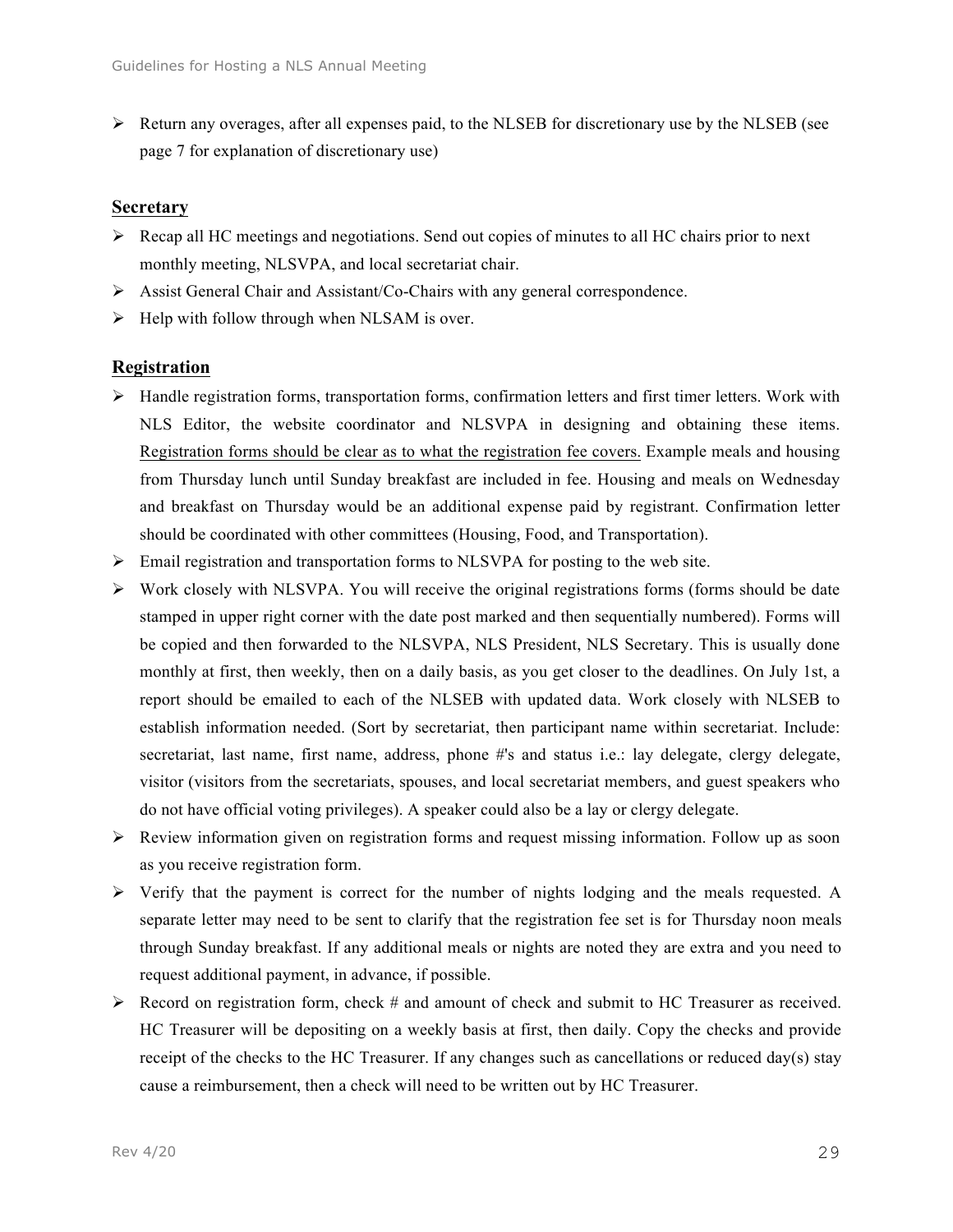- $\triangleright$  Keep registration forms in alphabetical order. If someone arrives at the NLSAM without a form, have him or her fill one out and make sure to update your database. Make notations on them if any changes (cancel-reimbursed) and at the end of Thursday of the NLSAM submit them to the NLS Editor so they can be used to update the database.
- $\triangleright$  Establish a database with registration information. Find out ahead of time what kind of report / information the HC will need. We have found that it is the most efficient to keep one base. That way if any changes are made, such as cancellations, they are communicated via reports. This information should be available to use at NLSAM site to make any last minute changes as people register and corrected information can be disseminated to the proper people. Nametags and name tents may need to be changed on Thursday.
- \*\* (Note: Whenever listing secretariat in data base start secretariat name with state initials so when you do a secretariat sort they sort by state e.g.: FL: Sonshine North Via de Cristo, FL:Sonshine South Via de Cristo). Request an official name list of all NLS Secretariats from NLS Secretary.
- $\triangleright$  Register/sign-in for all participants Wednesday and Thursday -- hand out three ring binders / packets and nametags. Verify all data needed for reports and print final copy on Friday.
- $\triangleright$  Folder, pad and pencils can be secured through Thrivent or other benefit organizations.
- $\triangleright$  HC should have nametags, which identify what HC they are working on. Some other easily identifiable marker for them such as a ribbon on tag can help people know who to go to for help. (Make sure they know the critical things i.e.: bathrooms, accessible phones, building locations, etc.)
- $\triangleright$  Nametags should include such info as: first name (big letters), last name (smaller letters), state (initials first)-secretariat name (middle size letters), code status of participants (lay delegate, clergy delegate, speaker or visitor). Coordinate with NLSVPA specific info that could be contained on nametag including denoting of first time attendees. See sample.
- $\triangleright$  Work with Facilities/Physical Arrangements to have several tables and chairs available on Wednesday and Thursday for registration. A separate table should be used for handling any special issues with registration. This keeps the majority of registrants processed as quickly as possible. These tables could also be the place for future secretariat weekend posters for signing.
- $\triangleright$  Communicate and disseminate information to all appropriate HC and NLSEB members as requested.
- Ø
- Ø **REGISTRATION REPORTS**\*\*: last name, first name, secretariat, status (lay delegate, clergy delegate, visitor), street address, city, state, zip code, home phone #, work phone #, e-mail. Why:
	- \* NLS Secretary needs to know ahead of time what secretariats are represented and how many lay delegates and clergy delegates they are sending. They may need to contact the participants to clarify status, because, according to the official numbers turned in they may be able to have more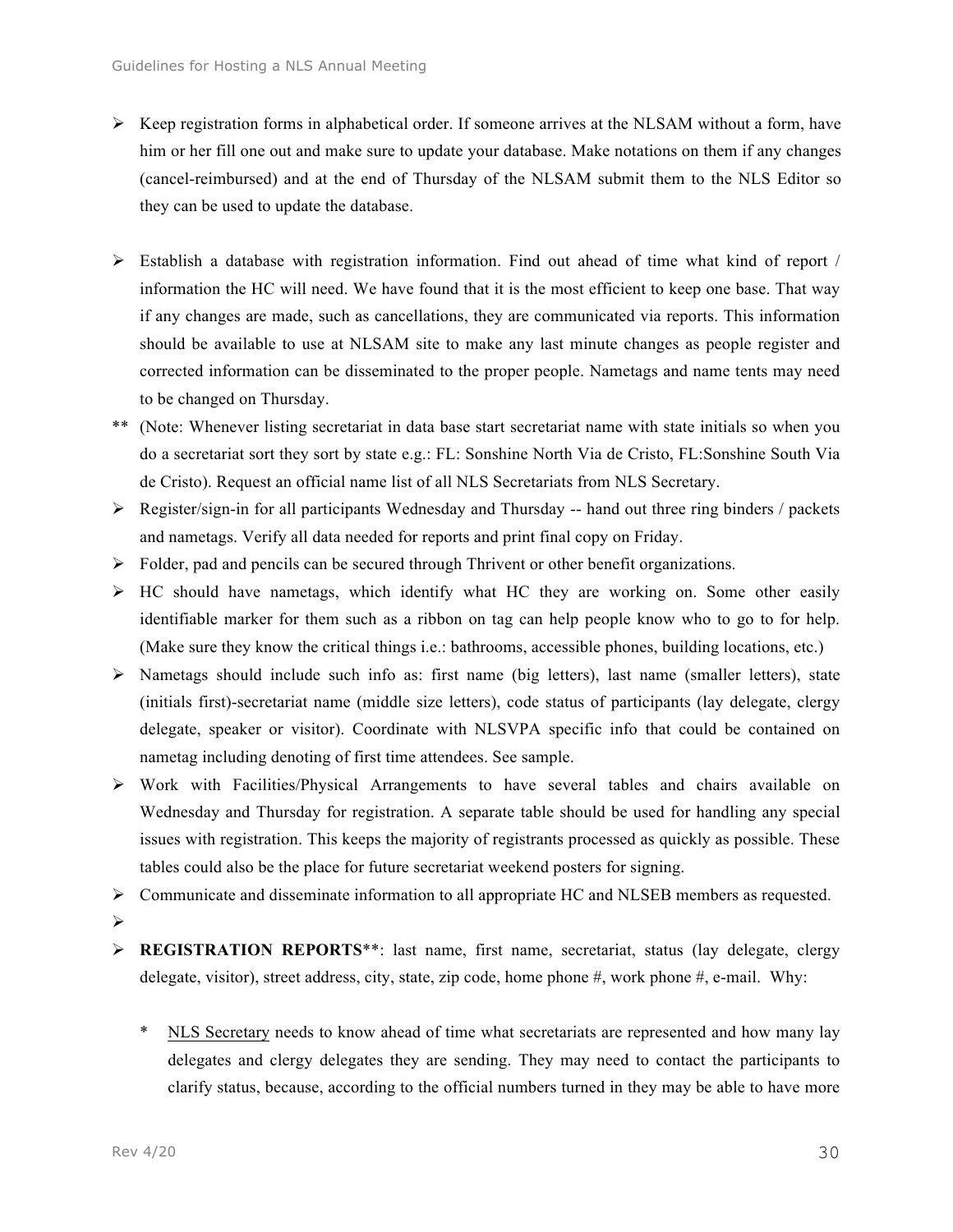.

delegates or have too many. A report listing by secretariat and alpha name sort works well. This is the list used to seat the delegates.

- \* Housing will need information as to when the participants will be arriving and whether they want single housing, have a special need or are physically challenged and request a first floor room.
- \* NLSVPA may use a report first sorted by NLS seminar choices and then by last name. The report could include NLS committee member names, secretariat, and type of attendance, address, phone numbers and seminar choices. This may also be use for committee work. After the NLSVPA reviews report, they may need to appoint someone to a different seminar or committee using the participants second choice. NLSVPA will communicate back to you the final appointed seminar listing
- \* PRESIDENT is looking for leadership people, first time attendees, clergy and lay directors.
- \* Transportation will need information as to when and how participants are arriving and when and how departing. Work closely with them to generate different reports. Airline info sorted several ways is of great help.
- \* Meal Liaison will need to know how many participants will be served for each of the meals. This includes delegates, visitors, and HC**.** It is imperative to have HC fill out a Day Registration in order to have a handle on the number of meals needed.

# **Housing (this chair can be the same as Registration (once everyone is on the campus registration is over and housing is the most likely position for this person to be responsible for)**

- $\triangleright$  Information needs to come from registration committee as to when participants will be arriving, special needs and any special people sharing rooms.
- $\triangleright$  Assign housing accommodations to all participants (including Executive Board, lay delegates, clergy delegates and visitors.) Try to keep the NLSEB close together and close to a meeting room.
- $\triangleright$  If someone is staying off-site, secure that information in case of emergency.
- $\triangleright$  Make sure there are enough singles and doubles to accommodate participants. Approximately 25% request singles.
- $\triangleright$  Make sure rooms on first floor are available for physically challenged unless elevator is available.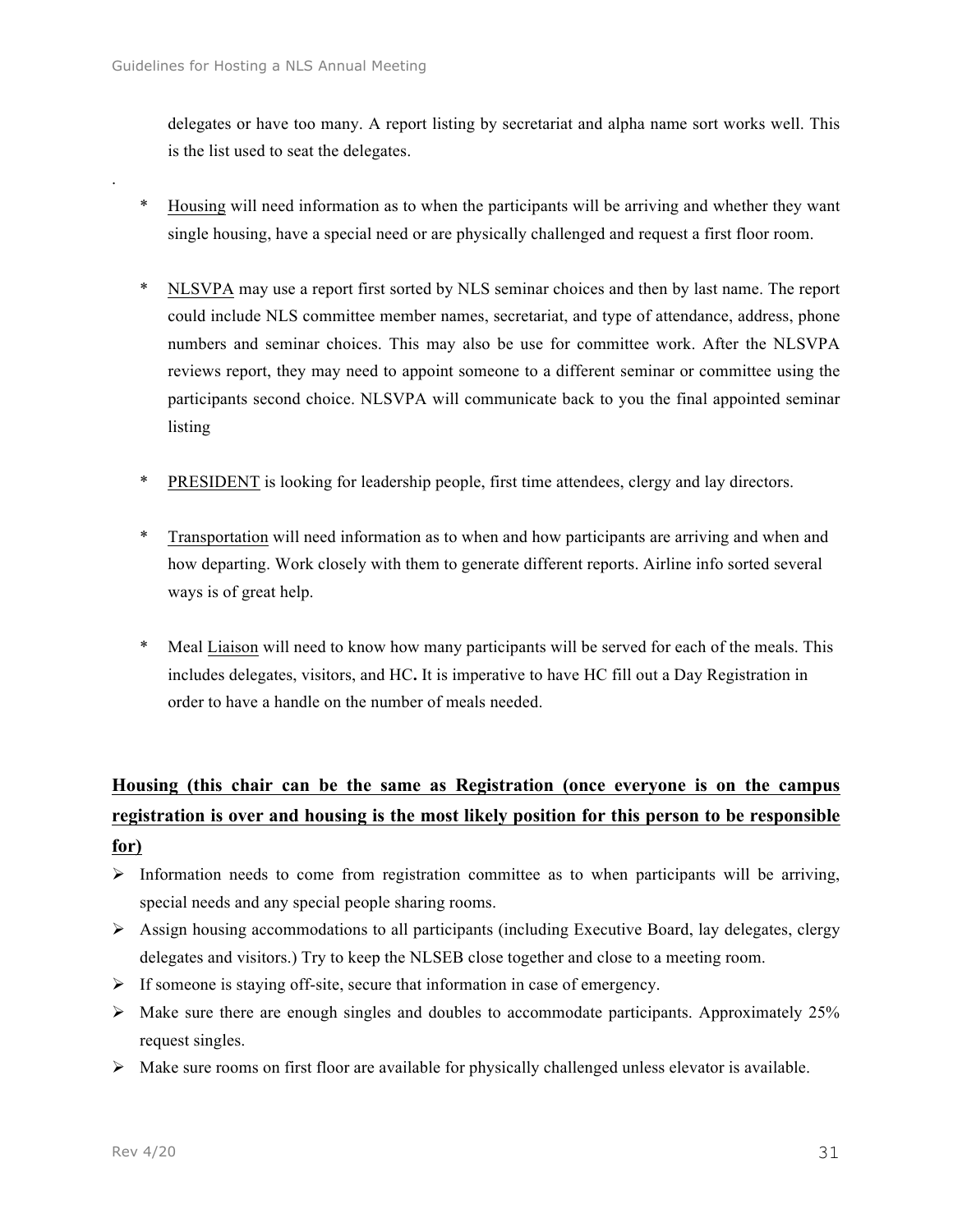- $\triangleright$  Verify whether bed linen, towels, pillows etc. are provided or seek donations or request participants to provide.
- $\triangleright$  Keys to rooms--need to decide how to dispense and return. Availability to access outside doors at anytime. If key deposit is required for lost keys this is best handled in the letter of confirmation so everyone is prepared to leave a key deposit and have it returned when they return key. Registration fee cannot anticipate the number of lost keys.
- $\triangleright$  Security--Is it provided by site or do you need to consider providing someone to be available throughout the evening?
- $\triangleright$  Communicate to participants whether air-conditioning is furnished.
- $\triangleright$  Dorm Hostess and Room Decorators-verify what is furnished and done by host site or will you need to prepare (such as making up beds).
- $\triangleright$  First arrivals will be the NLSEB and any early participants because flight schedules require them to arrive on Wed in order to be on time for the start of the meeting. Be prepared and know who is coming early. Clarity here relieves stress on arrivals. You do not have to let everyone arrive early. And remember to charge them for the additional meals and nights lodging.
- $\triangleright$  Greet participants upon arrival and assist wherever possible. Have luggage carts available to help transport luggage to rooms (try and save on your backs). Help them get nametags and registration material.

# **Meal Liaison/**

- $\triangleright$  Work with site for meal procurement. Make sure final decisions and costs are in writing.
- $\triangleright$  Coordinate all menus for all meals. Make sure you have a variety of menus for all special dietary needs. Have some low fat food available. Sometimes it might be best to suggest to an individual who has extremely special dietary needs, that they bring their own food. A phone call to them would help clarify ahead of time, stressing set menu (no frills) for participants.
- $\triangleright$  Review time restriction from site facility of meal times. Communicate this to NLSVPA as soon as possible in order to set tentative and detailed agendas.
- $\triangleright$  Encourage HC personnel to allow the NLS guests to go through line first. This will help in getting them to the next function on time. Have the HC help the NLS guests get seated before going through.
- $\triangleright$  Try to have a separate area where the participants can sit in dining hall. Hopefully table and chairs are not so close together, so they can mingle if there is time after eating.
- $\triangleright$  See if it is feasible to have exclusive use of dining area for special meals. It has evolved that an Agape meal is hosted on Saturday evening of the NLSAM. This is at the HC discretion and is adiaphorous. Do not feel obligated. If it is a burden to the budget, try something else.
- $\triangleright$  Verify what food and drink can be brought on site or does it all need to be furnished by site.
- $\triangleright$  If decorating is needed for special meal verify if and when this area is available.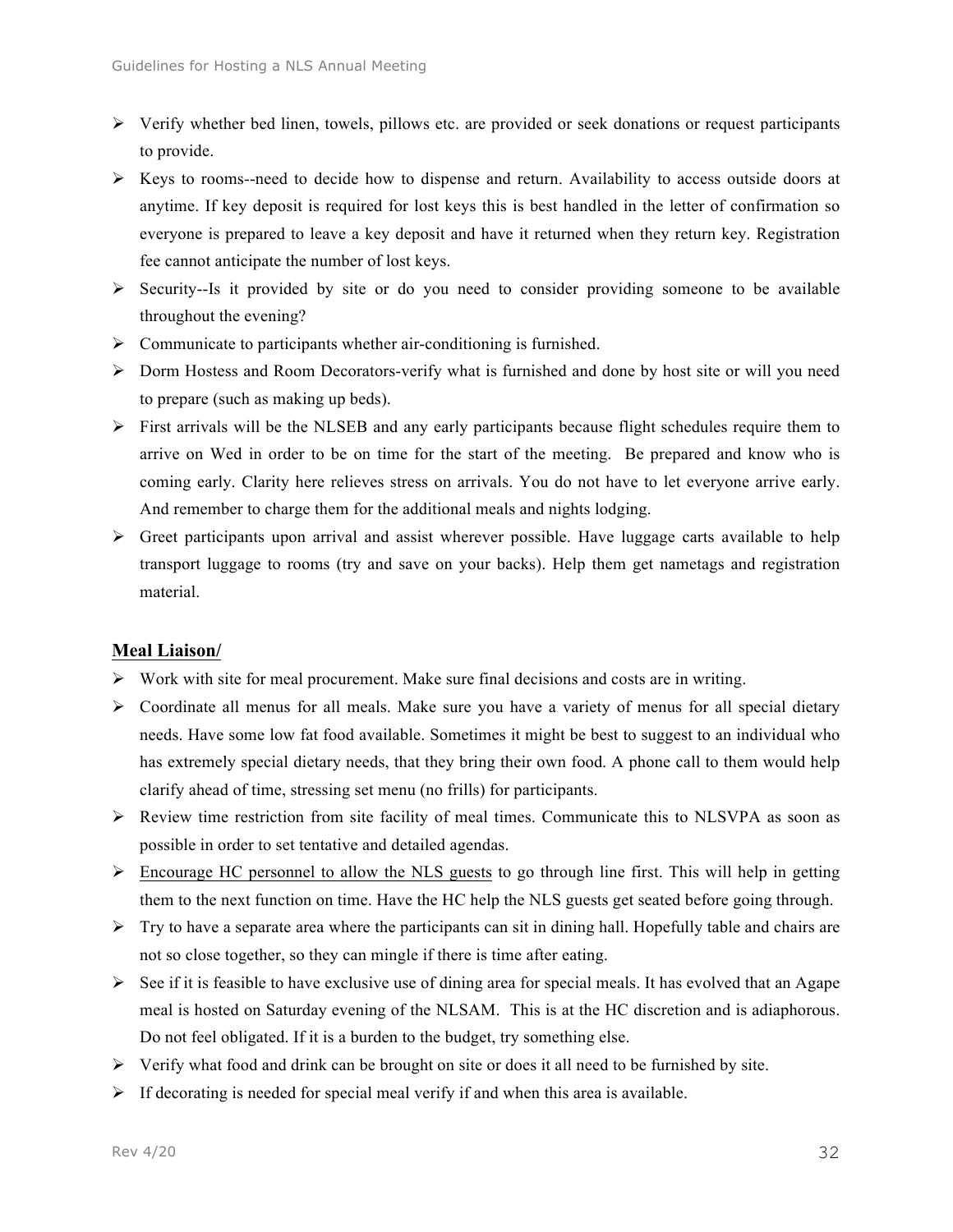# **Facilities/Physical Arrangements**

- Ø Work closely with General Chair or Assistant/Co-Chair and determine the needs for NLSAM.
- $\triangleright$  Make sure all rooms are setup with required tables, chairs and equipment for their respective functions. Work with each HC chair to have them documents their requirements. Work also with NLSVPA to verify the NLSEB requirements. Including what computer & A/V are needed.
- $\triangleright$  Make sure all facilities are available when needed. If rooms are locked, make sure someone has keys for access.
- $\triangleright$  Inquire who will be the security/custodial personnel to contact if there are problems or questions. Communicate this to the NLSVPA
- $\triangleright$  Setup and take down all chairs, tables and equipment. Starting Wednesday AM through Sunday late afternoon. Work closely with site personnel if they are to do much of the work. We may get a better price if HC provides the labor. Verify how the facility wants rooms to be reset on Saturday or Sunday. (University and College campuses might limit the amount of labor assistance we can do. Please verify this with the campus)
- $\triangleright$  Some rooms may not be available throughout the whole time and need to be reset. Remember to try and keep this to a minimum, however, sometimes it can't be avoided.
- $\triangleright$  General assembly room
	- Seating 180-225 with 95 100 seats at tables for delegates works best.
	- Tent cards or some way to identify delegates and Secretariats represented.
	- NLSEB needs at least 6 chairs at tables in the front of the room, with 1 -2 microphones.
	- Check with the NLS Editor if a separate table is desired for the laptop in this room.
	- Podium and microphone for board and anyone addressing the assembly. Portable if possible.
	- PowerPoint with projection capabilities
	- Other possible equipment to be determined as needed. I.e.: DVD player, large easel, white board
	- Banner stands or a way to hang the National Banner and other banners brought by Secretariats.
	- Insulated coffee & water somewhere in the room at all times.

# $\triangleright$  Worship space/forum

- Seating 200-250
- Work with communications in setup of a quality speaker system with capability to tie into audio and / or video taping system for taping: Worship Services, Keynote Speaker, and Forums.
- Microphones are a necessity. Many of the meditations have been missed for lack of using microphones and sound systems.
- Videotapes with quality, not necessarily professional. *Videos are to be turned into the Distribution Center before NLSAM has concluded.*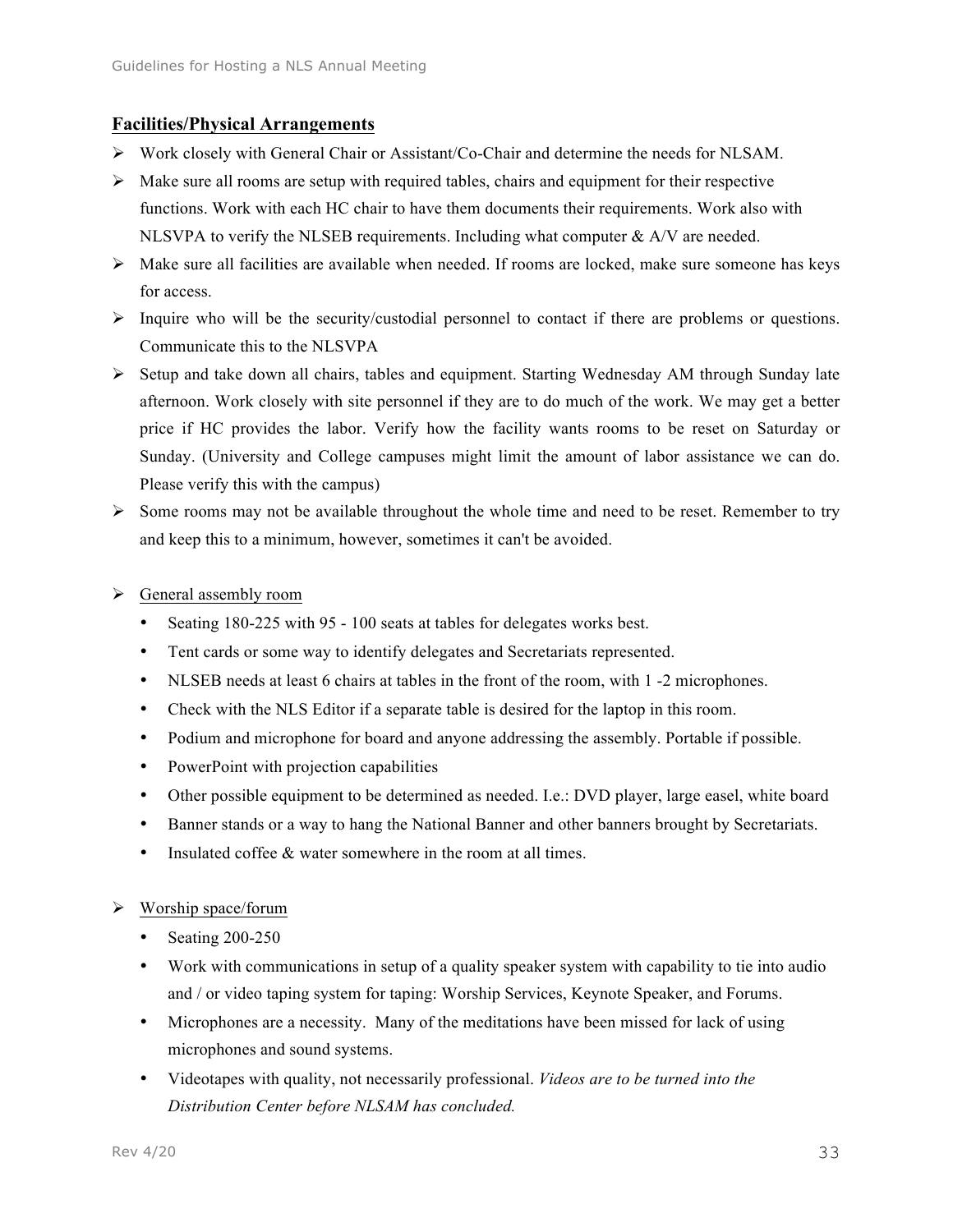- Table and chairs for speakers and moderator, if sharing this space with worship.
- Altar with communion supplies (work with Worship Chairperson)
- Song books using proper copyright guidelines. Work with music committee.
- $\triangleright$  Committee rooms (8 10 rooms)
	- Seating for up to 15 with tables. Have a least one table with 3 chairs and remaining chairs should have some type of writing surface.

# $\triangleright$  Region to Region (7 rooms)

Seating for at least 10 -15 in 5 rooms and up to 25.in two (tables are not required)

# $\triangleright$  Dining Hall

- Seating for approximately 225 comfortably.
- Portable microphone system for making announcements or music.

# $\triangleright$  Hospitality areas

- A gathering place for hospitality is needed. Work with facility on exact number of tables and chairs needed. Approximately 3-6 tables for food.
- Hospitality areas are to be closed when business meetings are scheduled.
- There should be an In and Out door for traffic flow if possible.
- An assortment of personal products--for participants who might have forgotten something.
- Tables for poster paper and markers for signing posters for upcoming weekends. (The Palanca Host Committee usually using the large lightweight tag board no larger than 22x18 prepares these posters. Two for each secretariat.)
- Tables for materials that are furnished by NLS secretariats to share for browsing.
- Table for NLS Distribution Center samples of materials available.

# Ø Dorm

- Housing will setup individual room accommodations.
- Tables and chairs for registration, if held in dorm. The table could stay and have posters brought over for signing in the evening/morning.
- Table for morning coffee, juice etc. Work with hospitality.
- Table for personal hygiene items that people might have forgotten
- A place to put out the morning edition of the newsletter
- This is an information hub.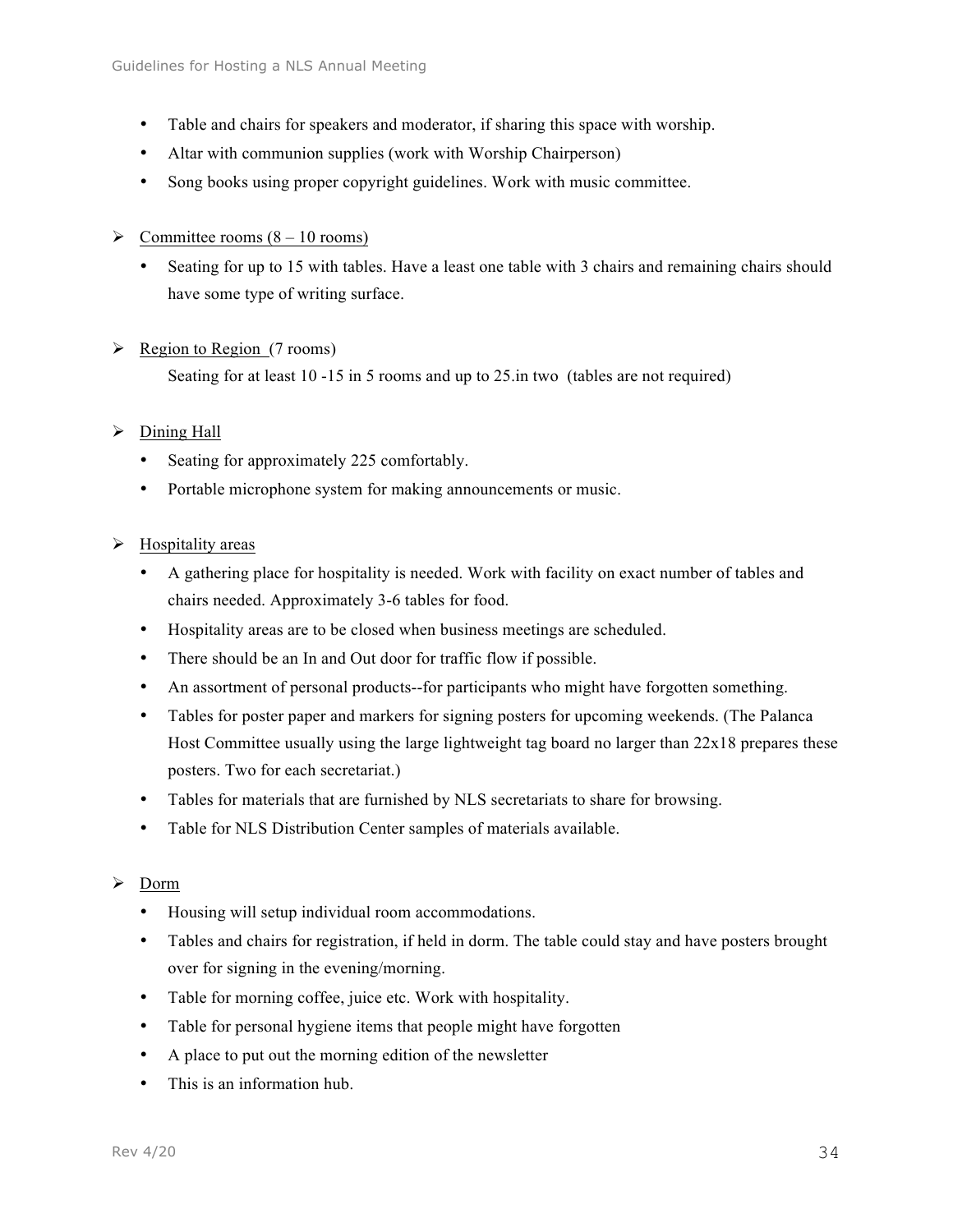# Ø NLSEB Meeting Room

- Table(s) with 10 chairs in a room that can be locked, but easily accessible by the board.
- This could be one of the NLS committee rooms or an assembly room.
- NLSEB will use on Wed from 1 pm into the evening, Thurs morning if necessary and Sunday after worship or any special meeting called during the weekend as needed.
- The room needs plenty of outlets and with Wi-Fi or Internet capable.
- A separate small copier or near the main office where copying will be done is very helpful..

# **Communications Audio/Visual Equipment**

- $\triangleright$  Sound System/Audio Visual
	- Responsible for sound system (to coordinate with Music and Facility/Physical Arrangements Committees). Test system out on Wednesday afternoon have ready to go by Thursday AM worship.
	- HC is responsible for the videotaping. Help secure a competent audio/visual engineer for one taping of each forum, seminar or special presentation approved by NLSEB.
	- Suggest coordinating audio and video taping equipment with central sound system for better quality sound.
	- Separate systems may be needed if worship/forums and general assembly meetings are in different areas or if something is needed in dining hall.
	- Secure adequate people to run all necessary equipment and run errands as needed
	- Secure adequate number of videotapes. Better to be over and be able to return, if not needed. Verify with Executive Board what will be taped: keynote, forums, seminars, etc.
	- Prepare for system failure and have backup plan.
	- Additional microphones with stand or portable microphones need to be available in the assembly room when there is discussion.

# **Information Management Office**

- $\triangleright$  Office Set Up (Computer/Copy Center)
	- $\triangleright$  A separate room set up near by this office should be set up for Newsletter editor.
	- Several work stations with computer hook ups.
	- At least one high speed/double sided copier. If it would sort, that would be a plus, also enlarge and reduce, able to copy up to 11x17 paper. Available on-site.
	- Office equipment/supplies needed:
		- \* Three hole punch-heavy duty (capable of 25 sheets)
		- \* One regular three-hole punch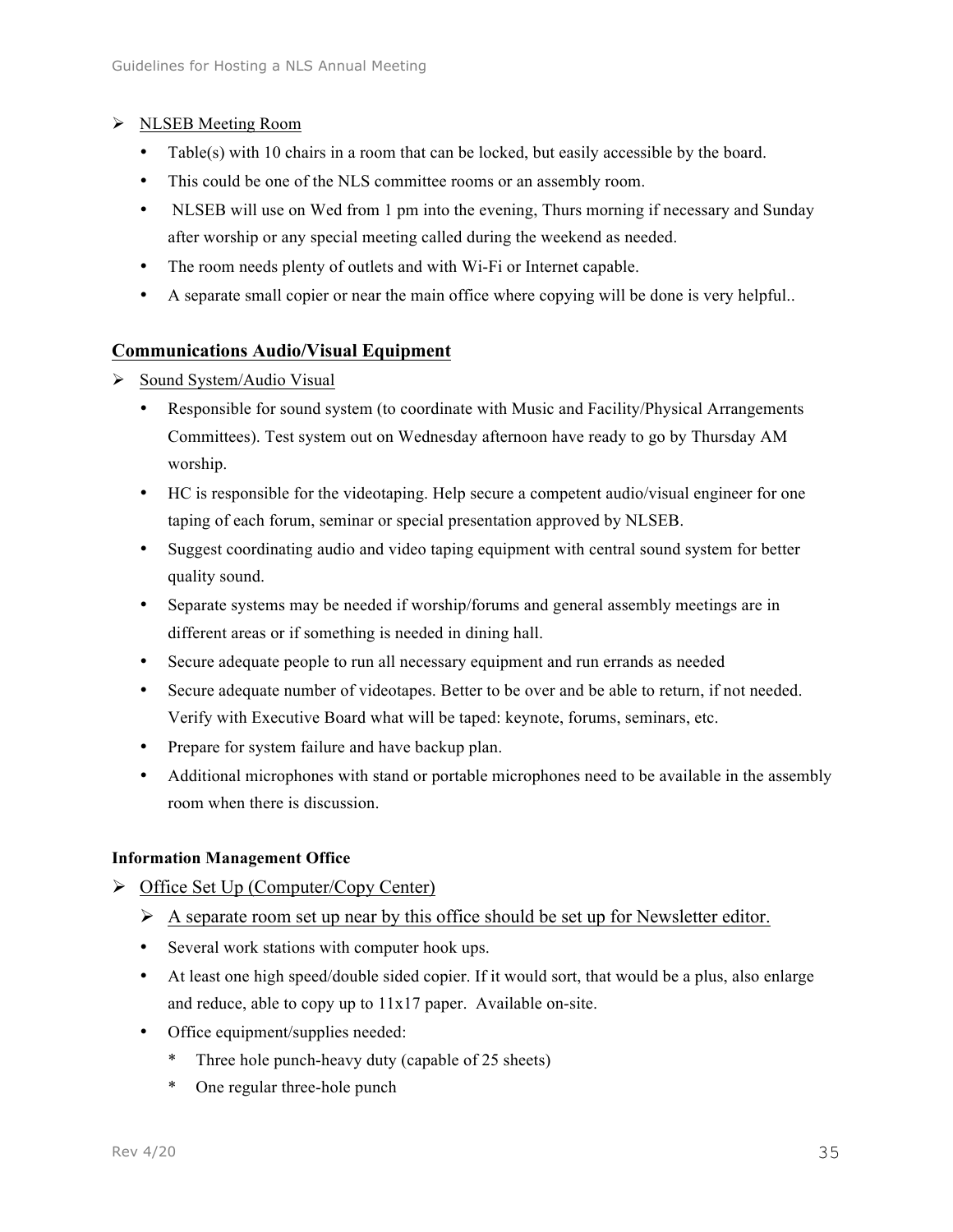- \* Stapler-heavy duty (electric nice), staples, and staple removers
- \* Calculator, paper clips, pens, pencils, post-it notes, masking tape and regular tape
- \* Dry wipe board or chalkboard or large poster paper for daily multi-task assignments
- \* Dictionary & thesaurus
- \* Computer paper if different from copy machine paper
- \* Copy machine paper (35,000 copies includes information copied prior to meeting for three ring binder books). Paper should be three holes punched at all times. You may need to reduce original in order to copy on three-hole paper.
- \* Colored copy paper for newsletter set aside and used only for this purpose. 4 different colors and three holes punched at all times. (11 x 17 preferred)
- \* Hanging files to hold copies of material passed out for secretariats not in attendance. NLS Secretary will provide you with a list and will mail information out. Make sure to have a three-ring binder with reports saved for each secretariat absent.
- \* Update the online binder often and as needed by the NLSEB. Include the daily newsletter

# Items / Reports needed for three ring binder / packet:

These should be given to Information Management Office Chair and copied when last possible updates have been made

- $\triangleright$  Alphabetical Listing of Secretariats and individual attendees.
- $\triangleright$  Welcome Letter from the HC
- $\triangleright$  NLS Committee Listing and committee reports.

Updates for ongoing projects (i.e.: the campaign funding program will take several years)

- Ø "Where We've been and Where Are We Going" updated
- $\triangleright$  Basic Weekend Schedule and daily detailed schedules from NLSVPA wait for "final" copy
- $\triangleright$  All NLSEB reports, including appointed positions
- $\triangleright$  Any new policies or changes to policies
- $\triangleright$  Nomination forms filled out by nominees
- $\triangleright$  Region to Region map &/OR Region to Region list
- $\triangleright$  Roberts Rules of Order (brief form)
- $\triangleright$  One page emergency information
	- School Information, nearest hospital, who to call on campus, etc.
	- Who to call for lost keys or locked doors.
	- Designate a place for a Message Center Board and marker.
	- Location where the best place is to receive phone calls or make credit card calls.
	- Prepare a map of the facility with building and room locations, noting what will be held in the building/rooms and if possible when.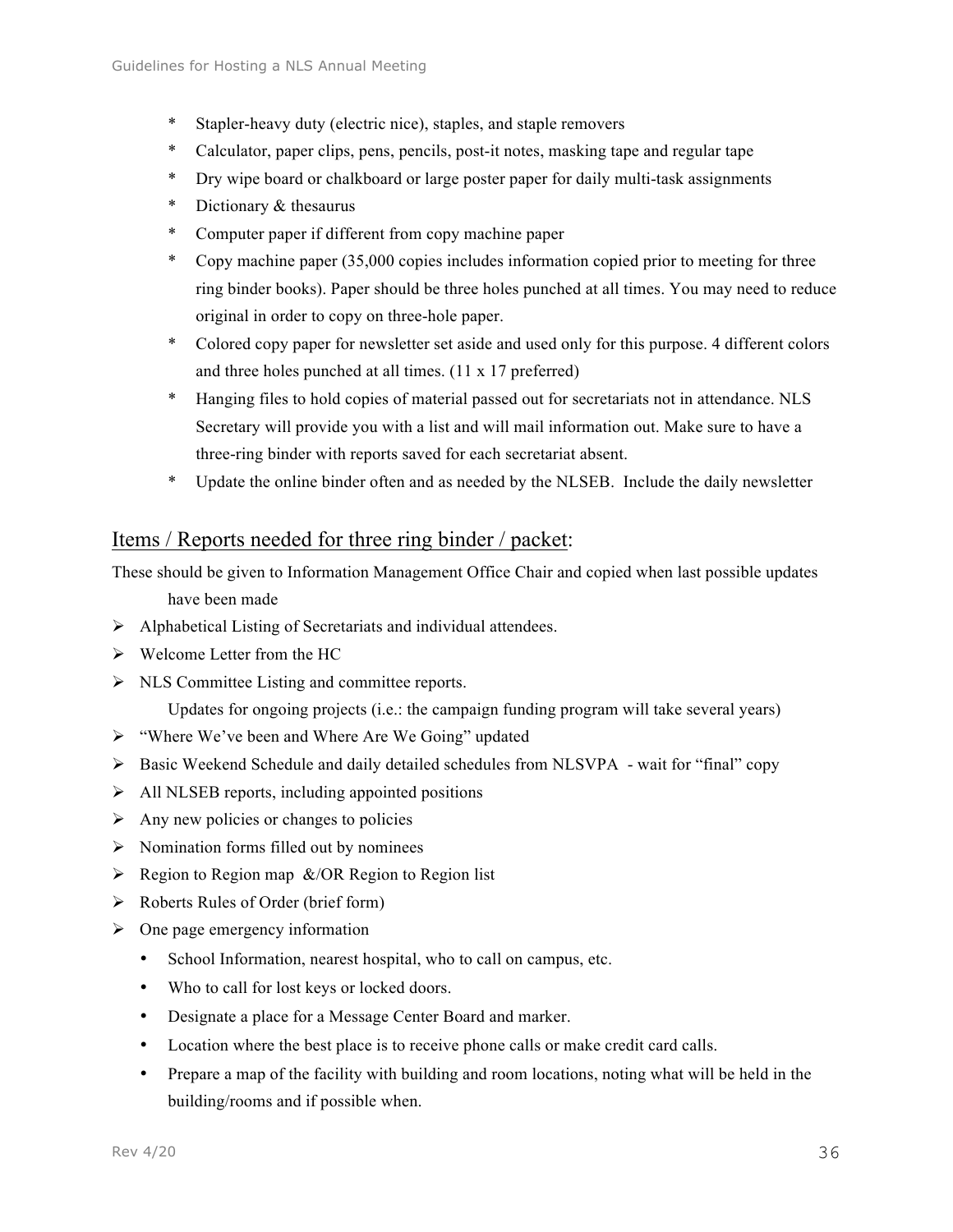• Mark special rooms, i.e. where the Palanca Chapel will be, where food may be dropped off, etc.

# **Information Management Office Continued**

- $\triangleright$  Computer(s)
	- Several computers need to be available throughout the event.
	- Laptops are a plus if at all possible. There may be someone on an NLS committee able to type as they meet. Include a request in welcome letter for participants to bring laptop if they have one. Have them let you know in advance, if they plan on bringing a laptop, so you know how many more to get.
	- The computers (especially lap tops) could be used by the roving reporters for daily Conexiones newsletter. Work with NLS Editor on how to save data.
	- Provide flash drive or disk (CD  $\&$ /or floppy) to save all documents. Backup all disks.
	- Setup procedure with NLS Editor, to save individual files, in order to denote separate NLS committee reports. These are for use in the Conexiones final year-end report of minutes. Also used in highlights for daily paper.
- \*\*\*\*\* *Important:* Reports typed need to have margins of at least 3/4 inch in order to copy on both sides of three-hole punch paper.
	- Have adequate personnel for both functions; newsletter input and NLS committee reports.
	- Have someone familiar with Word and Windows. They are usually the norm for word processor software.
	- Have personnel available Wednesday afternoon through at least Saturday. May need one on Sunday AM.
	- Critical times are Friday evening and Saturday AM. Lunch may need to be brought in for workers or staggered, but several should be producing. Final reports are needed after lunch on Saturday.
	- Setup in and out baskets so you can set priorities of the work coming in. First in first out has worked the best.
	- Reports are generated after NLS committee meetings. Rough drafts need to be turned in before the next sessions. Have headers or footers in small print on each page including: the NLS committee name, date, time and if rough draft or final draft. First page of report should include names of NLS committee members, secretariat, and status (lay delegate, clergy delegate, visitor). Motions are typed at end of report. Also include page numbers on bottom of all documents in the center. NLS committees will need to let you know how many copies are needed for rough draft review. All final NLS committee reports are copied for everyone.
	- If possible collate final reports in the order of the committees.

# $\triangleright$  Photocopying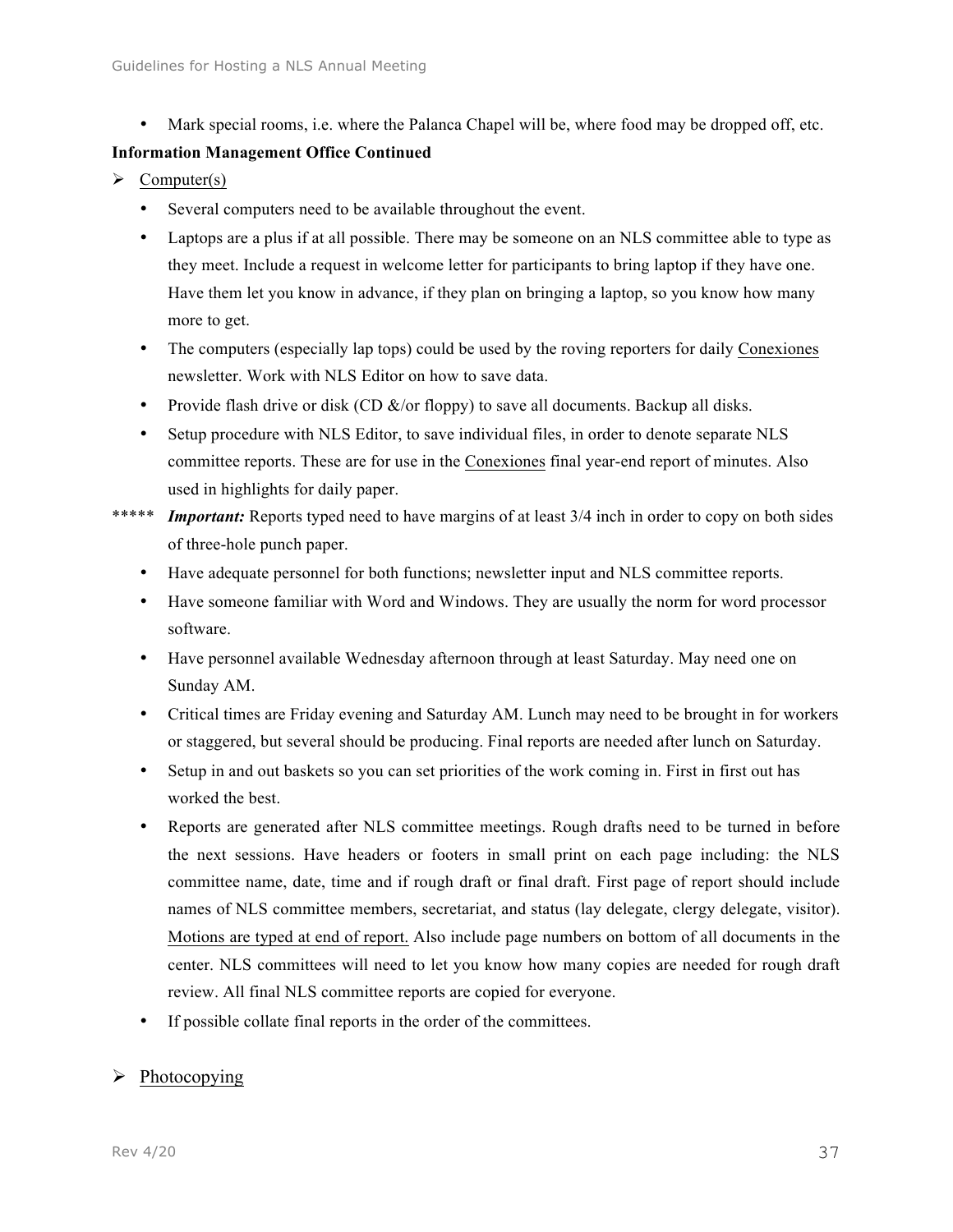- Need high-speed duplex copier capable of producing large volume of copies (35,000). The capability of sorting is a plus when doing multi-page reports. If copier has capability of enlargements and reductions, this also is a plus. Sometimes you may need to reduce original in order to copy on three-hole punch paper and not loose any data.
- If high-speed copier is not available for Wednesdays Executive Board meeting, secure a small copier.
- Also, make sure you have a backup in case this one breaks down or access to a facility such as Quick Print that's open 24 hours.
- Make sure copier is accessible at all times during the weekend. Many late hours are spent copying; therefore machine needs to be available.
- Seek rental equipment and don't rely on the host facility. Seek donation of rental equipment.
- Three-hole punched paper should be used. Try to copy on both sides to reduce costs. If you don't have three-hole paper have a heavy duty three hole punch.
- Copies need to be as clear/legible as possible.
- When reports are copied for three ring binder, the page # should be bottom center corresponding with the Index page developed by VP of Administration. Any handouts having multiple pages should also have page #'s bottom center.
- Keep a file of masters in copy room. If you have reduced a master in order to three hole punch, also keep the reduced copy. Occasionally copies run out and additional copies need to be run off.
- Make enough copies for all attending and extra copies for secretariats not in attendance. (Review with NLSVPA) Have one person be responsible to keep up a hanging file for each secretariat absent and pull those copies before distributing. This includes: three ring binder material, worship handouts, daily newsletters, and any reports passed out to everyone.
- If using the online format, please keep all reports up to date.

# $\triangleright$  Newsletter Reporters work with NLS Editor

- Roving reporters attend all General Business Sessions, Forums, seminars, and Worship Services. Have a meeting with the roving reporters and NLS Editor. Lay out in advance who and what will be reported. Type in recaps of sessions and work with the NLS Editor in editing for the daily Conexiones. Late night work, if not kept up throughout the day.
- Have several people reporting, so one could be typing up their notes while someone-else is out reporting. Work with the NLS Editor as to how many articles are needed for the day and how much is needed.
- Have one or two people designated as photographers with digital cameras.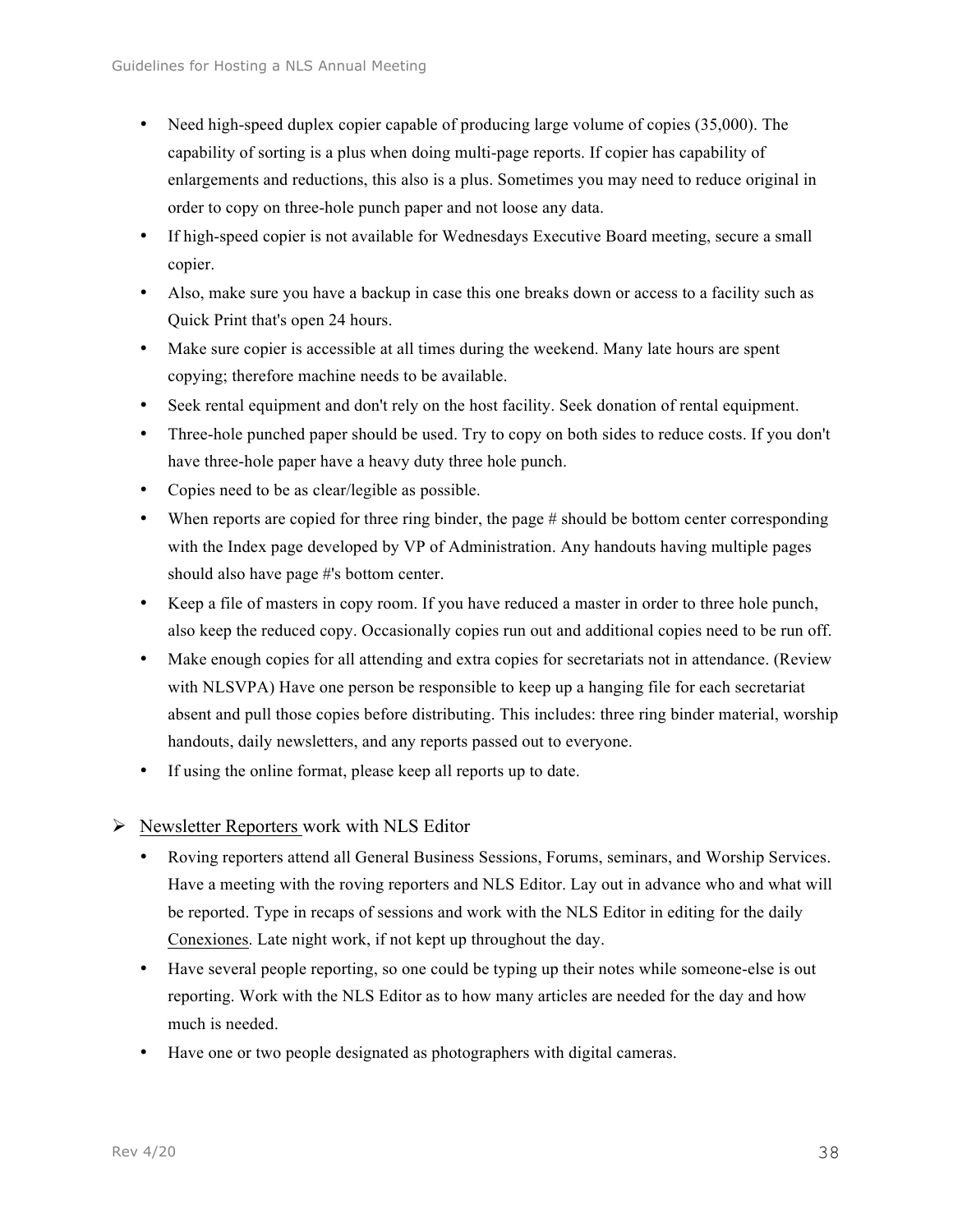- If photos are allowed during worship, decide ahead of time of what and how many. Make sure participants are aware at the beginning that you have approval of the NLSEB. When taking pictures try to use a camera without flash, especially during worship. Don't be obtrusive.
- Newsletter needs to be copied before retiring or first thing in the morning. It should be available for pick up at the dorm if possible and/or at the end of breakfast line. Use different colors for each publication and three-hole punch before handing out. Newsletters are distributed on Thursday, Friday, Saturday, and Sunday for the binders and posted online for the Online Format.

# **Hospitality**

- $\triangleright$  Warm friendly/smiling faces!!! Ready to serve at all times. Know the facility in order to direct and assist participants.
- $\triangleright$  Responsible for all snacks, etc. during the meeting. This would include Wednesday for NLSEB meeting, host community setting up and potential early arrivals because they can't make connections on Thursday. Also, Sunday after worship for Executive Board Meeting.
- Ø Hospitality areas are to be closed when business meetings are scheduled.
- $\triangleright$  Secure donations from hosting community such as reunion groups, church groups, and Ultreya gatherings. Have sign-up lists available and coordinate with Hospitality Chair.
- $\triangleright$  Suggest items to provide are: popcorn, soft drinks, lemonade, ice tea, water, fresh fruit, cookies, brownies, veggie trays, chips  $\&$  dips. Give a little flavor of your weekends, but please limit the amount. No one wants to run out, but it is worse to have so many people go through so muck work and there isn't any time to enjoy.
- $\triangleright$  Provide napkins and paper plates or bowls to be taken into the NLS committee rooms or other work areas (this is if it is allowed by facility).
- $\triangleright$  Lots of ice in coolers.
- $\triangleright$  Coffee & tea should be regular and decaf, please note as such.
- $\triangleright$  Main Site/High Traffic Area
	- Hospitality area should be located in high traffic location.
	- At least one person available during slow times in case someone has a need for something. Supplies should be available such as personal products, aspirin, and ibuprofen--for participants who might have forgotten something. You may have something similar on your weekends that could be brought in.
	- Key times are during any breaks or travel time between sessions. When NLS committees are meeting they take breaks on their own timetable so hospitality areas should be staffed at these times. Be mindful of diabetics and other special diets.

#### Ø Dorm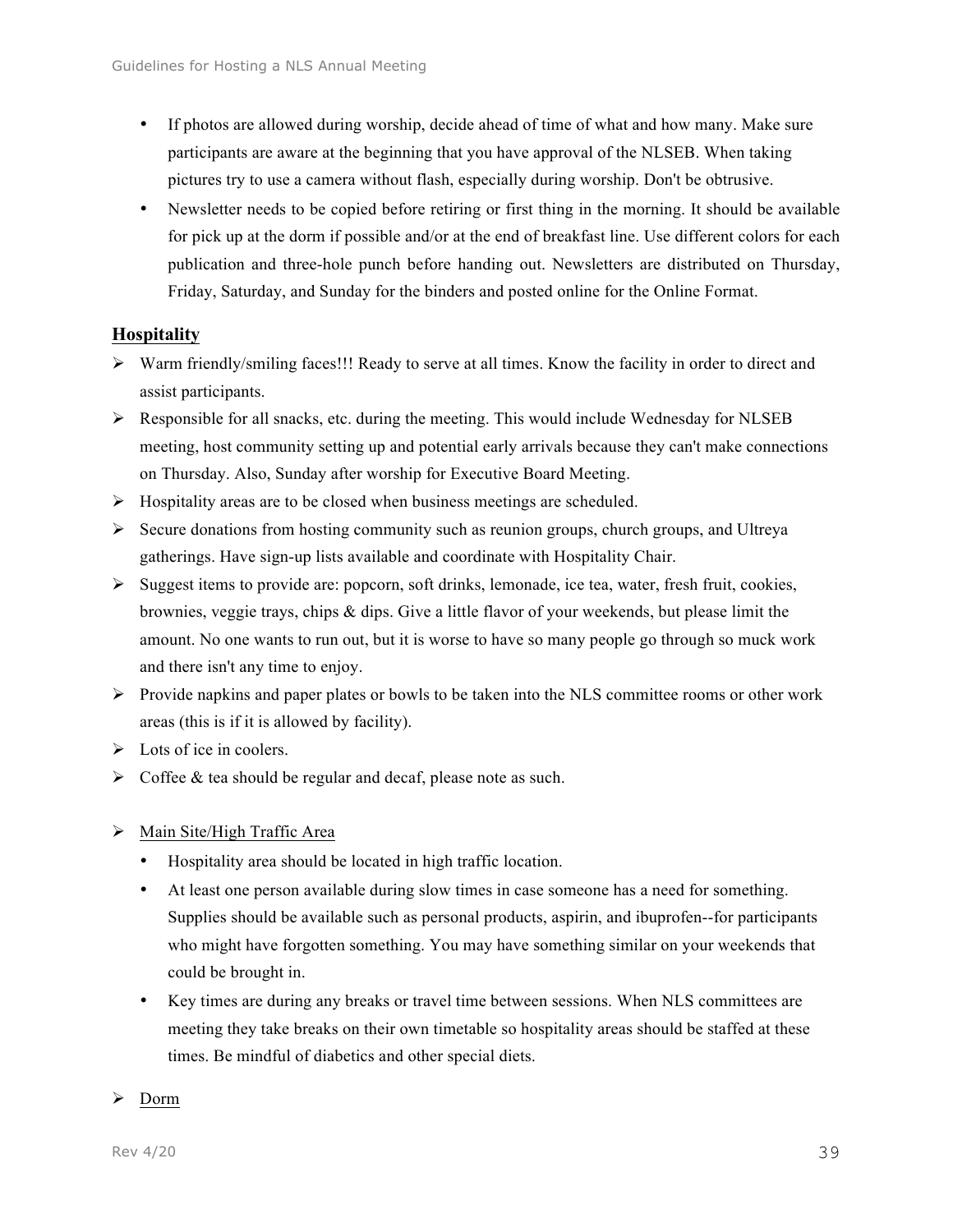- Provide early bird coffee or lite snack for all dietary needs. Setup the night before with timer to accommodate those who are early risers.
- Snacks for end of the day, for a time of fellowship before retiring. Again be mindful of diabetics.
- Only needs to be staffed early and late.

# **Transportation**

# Ø Airport

- Coordinate with HC registration arrival and departure information. Request copies of travel itinerary from participants in welcome letter when Transportation Form is sent out.
- Develop list with registration committee including: arrival time, airline, flight #, departure time, airline, flight #. It has helped to have the lists sorted in different ways in order to verify if the flight exists, because sometimes people write down wrong info.
- Confirmation letter should state where participants would be met in baggage claim area and HC person should have something to denote NLS representative for easy identification. (Ribbons, cap/hat, shirts, or signs, something easily visible and this should be communicated in confirmations letter so they know what to look for.)
- If someone is driving try to secure from Chamber of Commerce brochures, maps of area. Send out well in advance so they are received in advance of meeting. Participants may be incorporating with a family vacation or business meeting.
- Communication should include phone # to contact, if changes happen while in transit.
- Get approval from airport for any signs and best location ahead of time (baggage claim area seems to work best).
- If more than one airport possibility, be clear on the list as to which one participant will be using.
- Get approval as to where those picking up can park vehicles for easy access and without paying parking fees if possible. Check for a local cell phone parking lot. Drivers can wait there until the person meeting them at baggage claim calls and they are ready for pick-up.
- Portable phones for use between NLSAM site and vehicle or airport to get messages of any flight delays or changes are handy.
- Verify departure information when participants arrive. Have someone at the registration table do this.
- Please don't fill vehicles too full. Remember to also allow room for luggage. Take in consideration any special needs.
- Consolidate trips to and from airport, but make sure the passengers aren't needed at NLSAM site for pre/post meetings. Avoid three to four hour waits without permission first.

# $\triangleright$  On site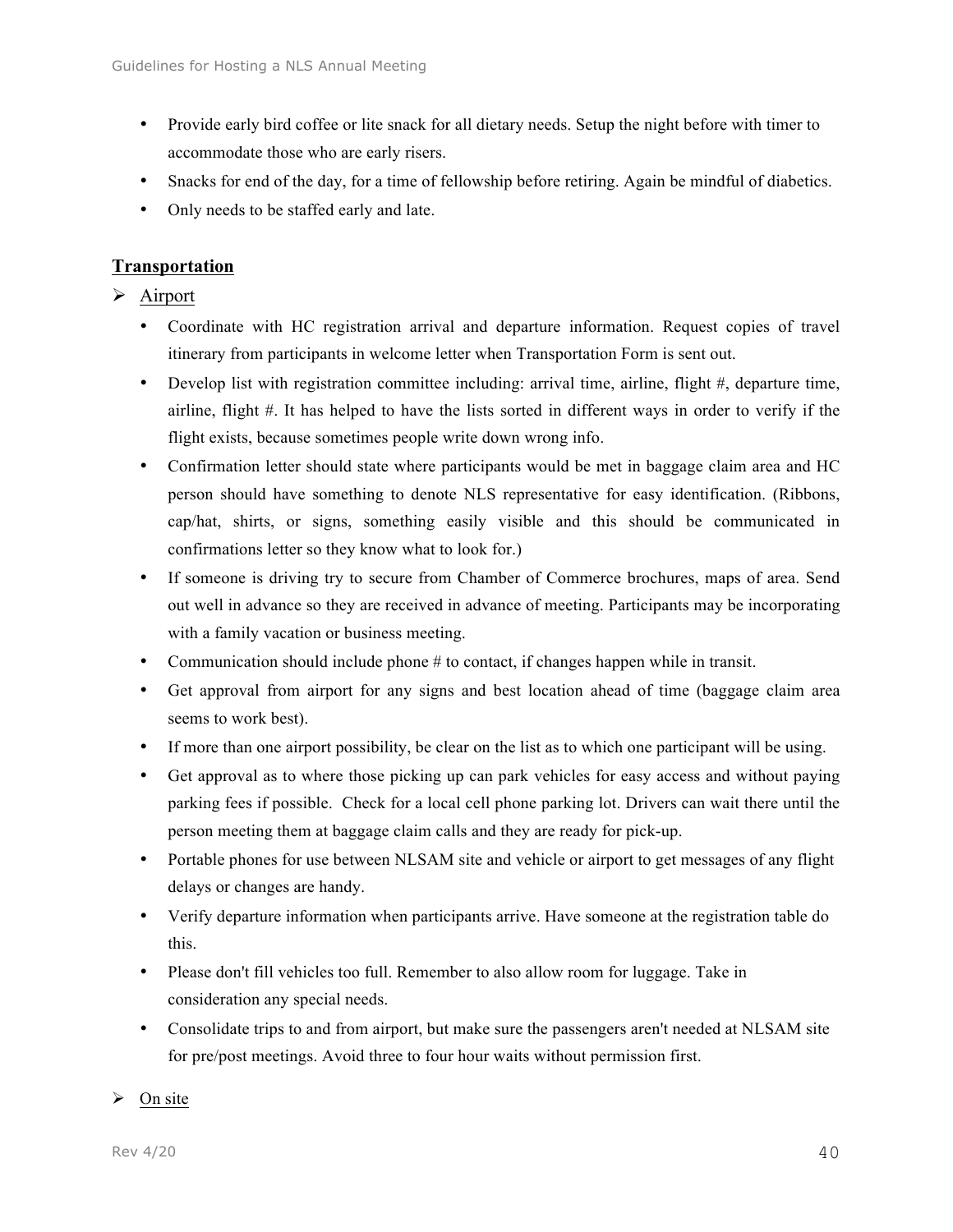- Provide transportation if needed between dorms and main site. If necessary for physically challenged to provide golf cart or wheel chairs around site throughout entire day.
- If travel between buildings is required, provide buses, vans or golf carts at peak travel times in morning and evening to accommodate numbers of participants.
- If available suggest walkie-talkies or cell phones as means of communication around site.

# **Palanca**

- $\triangleright$  Prayer, Prayer, Prayer and sacrifice
- $\triangleright$  Things are never Palanca in and of themselves. When bathed in prayer and given in sacrifice, that's different. It can be a fine line for some people because when "things" become distractions, people lose focus.
- $\triangleright$  Palanca (love gifts/trinkets) should be minimal, no need for a lot of "fluff".
	- There are some things that have been much appreciated and practical: three ring binder to hold all printed materials, a tote bag, and mug or water bottle. Try to keep costs down and see if someone or group would be willing to (donate) items/dollars. If using the online format, tote bags are not necessary.
	- It's nice to have a "flavor" from the hosting community, but is not necessary to go overboard. Like the weekends we try not to do "one-upmanship". Try to be a good example for all NLS secretariats.

# $\triangleright$  Banner(s)

- Some hosts have created a banner matching the theme, if there is one, which can be made in advance and displayed during meeting. Whatever is decided, this is adiaphorous so keep cost, purpose and distractions in mind.
- $\triangleright$  Prayer Vigil & Chapel
	- Setup a small prayer chapel for participants' use during the meeting. Keep the decor simple, possibly consisting of a table to serve as an altar, a cross, low lighting, a kneeler, etc. Candles may be used only if the room is staffed. If the room can be locked and has a closet, the vestments and supplies for worship services could be stored there.
	- Promote the availability of the prayer chapel. Signs, announcements, etc.
	- Setup prayer vigil (with chart) during the entire weekend.
	- Do sign up sheets in hosting community at Ultreyas and reunion group meetings. Similar to what might be done on a Via de Cristo weekend. Use the website to promote prayer times.
	- Have sign up list in area of registration.

# Ø Posters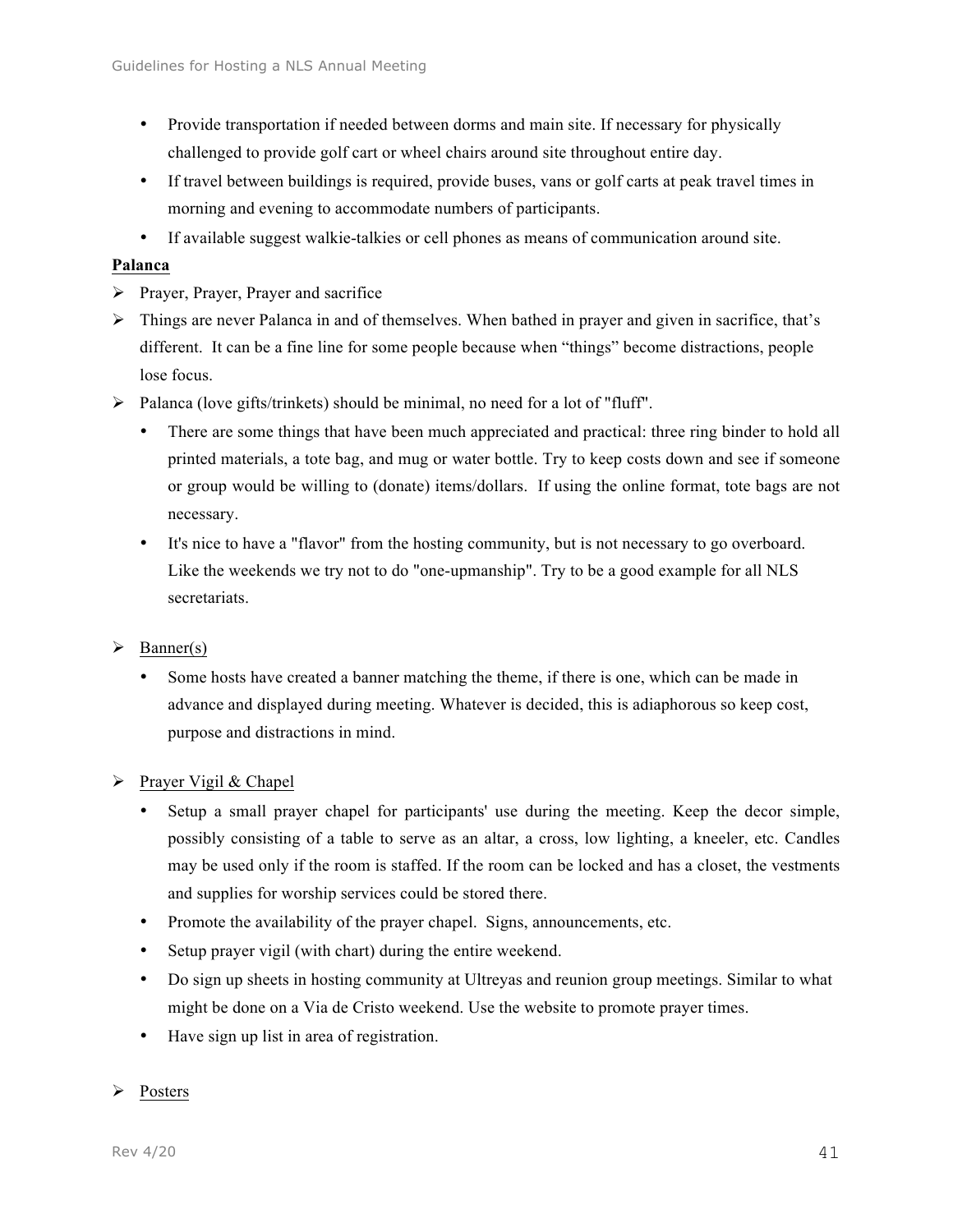- Provide tag board/poster board and cut in  $1/2$  (approximately 18" by 22")- at least 2 per secretariat.
- Put name of secretariat on top portion of poster and place in high traffic areas so participants can sign as soon as possible during meeting. Places that have worked well: at the dorm sites in the evenings and mornings; by hospitality area during the day when snacks are picked up.
- Have heavy-duty rubber bands available to put around posters on Sunday morning. Poster signing should close just before dinner on Saturday and posters to be handed out as participants leave the banquet. A representative from each secretariat can take the posters back.
- Assortment of colored markers for signing like those used on weekends for posters.
- Place signs near the posters to invite attendees to pray while they are signing the posters. Or create a small altar/kneeler near the posters for prayer.

# **Music**

- $\triangleright$  Organize and play music for the meeting, somewhat similar to a Via de Cristo weekend.
- $\triangleright$  Recruit additional persons to play and sing at special evening serenade if you plan on having one.
- $\triangleright$  Encourage musicians from local host community to participate as a group.
- $\triangleright$  Work with NLS President if music is wanted during transition times.
- $\triangleright$  Provide music that can be reproduced according to copyright laws.
- $\triangleright$  Work with NLS Spiritual Director pertaining to worship music and NLSEB if they have any special requests. If several music books are used make sure worship folder or musician states clearly where to find the song.
- $\triangleright$  Work with Worship Chairperson/Chapel Head to coordinate with NLS Spiritual Director the worship folder that would include all morning and evening services. Make sure all songbooks, hymnals, Bibles are used are referenced. This is to help eliminate confusion and be user friendly.
- $\triangleright$  Music can be copied and included in three ring binders unless separate copyright approved songbooks are used. (Coordinate copying with Information Management chair). Use local CCLI license for all copied and displayed music.
- $\triangleright$  Music is important dynamic, as on the Via de Cristo weekend, but should focus on group participation rather than performance. It is an enhancement, not an end all.
- $\triangleright$  First service is on Thursday morning with NLSEB, early participants and HC.
- $\triangleright$  Be thoughtful when choosing songs. It is best to try to mix the music styles contemporary with hymns throughout the weekend, as there are many different musical preferences. It's nice if a song is written for the special event and not all songs should be new.

# **Public Relations/Fund Raising**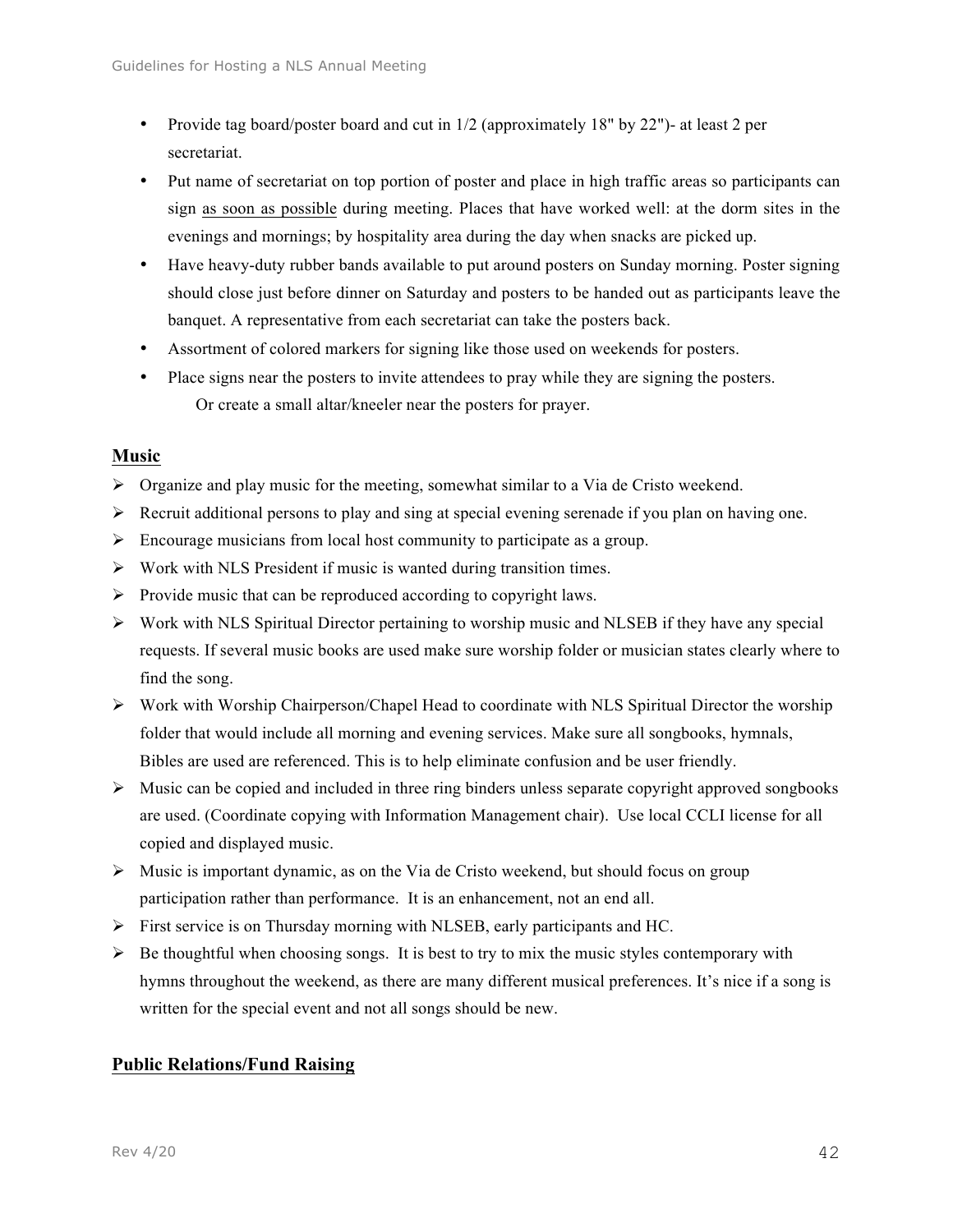- $\triangleright$  Promote the NLSAM, advertise in local newsletters, write letters of invitation to other local fourth day communities, area clergy, Bishops and church leaders.
- $\triangleright$  Solicit financial contributions from any and all appropriate sources such as; Thrivent for Lutherans and church endowment funds.
- $\triangleright$  Also, promote in local Secretariat(s) newsletter(s) the opportunity to contribute "green" palanca to offset expenses incurred by host community.
- $\triangleright$  Work closely with NLS Editor to get deadlines for articles that would go in the Conexiones.
- Ø Communicate with Chamber of Commerce a valuable resource to get "free" material and supplies e.g. brochures, travel folders, maps.
- $\triangleright$  Request support or donations from local eateries in exchange for advertising.

# **THE FINAL TOUCHES**

It's almost over, but you're not done yet. This is the part that is appreciated most by the next chairs: All HC chairs should provide General Chairperson with written recommendations for future NLSAM.

- Suggestions of what worked and what did not.
- What situations were unique to your site?
- Please note the actual number of HC personnel and their services.
- If you would host again what would you do differently?
- Joys and concerns in hosting an NLSAM.
- Please add a financial recap of each committee with receipts and expenses if possible.
- Definitely add the total overall financial report.
- Food and housing reports are extremely helpful and reviewed by the NLSEB.
- The registration report should include the number housed: NLSEB, lay delegate, clergy delegates, visitors, day registrants not part of HC, HC staying on NLSAM site for full weekend by committee, HC day registrants by committee and HC visitors just participating not working.

The registration report helps future sites better anticipate housing needs. HC information helps in planning the number of people needed to put on the NLSAM. The General Chairperson will forward all reports along with theirs to NLSVPA as soon as possible after the NLSAM. (Within 30 days keeps the meeting and all the activities fresh in the HC minds!)

Remember, these are guidelines to help make each National Lutheran Secretariat Annual Meeting flow well. Flexibility and communication are the keys. We trust you to be good stewards, acting on the behalf of your community and as part of the national organization. So, enjoy the time.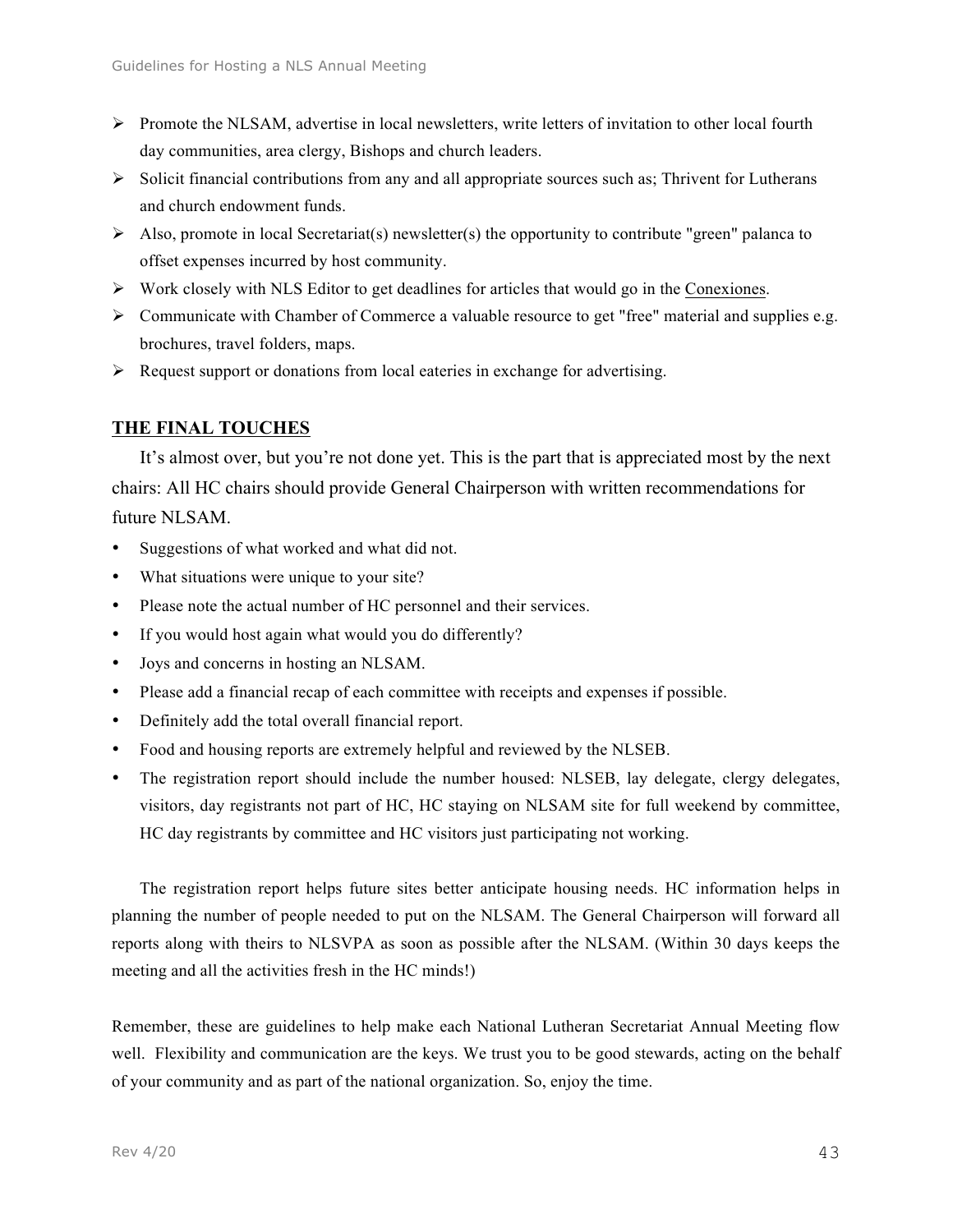*Thanks for your willingness to be a servant.*

*May God bless you in your endeavors!*

# Ministry vs Job?

 Some people have a job, position or duty in the "church". Others invite themselves into a ministry. What's the difference you ask? If you are doing it just because no one else will, it's a job. If you are doing it to serve the Lord, it's a ministry. If you quit because someone criticized you, it's a job. If you keep on serving, it's a ministry. If you'll do it as long as it does not interfere with your other activities, it's a job. If you are committed to staying, even if it means letting go of other things, it's a ministry. If you quit because no one thanked you or praised you, it's a job. If you stick with it even though no one recognized your efforts, it's a ministry. It's hard to get excited about a job. It's almost impossible not to get excited about a ministry. If your concern is success, it's a job.  $\mu$ your concern is faithfulness and service, it's a ministry.